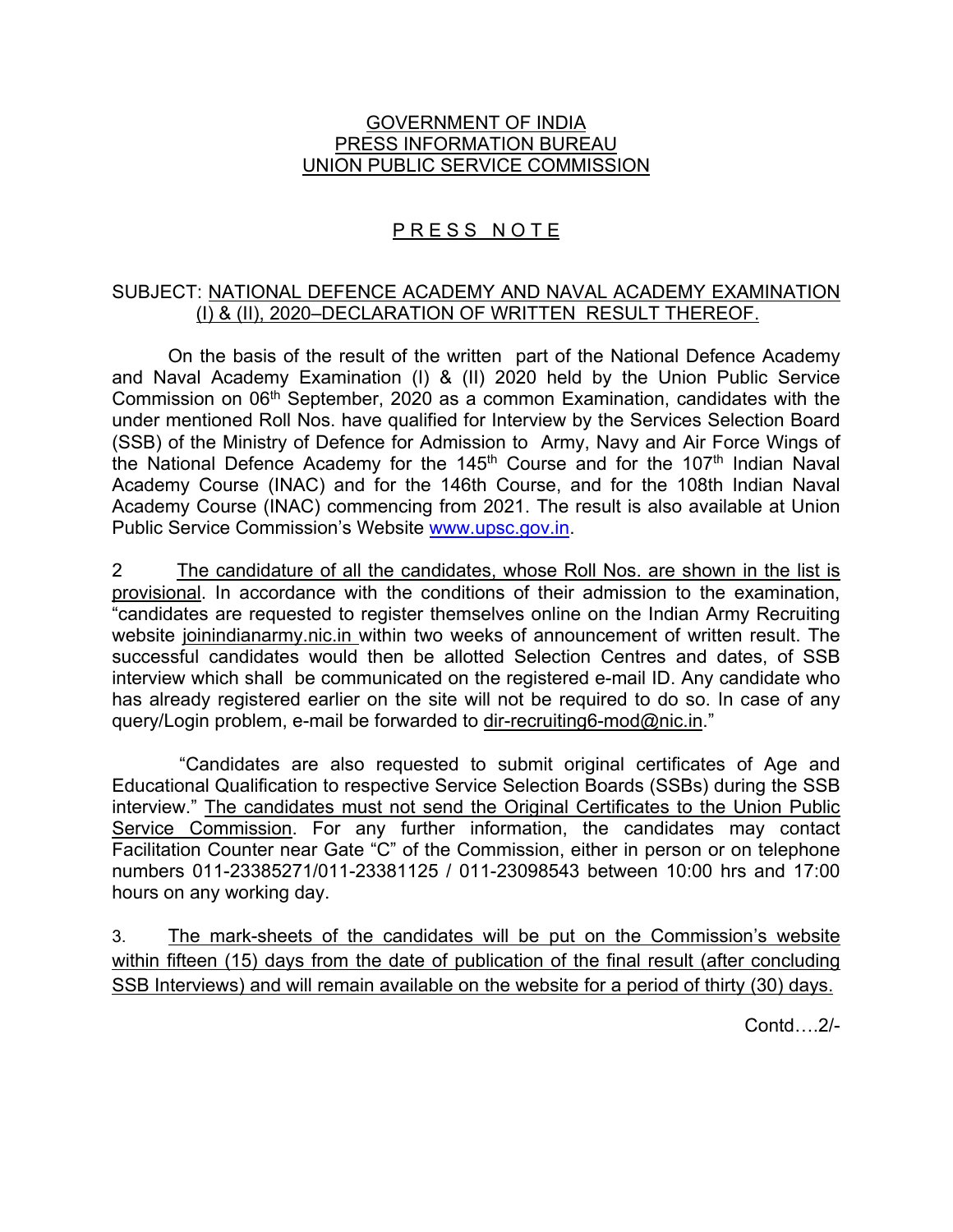| N.D.A. & N.A.(I) EXAMINATION- | 2020. |
|-------------------------------|-------|

| 0100008 | 0100095 | 0100218 | 0100253 | 0100291 | 0100322 | 0100469 | 0100550 | 0100575 |
|---------|---------|---------|---------|---------|---------|---------|---------|---------|
| 0100623 | 0100635 | 0100667 | 0100699 | 0100733 | 0100809 | 0100869 | 0100934 | 0100948 |
| 0100986 | 0101078 | 0101113 | 0101140 | 0101243 | 0101389 | 0101441 | 0101487 | 0101533 |
| 0101541 | 0101545 | 0101563 | 0101643 | 0101709 | 0101710 | 0101746 | 0101793 | 0101888 |
| 0101907 | 0101953 | 0101974 | 0102244 | 0102520 | 0102524 | 0102683 | 0102693 | 0102759 |
| 0102786 | 0102809 | 0102813 | 0102863 | 0102891 | 0102916 | 0102950 | 0103216 | 0103252 |
| 0103376 | 0103392 | 0103431 | 0103435 | 0103437 | 0103466 | 0103513 | 0103554 | 0103568 |
| 0103599 | 0103611 | 0103656 | 0103709 | 0103732 | 0103745 | 0103750 | 0103892 | 0103938 |
| 0103970 | 0104017 | 0104081 | 0104154 | 0104404 | 0104498 | 0104521 | 0104588 | 0104610 |
| 0104702 | 0104724 | 0104791 | 0104802 | 0104806 | 0104819 | 0104877 | 0104881 | 0104979 |
| 0105076 | 0105084 | 0105169 | 0105317 | 0105339 | 0105385 | 0105444 | 0105460 | 0105463 |
| 0105526 | 0105550 | 0105564 | 0105638 | 0105879 | 0105943 | 0106051 | 0106121 | 0106214 |
| 0106258 | 0106282 | 0106296 | 0106314 | 0106340 | 0106353 | 0106355 | 0106361 | 0106362 |
| 0106363 | 0106377 | 0106395 | 0106396 | 0106400 | 0106407 | 0106417 | 0106428 | 0106435 |
| 0106445 | 0106449 | 0106454 | 0106465 | 0106477 | 0106482 | 0106486 | 0106500 | 0106517 |
| 0106567 | 0106570 | 0106582 | 0106591 | 0106627 | 0106629 | 0106631 | 0106639 | 0106662 |
| 0106665 | 0106667 | 0106668 | 0106669 | 0106707 | 0106708 | 0106730 | 0106731 | 0106742 |
| 0106754 | 0106761 | 0106763 | 0106775 | 0106801 | 0106807 | 0106808 | 0106811 | 0106812 |
| 0106813 | 0106826 | 0106827 | 0106847 | 0106850 | 0106861 | 0106869 | 0106876 | 0200059 |
| 0200064 | 0200140 | 0200230 | 0200338 | 0200339 | 0200362 | 0200386 | 0200399 | 0200433 |
| 0200435 | 0200458 | 0200489 | 0200527 | 0200563 | 0200586 | 0200592 | 0200683 | 0200823 |
| 0200858 | 0201005 | 0201123 | 0201405 | 0201528 | 0201830 | 0201834 | 0202052 | 0202142 |
| 0202209 | 0202243 | 0202256 | 0202272 | 0202288 | 0202338 | 0202368 | 0202482 | 0202607 |
| 0202647 | 0202740 | 0202756 | 0202853 | 0202926 | 0203240 | 0203251 | 0203263 | 0203473 |
| 0203550 | 0203608 | 0203671 | 0203754 | 0203774 | 0203792 | 0203847 | 0203852 | 0203859 |
| 0203960 | 0204044 | 0204067 | 0204130 | 0204229 | 0204338 | 0204405 | 0204438 | 0204590 |
| 0204761 | 0204788 | 0204815 | 0204884 | 0205029 | 0205192 | 0205213 | 0205274 | 0205309 |
| 0205355 | 0205374 | 0205407 | 0205412 | 0205525 | 0205585 | 0205671 | 0205829 | 0205855 |
| 0205926 | 0205971 | 0206227 | 0206278 | 0206302 | 0206437 | 0206484 | 0206538 | 0206539 |
| 0206602 | 0206702 | 0206721 | 0206769 | 0206920 | 0207011 | 0207048 | 0207095 | 0207130 |
| 0207315 | 0207502 | 0207615 | 0207714 | 0207732 | 0207820 | 0208051 | 0208086 | 0208110 |
| 0208211 | 0208221 | 0208278 | 0208445 | 0208600 | 0208905 | 0208920 | 0209109 | 0209130 |
| 0209296 | 0209333 | 0209357 | 0209416 | 0209673 | 0209784 | 0209880 | 0209966 | 0210063 |
| 0210099 | 0210113 | 0210136 | 0210170 | 0210223 | 0210285 | 0210330 | 0210370 | 0210439 |
| 0210440 | 0210501 | 0210559 | 0210628 | 0210795 | 0210842 | 0210900 | 0211235 | 0211301 |
| 0211346 | 0211368 | 0211384 | 0211473 | 0211742 | 0211758 | 0211775 | 0211776 | 0211828 |
| 0211842 | 0211915 | 0212176 | 0212249 | 0212317 | 0212443 | 0212489 | 0212644 | 0212694 |
| 0212835 | 0212848 | 0212860 | 0212950 | 0212971 | 0213265 | 0213283 | 0213300 | 0213339 |
| 0213511 | 0213654 | 0213667 | 0213681 | 0213811 | 0213843 | 0213969 | 0214046 | 0214051 |
| 0214052 | 0214113 | 0214149 | 0214166 | 0214304 | 0214326 | 0214408 | 0214427 | 0214451 |
| 0214458 | 0214557 | 0214585 | 0214623 | 0214641 | 0214690 | 0214844 | 0214973 | 0215017 |
| 0215034 | 0215103 | 0215156 | 0215173 | 0215400 | 0215473 | 0215545 | 0215614 | 0215631 |
| 0215666 | 0215686 | 0215701 | 0215730 | 0215800 | 0215952 | 0215956 | 0215986 | 0216130 |
| 0216351 | 0216511 | 0216512 | 0216754 | 0216796 | 0216961 | 0217243 | 0217461 | 0217505 |
| 0217509 | 0217554 | 0217768 | 0217880 | 0217886 | 0217906 | 0217912 | 0217950 | 0217953 |
| 0218017 | 0218072 | 0218209 | 0218274 | 0218287 | 0218378 | 0218456 | 0218580 | 0218705 |
| 0218853 | 0218989 | 0219118 | 0219169 | 0219258 | 0219341 | 0219479 | 0219509 | 0219545 |
| 0219556 | 0219568 | 0219614 | 0219616 | 0219621 | 0219708 | 0219823 | 0219894 | 0219985 |
| 0220048 | 0220057 | 0220113 | 0220130 | 0220164 | 0220293 | 0220314 | 0220383 | 0220586 |
| 0220614 | 0220646 | 0220787 | 0220808 | 0220863 | 0220903 | 0221178 | 0221484 | 0221577 |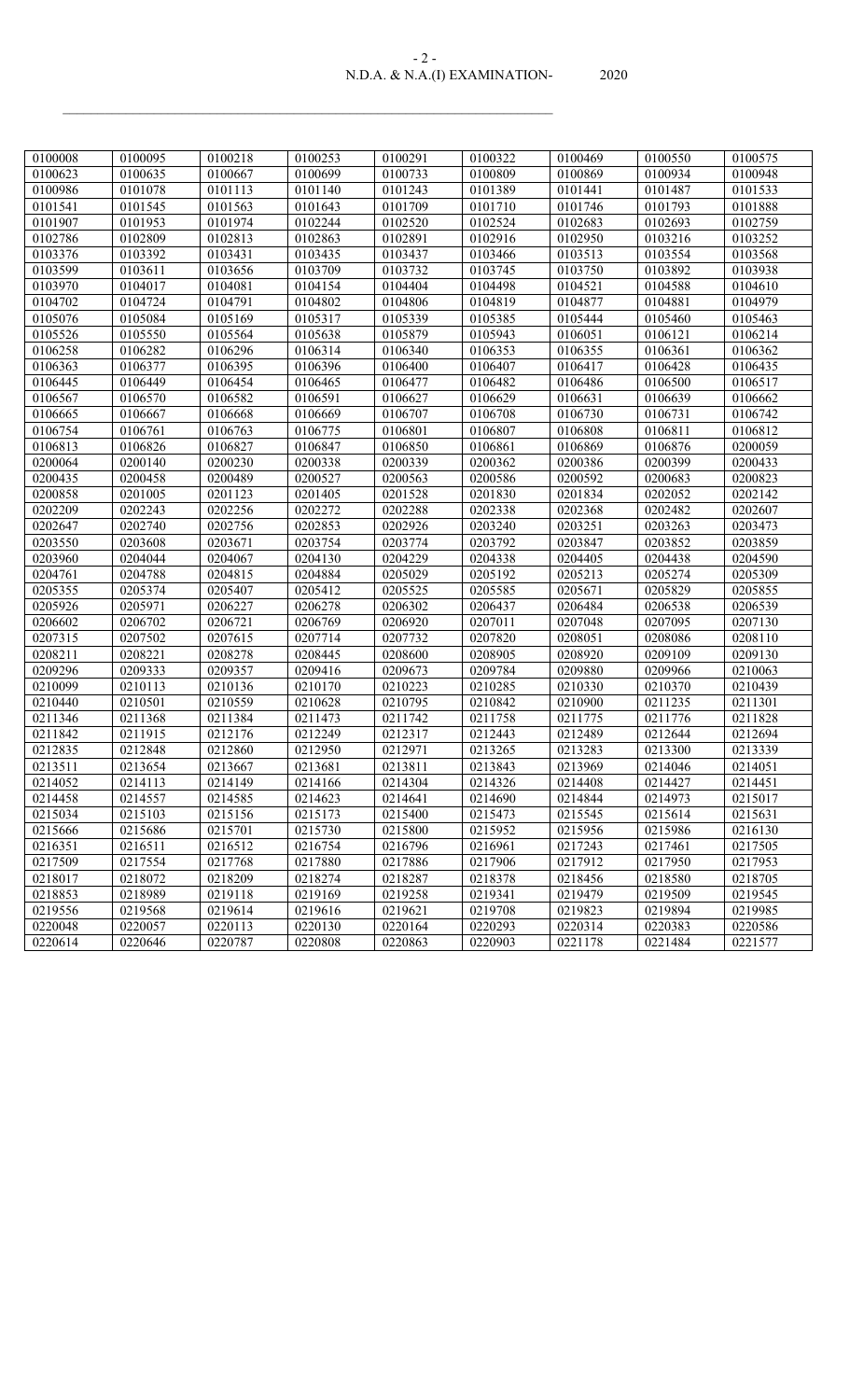#### N.D.A. & N.A.(I) EXAMINATION- 2020 - 3 -

| 0221613              | 0221616 | 0221698 | 0221711 | 0221742 | 0221762              | 0221841 | 0221891 | 0221913 |
|----------------------|---------|---------|---------|---------|----------------------|---------|---------|---------|
| 0221962              | 0222094 | 0222098 | 0222344 | 0222423 | 0222487              | 0222530 | 0222548 | 0222553 |
| 0222558              | 0222560 | 0222570 | 0222586 | 0222610 | 0222628              | 0222636 | 0222645 | 0222670 |
| 0222679              | 0222710 | 0222718 | 0222733 | 0222756 | 0222762              | 0222781 | 0222801 | 0222803 |
| 0222804              | 0222815 | 0222817 | 0222818 | 0222832 | 0222836              | 0222843 | 0222856 | 0222895 |
| 0222903              | 0222908 | 0222923 | 0222959 | 0222962 | 0222969              | 0222980 | 0223026 | 0223033 |
| 0223067              | 0223069 | 0223090 | 0223129 | 0223132 | 0223136              | 0223140 | 0223166 | 0223168 |
| 0223169              | 0223173 | 0223205 | 0223216 | 0223217 | 0223264              | 0223265 | 0223345 | 0223366 |
| 0223390              | 0223418 | 0223421 | 0223441 | 0223466 | 0223470              | 0223488 | 0223496 | 0223512 |
| 0223551              | 0223568 | 0223580 | 0223592 | 0223617 | 0223637              | 0223638 | 0223653 | 0223672 |
| 0223701              | 0223707 | 0223767 | 0223772 | 0223774 | 0223803              | 0223804 | 0223823 | 0223845 |
| 0223862              | 0223871 | 0223886 | 0223889 | 0223924 | 0223944              | 0223985 | 0223994 | 0223997 |
| 0224008              | 0224017 | 0224025 | 0224029 | 0224038 | 0224039              | 0224046 | 0224066 | 0224076 |
| 0224090              | 0224142 | 0224147 | 0224173 | 0224174 | 0224177              | 0224205 | 0224212 | 0224268 |
| 0224270              | 0224278 | 0224286 | 0224303 | 0224308 | 0224323              | 0224347 | 0224365 | 0224375 |
| 0224380              | 0224393 | 0224396 | 0224407 | 0224413 | 0224414              | 0224416 | 0224447 | 0224451 |
| 0224557              | 0224561 | 0224578 | 0224584 | 0224598 | 0224619              | 0224629 | 0224632 | 0224652 |
| 0224653              | 0224655 | 0224656 | 0224657 | 0224662 | 0224663              | 0224669 | 0224683 | 0224686 |
| 0224688              | 0224722 | 0224727 | 0224747 | 0224791 | 0224795              | 0224796 | 0224799 | 0224801 |
| 0224809              | 0224840 | 0224842 | 0224844 | 0224848 | 0224850              | 0224857 | 0224863 | 0224879 |
| 0224898              | 0224985 | 0225039 | 0225040 | 0225041 | $\overline{02}25043$ | 0225055 | 0225093 | 0225117 |
| $\overline{0225135}$ | 0225149 | 0225172 | 0225173 | 0225182 | 0225261              | 0225271 | 0225276 | 0225277 |
| 0225287              | 0225289 | 0225297 | 0225353 | 0225376 | 0225385              | 0225388 | 0225404 | 0225422 |
| 0225455              | 0225456 | 0225460 | 0225462 | 0225467 | 0225482              | 0225526 | 0225560 | 0225575 |
| 0225580              | 0225581 | 0225601 | 0225609 | 0225613 | 0225640              | 0225662 | 0225665 | 0225675 |
| 0225676              | 0225684 | 0225696 | 0225704 | 0225712 | 0225737              | 0225772 | 0225776 | 0225796 |
| 0225801              | 0225823 | 0225830 | 0225843 | 0225864 | 0225871              | 0225892 | 0225901 | 0225927 |
| 0225928              | 0225943 | 0225947 | 0225964 | 0226006 | 0300029              | 0300049 | 0300054 | 0300173 |
| 0300177              | 0300200 | 0300236 | 0300362 | 0300383 | 0300406              | 0300452 | 0300459 | 0300481 |
| 0300483              | 0300539 | 0300562 | 0300696 | 0300714 | 0300719              | 0300733 | 0300747 | 0300764 |
| 0300774              | 0300785 | 0300916 | 0301041 | 0301104 | 0301127              | 0301140 | 0301191 | 0301217 |
| 0301218              | 0301266 | 0301295 | 0301300 | 0301326 | 0301336              | 0301404 | 0301439 | 0301492 |
| 0301607              | 0301669 | 0301709 | 0301721 | 0301749 | 0301799              | 0301835 | 0301847 | 0301867 |
| 0301916              | 0301948 | 0301962 | 0302023 | 0302058 | 0302086              | 0302101 | 0302210 | 0302214 |
| 0302222              | 0302262 | 0302267 | 0302270 | 0302333 | 0302336              | 0302337 | 0302348 | 0302361 |
| 0302406              | 0302512 | 0302536 | 0302681 | 0302683 | 0302745              | 0302769 | 0302802 | 0302842 |
| 0302981              | 0303022 | 0303026 | 0303029 | 0303114 | 0303146              | 0303184 | 0303215 | 0303300 |
| 0303307              | 0303391 | 0303529 | 0303569 | 0303605 | 0303610              | 0303630 | 0303708 | 0303745 |
| 0303766              | 0303856 | 0303871 | 0303940 | 0303994 | 0304008              | 0304116 | 0304167 | 0304225 |
| 0304242              | 0304251 | 0304258 | 0304286 | 0304310 | 0304312              | 0304324 | 0304340 | 0304341 |
| 0304345              | 0304362 | 0304370 | 0304457 | 0304477 | 0304524              | 0304526 | 0304579 | 0304598 |
| 0304641              | 0304660 | 0304707 | 0304756 | 0304787 | 0304801              | 0304805 | 0304823 | 0304824 |
| 0304922              | 0304967 | 0304977 | 0304996 | 0305007 | 0305039              | 0305043 | 0305056 | 0305064 |
| 0305119              | 0305125 | 0305130 | 0305145 | 0305185 | 0305223              | 0305229 | 0305253 | 0305257 |
| 0305308              | 0305310 | 0305316 | 0305362 | 0305402 | 0305404              | 0305408 | 0305433 | 0305444 |
| 0305457              | 0305494 | 0305545 | 0305559 | 0305574 | 0305612              | 0305615 | 0305631 | 0305639 |
| 0305654              | 0305661 | 0305667 | 0305677 | 0305681 | 0305682              | 0305687 | 0305696 | 0305700 |
| 0305703              | 0305711 | 0305713 | 0305714 | 0305741 | 0305742              | 0305755 | 0305759 | 0305761 |
| 0305767              | 0305768 | 0305770 | 0305771 | 0305789 | 0305804              | 0305808 | 0305810 | 0305819 |
| 0305826              | 0305833 | 0305841 | 0305846 | 0305850 | 0305867              | 0305870 | 0305872 | 0305876 |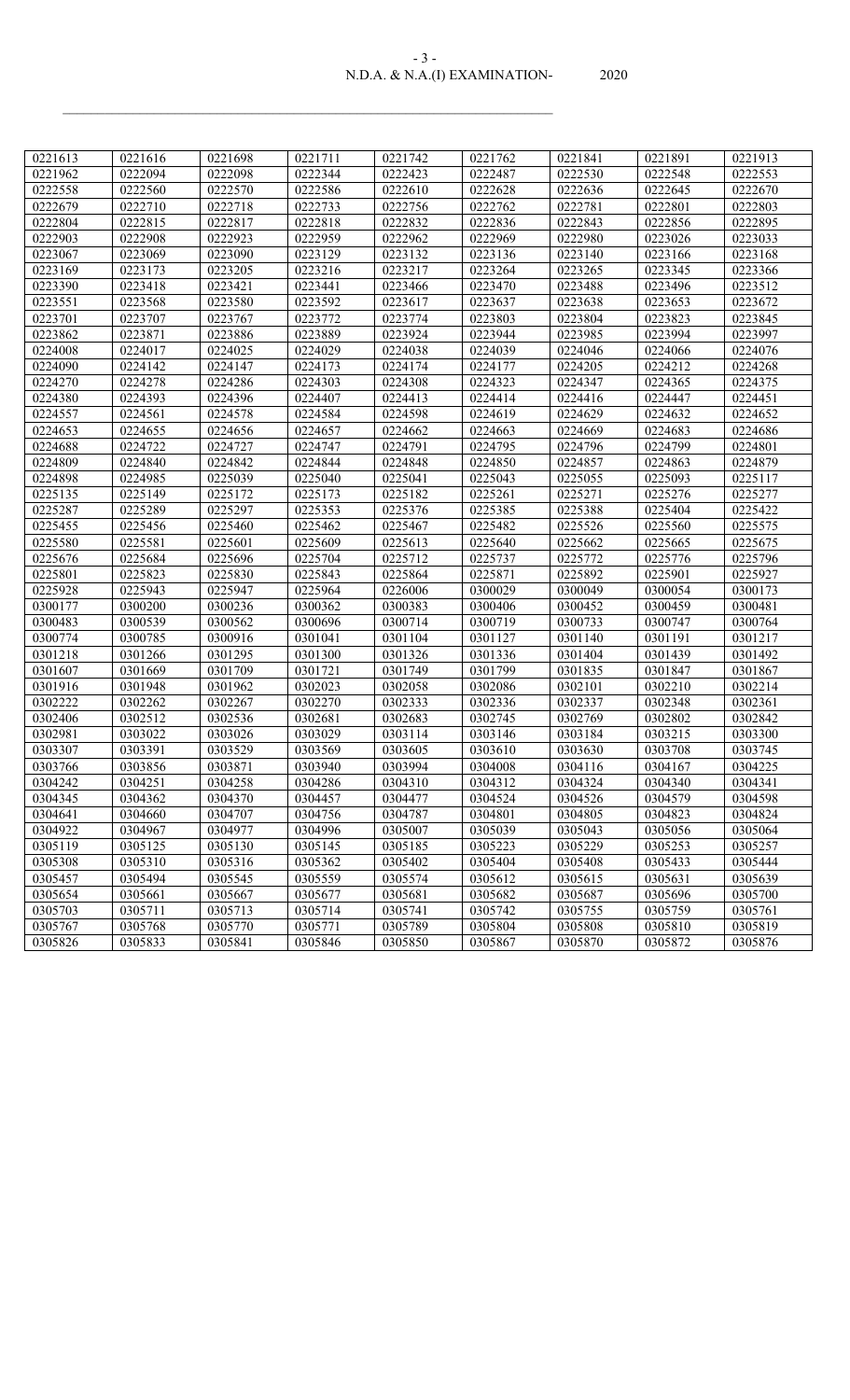#### N.D.A. & N.A.(I) EXAMINATION- 2020 - 4 -

| 0305879 | 0305880 | 0305901 | 0305902 | 0305915 | 0305925 | 0305944 | 0305948 | 0305951 |
|---------|---------|---------|---------|---------|---------|---------|---------|---------|
| 0305969 | 0305970 | 0305985 | 0305989 | 0306001 | 0306011 | 0306017 | 0306018 | 0306022 |
| 0306047 | 0306049 | 0306053 | 0306062 | 0306065 | 0306067 | 0306068 | 0306069 | 0306070 |
| 0306077 | 0306079 | 0306091 | 0306095 | 0306097 | 0306115 | 0306122 | 0306123 | 0306131 |
| 0306132 | 0306143 | 0306144 | 0306147 | 0306149 | 0306161 | 0306162 | 0306173 | 0306176 |
| 0400029 | 0400034 | 0400105 | 0400146 | 0400217 | 0400403 | 0400536 | 0400550 | 0400562 |
| 0400602 | 0400630 | 0400673 | 0400693 | 0400779 | 0400830 | 0400857 | 0400956 | 0401053 |
| 0401054 | 0401155 | 0401198 | 0401240 | 0401383 | 0401431 | 0401735 | 0401828 | 0401848 |
| 0401901 | 0402012 | 0402045 | 0402086 | 0402112 | 0402136 | 0402146 | 0402205 | 0402207 |
| 0402220 | 0402365 | 0402400 | 0402519 | 0402638 | 0402687 | 0402785 | 0402864 | 0402922 |
| 0402941 | 0402989 | 0403058 | 0403059 | 0403170 | 0403262 | 0403477 | 0403568 | 0403683 |
| 0403695 | 0403808 | 0403857 | 0403888 | 0403945 | 0403982 | 0404058 | 0404069 | 0404073 |
| 0404109 | 0404140 | 0404263 | 0404335 | 0404367 | 0404408 | 0404411 | 0404437 | 0404562 |
| 0404610 | 0404690 | 0404711 | 0405031 | 0405068 | 0405258 | 0405318 | 0405434 | 0405463 |
| 0405540 | 0405646 | 0405697 | 0405776 | 0405937 | 0406066 | 0406142 | 0406154 | 0406186 |
| 0406203 | 0406369 | 0406414 | 0406514 | 0406564 | 0406695 | 0406717 | 0406777 | 0406804 |
| 0406895 | 0406962 | 0407051 | 0407253 | 0407328 | 0407482 | 0407545 | 0407656 | 0407761 |
| 0407784 | 0407835 | 0408085 | 0408190 | 0408256 | 0408305 | 0408371 | 0408397 | 0408475 |
| 0408600 | 0408639 | 0408767 | 0408931 | 0408980 | 0409025 | 0409041 | 0409082 | 0409105 |
| 0409175 | 0409242 | 0409257 | 0409394 | 0409399 | 0409422 | 0409427 | 0409512 | 0409543 |
| 0409807 | 0409849 | 0409884 | 0409907 | 0409947 | 0409961 | 0410342 | 0410354 | 0410359 |
| 0410365 | 0410382 | 0410419 | 0410442 | 0410619 | 0410665 | 0410698 | 0410789 | 0410792 |
| 0411112 | 0411150 | 0411354 | 0411368 | 0411420 | 0411480 | 0411576 | 0411745 | 0411774 |
| 0411807 | 0412120 | 0412243 | 0412262 | 0412277 | 0412287 | 0412444 | 0412491 | 0412512 |
| 0412518 | 0412615 | 0412668 | 0412780 | 0412789 | 0412899 | 0412916 | 0413014 | 0413086 |
| 0413087 | 0413110 | 0413112 | 0413114 | 0413117 | 0413118 | 0413148 | 0413266 | 0413293 |
| 0413296 | 0413310 | 0413311 | 0413327 | 0413357 | 0413387 | 0413400 | 0413468 | 0413473 |
| 0413482 | 0413483 | 0413486 | 0413499 | 0413514 | 0413518 | 0413520 | 0413532 | 0413542 |
| 0413554 | 0413573 | 0413588 | 0413590 | 0413591 | 0413592 | 0413594 | 0413629 | 0413646 |
| 0413659 | 0413662 | 0413669 | 0413670 | 0413682 | 0413683 | 0413735 | 0413738 | 0413744 |
| 0413749 | 0413764 | 0413775 | 0413782 | 0413784 | 0413785 | 0413789 | 0413804 | 0413812 |
| 0413830 | 0413866 | 0413867 | 0413881 | 0413892 | 0413942 | 0413958 | 0413978 | 0413979 |
| 0413981 | 0413983 | 0414015 | 0414019 | 0414027 | 0414038 | 0414040 | 0414046 | 0414051 |
| 0414070 | 0414074 | 0414077 | 0414084 | 0414117 | 0414129 | 0414140 | 0414156 | 0414160 |
| 0414164 | 0414181 | 0414187 | 0414188 | 0414198 | 0414215 | 0414216 | 0414219 | 0414223 |
| 0414234 | 0414250 | 0414256 | 0414265 | 0414266 | 0414267 | 0414268 | 0414269 | 0414275 |
| 0414303 | 0414308 | 0414310 | 0414331 | 0414335 | 0414345 | 0414355 | 0414388 | 0414395 |
| 0414400 | 0414410 | 0414426 | 0414428 | 0414450 | 0414465 | 0414466 | 0414468 | 0414496 |
| 0414532 | 0414538 | 0414546 | 0414547 | 0414556 | 0414580 | 0414585 | 0414597 | 0414599 |
| 0414602 | 0414603 | 0414623 | 0414633 | 0414639 | 0414649 | 0414669 | 0414672 | 0414680 |
| 0414685 | 0414693 | 0414713 | 0414733 | 0414734 | 0414752 | 0414754 | 0414763 | 0414768 |
| 0414791 | 0500245 | 0500330 | 0500343 | 0500504 | 0500591 | 0500618 | 0500731 | 0500785 |
| 0500800 | 0500830 | 0500838 | 0500937 | 0501015 | 0501056 | 0501067 | 0501114 | 0501146 |
| 0501270 | 0501281 | 0501436 | 0501506 | 0501554 | 0501568 | 0501570 | 0501609 | 0501756 |
| 0501824 | 0501831 | 0502018 | 0502028 | 0502044 | 0502118 | 0502122 | 0502273 | 0502287 |
| 0502451 | 0502556 | 0502608 | 0502641 | 0502677 | 0502719 | 0502861 | 0502988 | 0503023 |
| 0503033 | 0503034 | 0503120 | 0503214 | 0503264 | 0503279 | 0503280 | 0503340 | 0503476 |
| 0503561 | 0503588 | 0503672 | 0503853 | 0503888 | 0503926 | 0504020 | 0504060 | 0504082 |
| 0504085 | 0504180 | 0504258 | 0504260 | 0504305 | 0504333 | 0504337 | 0504339 | 0504385 |
| 0504468 | 0504469 | 0504472 | 0504670 | 0504720 | 0504780 | 0504790 | 0504847 | 0504885 |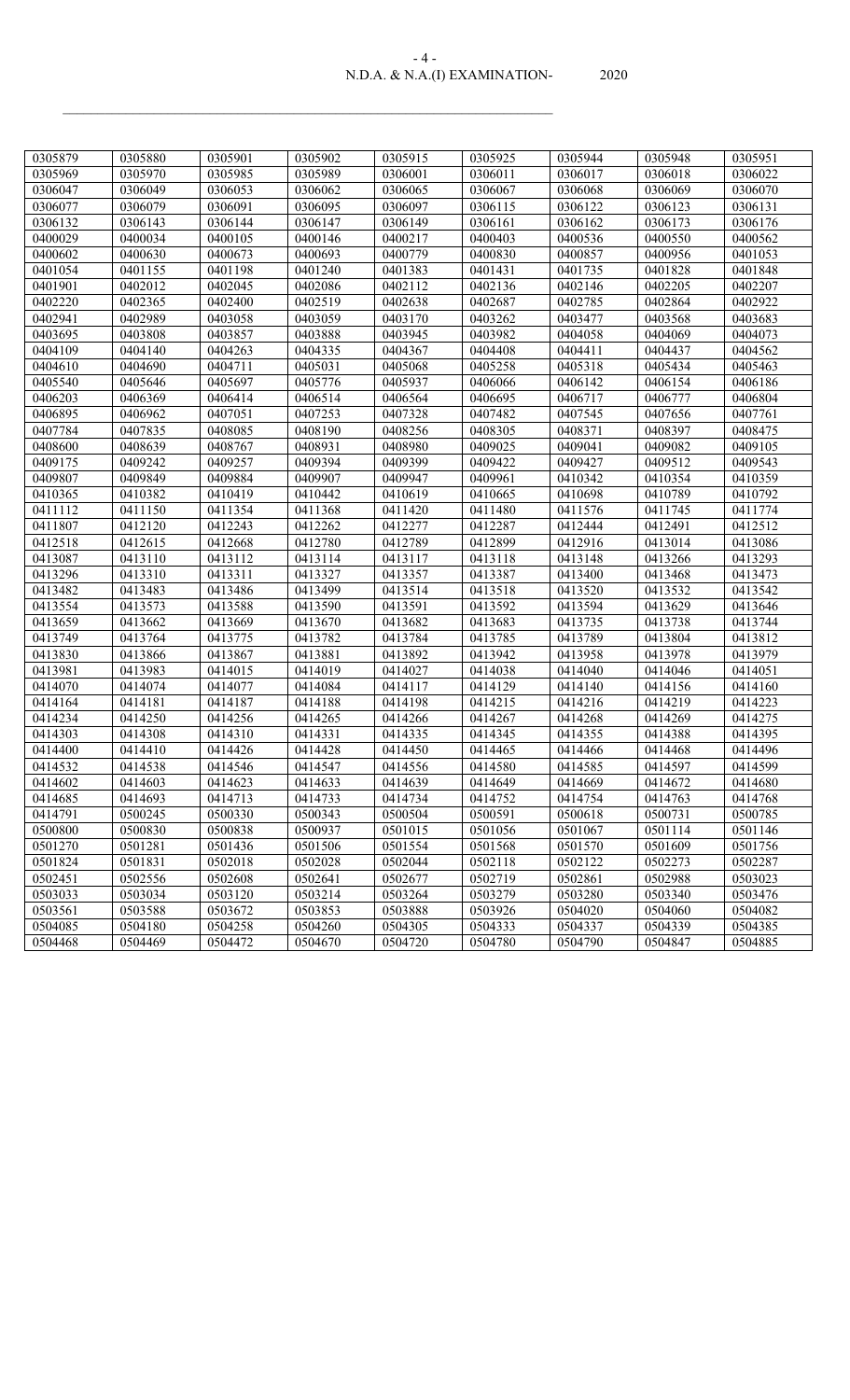#### N.D.A. & N.A.(I) EXAMINATION- 2020 - 5 -

| 0504950 | 0504977 | 0504979 | 0505004 | 0505070 | 0505220 | 0505403 | 0505445 | 0505511 |
|---------|---------|---------|---------|---------|---------|---------|---------|---------|
| 0505544 | 0505725 | 0505754 | 0505767 | 0505883 | 0506117 | 0506267 | 0506275 | 0506288 |
| 0506382 | 0506410 | 0506432 | 0506453 | 0506494 | 0506565 | 0506808 | 0506900 | 0506943 |
| 0506981 | 0507011 | 0507189 | 0507201 | 0507239 | 0507279 | 0507294 | 0507345 | 0507363 |
| 0507388 | 0507393 | 0507669 | 0507819 | 0507827 | 0507877 | 0507966 | 0508001 | 0508047 |
| 0508097 | 0508112 | 0508217 | 0508222 | 0508250 | 0508421 | 0508470 | 0508530 | 0508597 |
| 0508821 | 0508870 | 0508909 | 0508912 | 0508996 | 0509113 | 0509221 | 0509325 | 0509423 |
| 0509452 | 0509581 | 0509600 | 0509604 | 0509729 | 0509743 | 0509829 | 0509892 | 0510109 |
| 0510119 | 0510184 | 0510231 | 0510471 | 0510522 | 0510580 | 0510598 | 0510660 | 0511044 |
| 0511124 | 0511242 | 0511263 | 0511267 | 0511347 | 0511510 | 0511555 | 0511628 | 0511698 |
| 0511722 | 0511762 | 0511818 | 0511890 | 0511981 | 0511991 | 0511999 | 0512182 | 0512301 |
| 0512354 | 0512404 | 0512414 | 0512707 | 0512743 | 0512797 | 0512845 | 0512858 | 0512864 |
| 0512879 | 0512880 | 0512882 | 0512892 | 0512894 | 0512913 | 0512919 | 0512927 | 0512938 |
| 0512978 | 0512979 | 0512984 | 0512987 | 0512995 | 0513000 | 0513003 | 0513017 | 0513024 |
| 0513034 | 0513036 | 0513037 | 0513066 | 0513067 | 0513074 | 0513083 | 0513085 | 0513147 |
| 0513164 | 0513179 | 0513180 | 0513187 | 0513195 | 0513218 | 0513232 | 0513245 | 0513284 |
| 0513290 | 0513293 | 0513299 | 0513301 | 0513316 | 0513324 | 0513330 | 0513344 | 0513371 |
| 0513410 | 0513425 | 0513437 | 0513462 | 0513496 | 0513503 | 0513525 | 0513532 | 0513535 |
| 0513540 | 0513548 | 0513549 | 0513594 | 0513595 | 0513597 | 0513614 | 0513616 | 0513623 |
| 0513625 | 0513687 | 0513688 | 0513694 | 0513695 | 0513700 | 0513705 | 0513722 | 0513729 |
| 0513758 | 0513759 | 0513771 | 0513778 | 0513789 | 0513798 | 0513803 | 0513805 | 0513843 |
| 0513854 | 0513855 | 0513860 | 0513865 | 0513907 | 0513919 | 0513924 | 0513939 | 0513957 |
| 0513972 | 0513973 | 0513980 | 0513989 | 0514008 | 0514009 | 0514014 | 0514030 | 0514031 |
| 0514037 | 0514052 | 0514067 | 0514070 | 0514076 | 0514085 | 0514117 | 0514123 | 0514133 |
| 0514152 | 0514155 | 0514157 | 0514163 | 0514169 | 0514179 | 0514182 | 0514184 | 0514192 |
| 0514193 | 0514195 | 0514215 | 0514219 | 0514220 | 0514232 | 0514235 | 0514239 | 0514246 |
| 0514259 | 0514265 | 0514271 | 0514277 | 0514287 | 0514291 | 0514292 | 0514295 | 0514302 |
| 0514306 | 0514307 | 0514308 | 0514320 | 0514340 | 0600070 | 0600080 | 0600206 | 0600306 |
| 0600331 | 0600339 | 0600462 | 0600712 | 0600792 | 0600890 | 0601128 | 0601149 | 0601211 |
| 0601508 | 0601523 | 0601576 | 0601590 | 0601671 | 0601758 | 0601897 | 0601931 | 0601932 |
| 0601984 | 0602132 | 0602183 | 0602197 | 0602502 | 0602698 | 0602862 | 0603292 | 0603662 |
| 0603772 | 0603941 | 0603965 | 0604086 | 0604155 | 0604312 | 0604317 | 0604338 | 0604399 |
| 0604411 | 0604471 | 0604542 | 0604624 | 0604671 | 0604712 | 0604859 | 0604965 | 0605108 |
| 0605181 | 0605273 | 0605442 | 0605495 | 0605560 | 0605699 | 0605706 | 0605741 | 0605815 |
| 0605855 | 0605917 | 0606147 | 0606188 | 0606399 | 0606416 | 0606514 | 0606789 | 0606936 |
| 0607020 | 0607166 | 0607237 | 0607390 | 0607636 | 0607642 | 0607666 | 0607968 | 0608045 |
| 0608138 | 0608256 | 0608285 | 0608294 | 0608451 | 0608650 | 0608723 | 0608991 | 0609229 |
| 0609266 | 0609292 | 0609309 | 0609400 | 0609429 | 0609550 | 0609551 | 0609652 | 0609728 |
| 0609864 | 0609942 | 0609983 | 0610023 | 0610118 | 0610216 | 0610352 | 0610391 | 0610395 |
| 0610405 | 0610470 | 0610508 | 0610512 | 0610535 | 0610552 | 0610576 | 0610580 | 0610597 |
| 0610608 | 0610638 | 0610645 | 0610654 | 0610656 | 0610660 | 0610672 | 0610684 | 0610695 |
| 0610721 | 0610736 | 0610770 | 0610794 | 0610808 | 0610858 | 0610895 | 0610912 | 0610918 |
| 0610934 | 0610935 | 0610944 | 0610946 | 0611012 | 0611020 | 0611022 | 0611024 | 0611046 |
| 0611062 | 0611064 | 0611075 | 0611084 | 0611103 | 0611126 | 0611164 | 0611185 | 0611194 |
| 0611227 | 0611244 | 0611254 | 0611290 | 0611296 | 0611302 | 0611316 | 0611330 | 0611338 |
| 0611342 | 0611344 | 0611346 | 0611350 | 0611370 | 0611372 | 0611389 | 0611424 | 0700072 |
| 0700206 | 0700268 | 0700495 | 0700577 | 0700679 | 0700711 | 0700889 | 0700954 | 0701136 |
| 0701156 | 0701271 | 0701460 | 0701667 | 0701678 | 0701797 | 0702137 | 0702223 | 0702305 |
| 0702331 | 0702406 | 0702516 | 0702565 | 0702585 | 0702791 | 0702830 | 0703097 | 0703150 |
| 0703233 | 0703306 | 0703373 | 0703844 | 0704063 | 0704325 | 0704442 | 0704509 | 0704634 |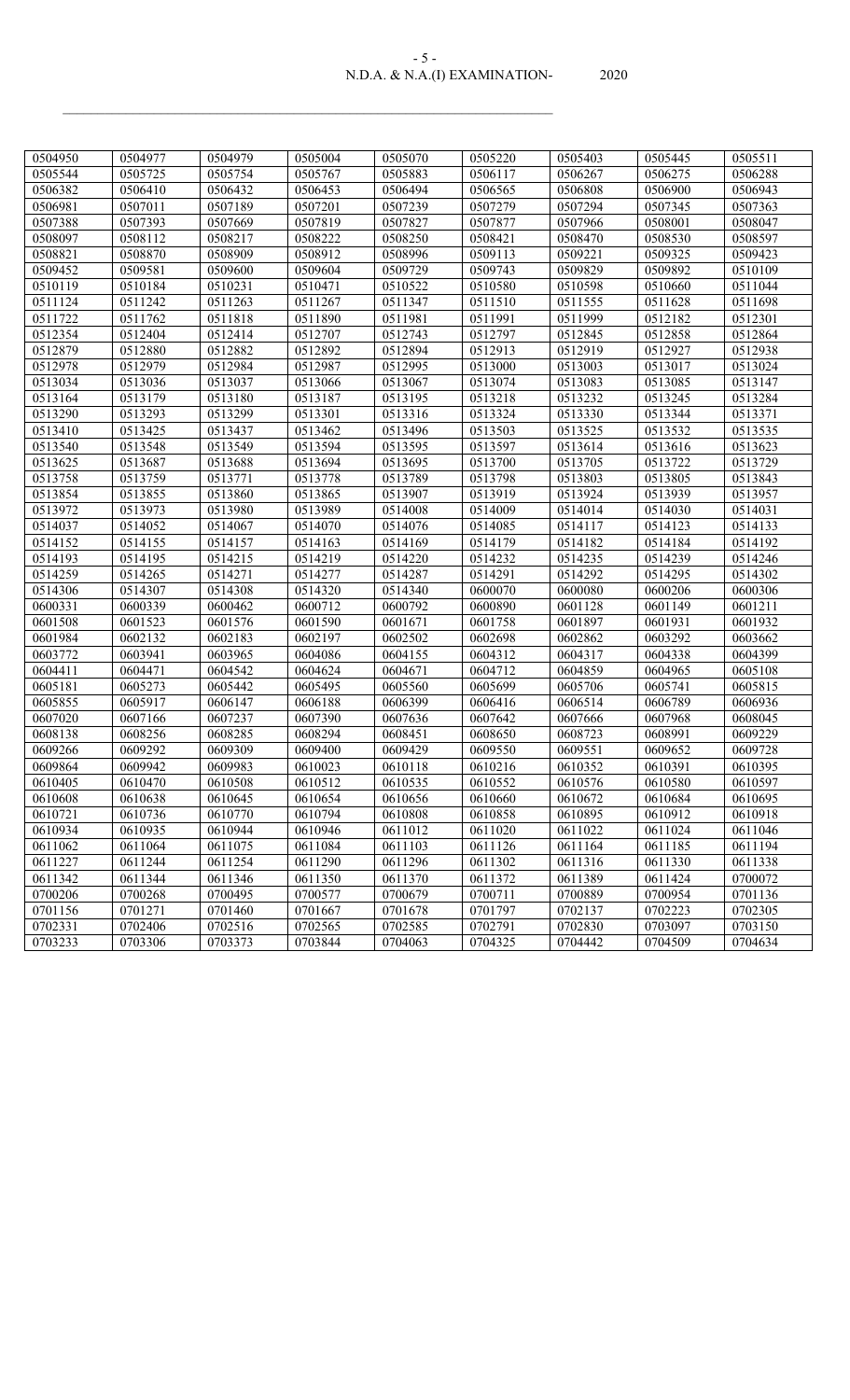#### N.D.A. & N.A.(I) EXAMINATION- 2020 - 6 -

| 0705029 | 0705190 | 0705286 | 0705291 | 0705465 | 0705508 | 0705702 | 0706051 | 0706123 |
|---------|---------|---------|---------|---------|---------|---------|---------|---------|
| 0706143 | 0706155 | 0706157 | 0706165 | 0706186 | 0706187 | 0706194 | 0706200 | 0706203 |
| 0706226 | 0706237 | 0706246 | 0706259 | 0706260 | 0706262 | 0706266 | 0706288 | 0706293 |
| 0706295 | 0706297 | 0706311 | 0706322 | 0706333 | 0706344 | 0706348 | 0706349 | 0706381 |
| 0706382 | 0706388 | 0706390 | 0706391 | 0706393 | 0706397 | 0706414 | 0706449 | 0706452 |
| 0706493 | 0800062 | 0800126 | 0800155 | 0800173 | 0800194 | 0800225 | 0800363 | 0800372 |
| 0800387 | 0800425 | 0800442 | 0800458 | 0800507 | 0800510 | 0800512 | 0800517 | 0800522 |
| 0800586 | 0800623 | 0800633 | 0800695 | 0800697 | 0800722 | 0800778 | 0800848 | 0800896 |
| 0800944 | 0800952 | 0801033 | 0801048 | 0801066 | 0801110 | 0801142 | 0801178 | 0801184 |
| 0801240 | 0801251 | 0801272 | 0801290 | 0801376 | 0801401 | 0801426 | 0801462 | 0801504 |
| 0801508 | 0801562 | 0801587 | 0801598 | 0801609 | 0801618 | 0801627 | 0801656 | 0801694 |
| 0801776 | 0801780 | 0801804 | 0801811 | 0801812 | 0801836 | 0801968 | 0802000 | 0802057 |
| 0802087 | 0802144 | 0802147 | 0802153 | 0802184 | 0802190 | 0802279 | 0802315 | 0802431 |
| 0802522 | 0802526 | 0802554 | 0802558 | 0802569 | 0802575 | 0802577 | 0802649 | 0802660 |
| 0802691 | 0802720 | 0802769 | 0802799 | 0802829 | 0802834 | 0802847 | 0802873 | 0802892 |
| 0802992 | 0803034 | 0803042 | 0803057 | 0803070 | 0803081 | 0803095 | 0803106 | 0803167 |
| 0803170 | 0803266 | 0803272 | 0803321 | 0803339 | 0803362 | 0803430 | 0803435 | 0803461 |
| 0803465 | 0803468 | 0803486 | 0803496 | 0803515 | 0803579 | 0803583 | 0803584 | 0803717 |
| 0803719 | 0803765 | 0803769 | 0803812 | 0803831 | 0803846 | 0803884 | 0803892 | 0803911 |
| 0803921 | 0803926 | 0803932 | 0803935 | 0803984 | 0804023 | 0804074 | 0804109 | 0804162 |
| 0804174 | 0804194 | 0804218 | 0804229 | 0804231 | 0804240 | 0804305 | 0804326 | 0804334 |
| 0804339 | 0804363 | 0804425 | 0804453 | 0804460 | 0804526 | 0804560 | 0804583 | 0804651 |
| 0804666 | 0804691 | 0804769 | 0804796 | 0804849 | 0804914 | 0804928 | 0804967 | 0805061 |
| 0805086 | 0805103 | 0805107 | 0805175 | 0805179 | 0805192 | 0805266 | 0805291 | 0805294 |
| 0805297 | 0805311 | 0805341 | 0805357 | 0805363 | 0805389 | 0805440 | 0805444 | 0805548 |
| 0805568 | 0805589 | 0805610 | 0805650 | 0805764 | 0805765 | 0805781 | 0805856 | 0805861 |
| 0805869 | 0805929 | 0805960 | 0805983 | 0806003 | 0806021 | 0806064 | 0806077 | 0806131 |
| 0806143 | 0806199 | 0806220 | 0806249 | 0806270 | 0806278 | 0806285 | 0806334 | 0806372 |
| 0806414 | 0806420 | 0806443 | 0806487 | 0806489 | 0806537 | 0806626 | 0806636 | 0806691 |
| 0806759 | 0806823 | 0806829 | 0806869 | 0806903 | 0806904 | 0806977 | 0806990 | 0806998 |
| 0807005 | 0807060 | 0807091 | 0807093 | 0807094 | 0807101 | 0807117 | 0807142 | 0807165 |
| 0807179 | 0807212 | 0807215 | 0807233 | 0807261 | 0807305 | 0807323 | 0807330 | 0807377 |
| 0807381 | 0807407 | 0807427 | 0807483 | 0807508 | 0807514 | 0807548 | 0807573 | 0807576 |
| 0807588 | 0807592 | 0807633 | 0807667 | 0807704 | 0807754 | 0807755 | 0807774 | 0807790 |
| 0807848 | 0807851 | 0807859 | 0807873 | 0807891 | 0807895 | 0807947 | 0807948 | 0807978 |
| 0808012 | 0808057 | 0808077 | 0808104 | 0808114 | 0808173 | 0808231 | 0808245 | 0808360 |
| 0808362 | 0808400 | 0808405 | 0808406 | 0808430 | 0808470 | 0808481 | 0808490 | 0808578 |
| 0808621 | 0808640 | 0808644 | 0808708 | 0808823 | 0808831 | 0808845 | 0808875 | 0808877 |
| 0808921 | 0808936 | 0808950 | 0808984 | 0808996 | 0809002 | 0809018 | 0809158 | 0809204 |
| 0809358 | 0809364 | 0809365 | 0809367 | 0809422 | 0809479 | 0809501 | 0809535 | 0809555 |
| 0809565 | 0809575 | 0809578 | 0809638 | 0809660 | 0809664 | 0809696 | 0809700 | 0809739 |
| 0809744 | 0809760 | 0809775 | 0809800 | 0809808 | 0809839 | 0809844 | 0809846 | 0809909 |
| 0809913 | 0809948 | 0809949 | 0809952 | 0809993 | 0810016 | 0810025 | 0810038 | 0810048 |
| 0810177 | 0810178 | 0810217 | 0810221 | 0810279 | 0810328 | 0810357 | 0810370 | 0810372 |
| 0810419 | 0810452 | 0810470 | 0810526 | 0810546 | 0810571 | 0810584 | 0810642 | 0810651 |
| 0810668 | 0810675 | 0810684 | 0810789 | 0810882 | 0810890 | 0810899 | 0810908 | 0810924 |
| 0810999 | 0811032 | 0811063 | 0811065 | 0811082 | 0811088 | 0811119 | 0811136 | 0811147 |
| 0811152 | 0811181 | 0811222 | 0811301 | 0811304 | 0811322 | 0811433 | 0811461 | 0811465 |
| 0811502 | 0811531 | 0811536 | 0811556 | 0811564 | 0811569 | 0811575 | 0811597 | 0811625 |
| 0811659 | 0811671 | 0811684 | 0811696 | 0811725 | 0811728 | 0811744 | 0811755 | 0811789 |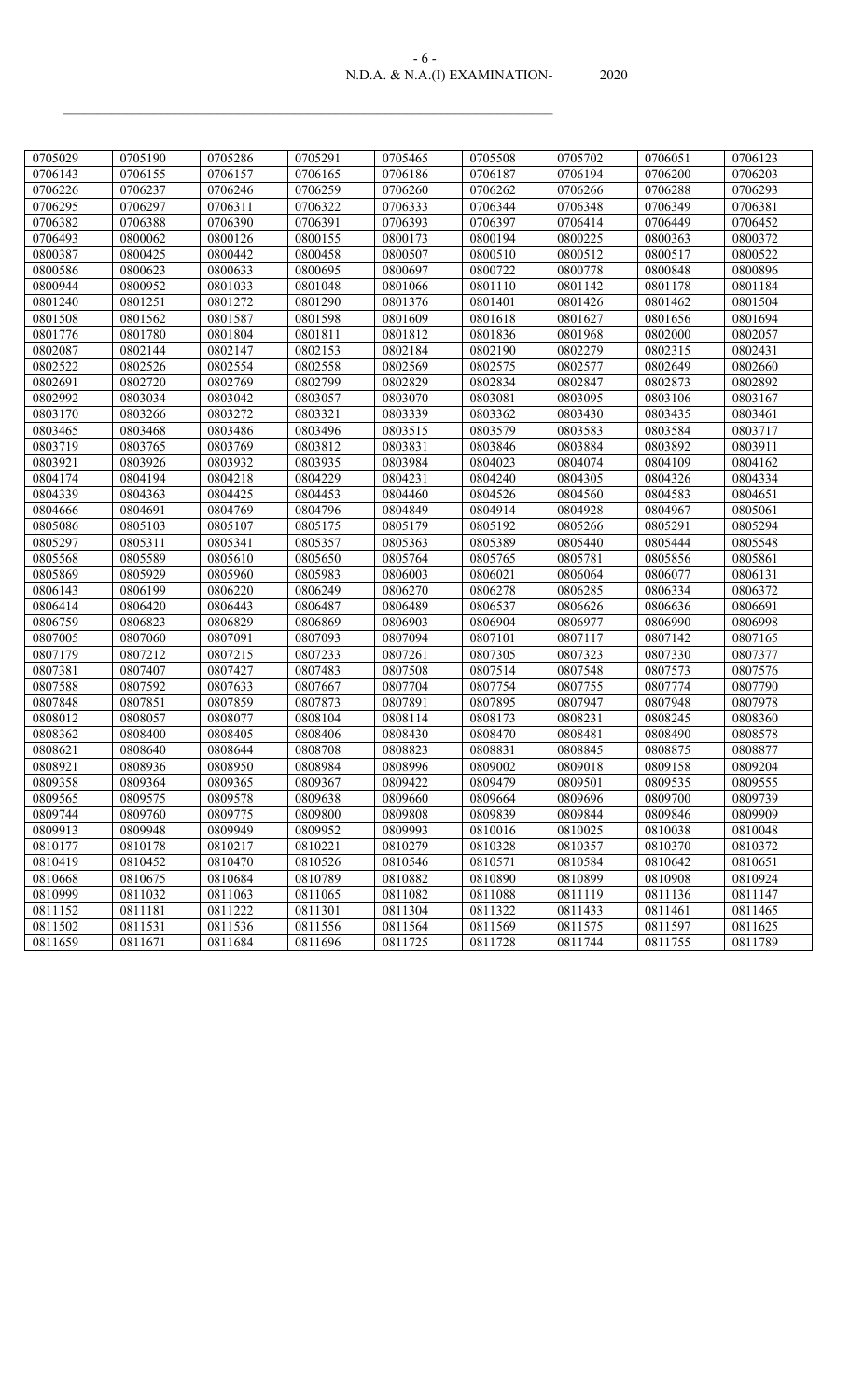| $-1$                          |       |
|-------------------------------|-------|
| N.D.A. & N.A.(I) EXAMINATION- | 2020. |

| 0811791 | 0811853 | 0811920 | 0811931 | 0811938 | 0811960 | 0811961 | 0812035 | 0812053 |
|---------|---------|---------|---------|---------|---------|---------|---------|---------|
| 0812056 | 0812060 | 0812104 | 0812114 | 0812141 | 0812147 | 0812172 | 0812173 | 0812175 |
| 0812179 | 0812205 | 0812228 | 0812230 | 0812245 | 0812256 | 0812276 | 0812291 | 0812293 |
| 0812417 | 0812431 | 0812452 | 0812493 | 0812499 | 0812526 | 0812536 | 0812574 | 0812584 |
| 0812614 | 0812645 | 0812652 | 0812698 | 0812731 | 0812743 | 0812783 | 0812844 | 0812896 |
| 0812909 | 0812918 | 0812924 | 0812940 | 0812966 | 0812984 | 0813008 | 0813066 | 0813076 |
| 0813107 | 0813109 | 0813129 | 0813140 | 0813163 | 0813191 | 0813199 | 0813243 | 0813259 |
| 0813276 | 0813280 | 0813297 | 0813394 | 0813406 | 0813408 | 0813423 | 0813473 | 0813518 |
| 0813609 | 0813738 | 0813739 | 0813766 | 0813812 | 0813818 | 0813826 | 0813827 | 0813865 |
| 0813866 | 0813895 | 0813911 | 0813940 | 0813967 | 0813990 | 0814003 | 0814011 | 0814036 |
| 0814065 | 0814086 | 0814164 | 0814190 | 0814202 | 0814236 | 0814246 | 0814248 | 0814255 |
| 0814306 | 0814428 | 0814450 | 0814473 | 0814499 | 0814506 | 0814519 | 0814552 | 0814566 |
| 0814596 | 0814601 | 0814609 | 0814691 | 0814701 | 0814733 | 0814745 | 0814764 | 0814781 |
| 0814795 | 0814828 | 0814875 | 0814911 | 0814953 | 0814962 | 0814994 | 0814996 | 0815031 |
| 0815067 | 0815114 | 0815199 | 0815254 | 0815273 | 0815276 | 0815350 | 0815363 | 0815375 |
| 0815489 | 0815501 | 0815521 | 0815544 | 0815545 | 0815618 | 0815674 | 0815713 | 0815770 |
| 0815816 | 0815841 | 0815876 | 0815991 | 0816003 | 0816015 | 0816073 | 0816074 | 0816138 |
| 0816141 | 0816160 | 0816196 | 0816288 | 0816325 | 0816327 | 0816364 | 0816405 | 0816436 |
| 0816438 | 0816463 | 0816508 | 0816648 | 0816685 | 0816692 | 0816709 | 0816811 | 0816895 |
| 0816916 | 0816933 | 0816950 | 0817059 | 0817073 | 0817083 | 0817121 | 0817178 | 0817200 |
| 0817265 | 0817277 | 0817320 | 0817332 | 0817341 | 0817381 | 0817460 | 0817481 | 0817483 |
| 0817492 | 0817501 | 0817532 | 0817542 | 0817587 | 0817599 | 0817614 | 0817695 | 0817702 |
| 0817793 | 0817896 | 0817946 | 0817976 | 0817983 | 0817985 | 0818035 | 0818106 | 0818156 |
| 0818179 | 0818188 | 0818273 | 0818277 | 0818282 | 0818325 | 0818335 | 0818386 | 0818431 |
| 0818436 | 0818443 | 0818446 | 0818479 | 0818526 | 0818604 | 0818605 | 0818672 | 0818678 |
| 0818725 | 0818726 | 0818744 | 0818821 | 0818824 | 0818841 | 0818875 | 0818881 | 0818907 |
| 0818948 | 0819004 | 0819038 | 0819050 | 0819055 | 0819061 | 0819094 | 0819103 | 0819122 |
| 0819131 | 0819154 | 0819164 | 0819172 | 0819174 | 0819188 | 0819227 | 0819230 | 0819328 |
| 0819384 | 0819430 | 0819508 | 0819510 | 0819605 | 0819634 | 0819645 | 0819647 | 0819691 |
| 0819695 | 0819699 | 0819717 | 0819737 | 0819774 | 0819787 | 0819868 | 0819877 | 0819883 |
| 0819893 | 0819909 | 0819947 | 0819976 | 0819989 | 0820056 | 0820061 | 0820075 | 0820106 |
| 0820114 | 0820124 | 0820193 | 0820197 | 0820217 | 0820226 | 0820229 | 0820267 | 0820276 |
| 0820286 | 0820308 | 0820323 | 0820393 | 0820460 | 0820506 | 0820541 | 0820581 | 0820625 |
| 0820626 | 0820653 | 0820715 | 0820763 | 0820826 | 0820852 | 0820858 | 0820880 | 0820883 |
| 0820887 | 0820904 | 0820970 | 0821019 | 0821063 | 0821097 | 0821111 | 0821113 | 0821216 |
| 0821223 | 0821316 | 0821363 | 0821418 | 0821510 | 0821521 | 0821540 | 0821570 | 0821589 |
| 0821607 | 0821608 | 0821642 | 0821643 | 0821649 | 0821650 | 0821699 | 0821713 | 0821732 |
| 0821768 | 0821769 | 0821800 | 0821824 | 0821857 | 0821919 | 0821965 | 0821973 | 0821995 |
| 0822008 | 0822010 | 0822013 | 0822018 | 0822029 | 0822109 | 0822141 | 0822145 | 0822190 |
| 0822207 | 0822234 | 0822269 | 0822334 | 0822358 | 0822452 | 0822518 | 0822537 | 0822574 |
| 0822618 | 0822629 | 0822637 | 0822677 | 0822714 | 0822737 | 0822752 | 0822758 | 0822797 |
| 0822823 | 0822835 | 0822882 | 0822973 | 0822974 | 0823026 | 0823045 | 0823051 | 0823088 |
| 0823104 | 0823123 | 0823148 | 0823171 | 0823236 | 0823325 | 0823380 | 0823403 | 0823406 |
| 0823450 | 0823465 | 0823469 | 0823500 | 0823514 | 0823515 | 0823544 | 0823573 | 0823600 |
| 0823641 | 0823643 | 0823662 | 0823713 | 0823751 | 0823754 | 0823769 | 0823779 | 0823811 |
| 0823820 | 0823830 | 0823887 | 0823892 | 0823979 | 0823989 | 0824019 | 0824021 | 0824024 |
| 0824028 | 0824085 | 0824126 | 0824135 | 0824173 | 0824221 | 0824297 | 0824310 | 0824341 |
| 0824342 | 0824422 | 0824436 | 0824438 | 0824488 | 0824538 | 0824566 | 0824578 | 0824586 |
| 0824623 | 0824625 | 0824647 | 0824687 | 0824703 | 0824709 | 0824713 | 0824727 | 0824729 |
| 0824742 | 0824801 | 0824846 | 0824858 | 0824859 | 0824869 | 0824877 | 0824919 | 0824925 |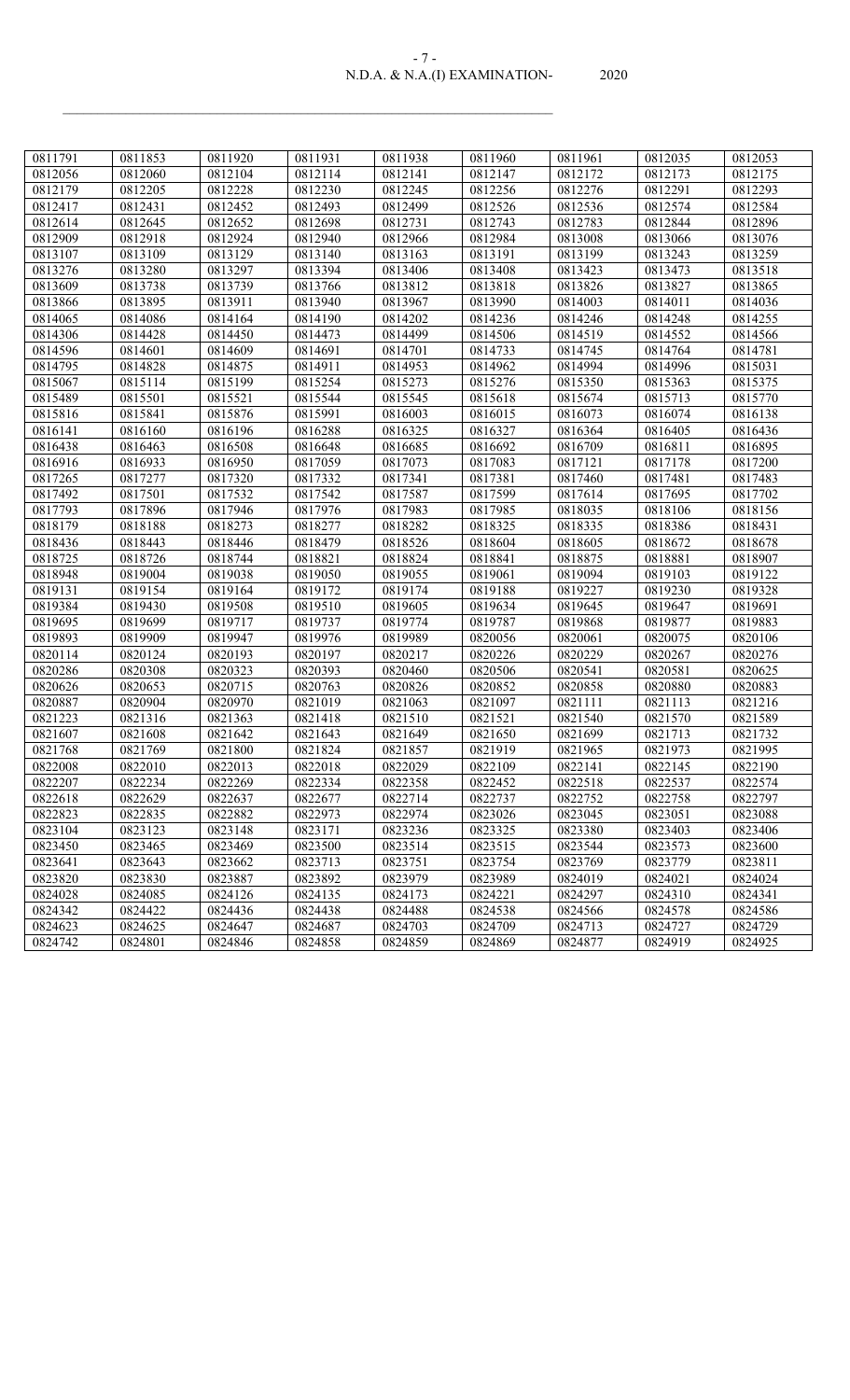#### N.D.A. & N.A.(I) EXAMINATION- 2020 - 8 -

| 0824948 | 0824954 | 0825081 | 0825092 | 0825094 | 0825116 | 0825145 | 0825181 | 0825211 |
|---------|---------|---------|---------|---------|---------|---------|---------|---------|
| 0825212 | 0825239 | 0825268 | 0825283 | 0825301 | 0825313 | 0825329 | 0825391 | 0825433 |
| 0825500 | 0825599 | 0825602 | 0825628 | 0825680 | 0825686 | 0825746 | 0825758 | 0825777 |
| 0825808 | 0825854 | 0825882 | 0825900 | 0825909 | 0825923 | 0825947 | 0826073 | 0826078 |
| 0826131 | 0826158 | 0826166 | 0826197 | 0826217 | 0826232 | 0826234 | 0826322 | 0826325 |
| 0826348 | 0826370 | 0826372 | 0826405 | 0826406 | 0826431 | 0826441 | 0826473 | 0826486 |
| 0826541 | 0826607 | 0826608 | 0826619 | 0826629 | 0826639 | 0826677 | 0826691 | 0826694 |
| 0826806 | 0826865 | 0826904 | 0826905 | 0826909 | 0826924 | 0826958 | 0826972 | 0827052 |
| 0827078 | 0827189 | 0827219 | 0827234 | 0827368 | 0827373 | 0827440 | 0827453 | 0827553 |
| 0827616 | 0827621 | 0827641 | 0827717 | 0827721 | 0827722 | 0827768 | 0827774 | 0827789 |
| 0827793 | 0827795 | 0827816 | 0827821 | 0827879 | 0827912 | 0827913 | 0827918 | 0827987 |
| 0828050 | 0828147 | 0828148 | 0828152 | 0828189 | 0828203 | 0828241 | 0828249 | 0828266 |
| 0828292 | 0828337 | 0828361 | 0828378 | 0828430 | 0828440 | 0828469 | 0828534 | 0828563 |
| 0828628 | 0828635 | 0828690 | 0828698 | 0828708 | 0828771 | 0828787 | 0828808 | 0828821 |
| 0828825 | 0828847 | 0828877 | 0828904 | 0828910 | 0828965 | 0828975 | 0828983 | 0828998 |
| 0829000 | 0829007 | 0829016 | 0829057 | 0829073 | 0829115 | 0829124 | 0829133 | 0829200 |
| 0829241 | 0829275 | 0829291 | 0829295 | 0829324 | 0829339 | 0829348 | 0829350 | 0829365 |
| 0829367 | 0829369 | 0829383 | 0829417 | 0829429 | 0829447 | 0829448 | 0829465 | 0829466 |
| 0829480 | 0829518 | 0829527 | 0829591 | 0829761 | 0829800 | 0829817 | 0829826 | 0829840 |
| 0829842 | 0829898 | 0829954 | 0829969 | 0830026 | 0830028 | 0830064 | 0830088 | 0830166 |
| 0830171 | 0830184 | 0830324 | 0830354 | 0830356 | 0830362 | 0830405 | 0830420 | 0830454 |
| 0830467 | 0830520 | 0830529 | 0830565 | 0830569 | 0830634 | 0830635 | 0830641 | 0830644 |
| 0830645 | 0830651 | 0830787 | 0830817 | 0830818 | 0830841 | 0830891 | 0830897 | 0830936 |
| 0830938 | 0830996 | 0831015 | 0831025 | 0831027 | 0831052 | 0831105 | 0831186 | 0831290 |
| 0831378 | 0831381 | 0831387 | 0831398 | 0831413 | 0831425 | 0831443 | 0831467 | 0831476 |
| 0831480 | 0831516 | 0831540 | 0831550 | 0831571 | 0831609 | 0831623 | 0831683 | 0831734 |
| 0831801 | 0831817 | 0831826 | 0831840 | 0831852 | 0831880 | 0831884 | 0831940 | 0831953 |
| 0832080 | 0832148 | 0832175 | 0832209 | 0832221 | 0832262 | 0832264 | 0832308 | 0832316 |
| 0832336 | 0832340 | 0832351 | 0832355 | 0832408 | 0832437 | 0832474 | 0832489 | 0832501 |
| 0832556 | 0832577 | 0832586 | 0832613 | 0832617 | 0832641 | 0832644 | 0832654 | 0832696 |
| 0832700 | 0832748 | 0832795 | 0832828 | 0832853 | 0832931 | 0832934 | 0832942 | 0832950 |
| 0832977 | 0833015 | 0833024 | 0833047 | 0833077 | 0833113 | 0833122 | 0833210 | 0833243 |
| 0833281 | 0833321 | 0833381 | 0833418 | 0833446 | 0833452 | 0833513 | 0833576 | 0833595 |
| 0833604 | 0833616 | 0833630 | 0833661 | 0833703 | 0833720 | 0833767 | 0833805 | 0833824 |
| 0833845 | 0833853 | 0833869 | 0833877 | 0834086 | 0834092 | 0834095 | 0834109 | 0834154 |
| 0834162 | 0834217 | 0834223 | 0834268 | 0834345 | 0834350 | 0834359 | 0834426 | 0834511 |
| 0834538 | 0834542 | 0834550 | 0834563 | 0834581 | 0834584 | 0834629 | 0834655 | 0834717 |
| 0834721 | 0834744 | 0834752 | 0834754 | 0834816 | 0834821 | 0834827 | 0834850 | 0834855 |
| 0834896 | 0834920 | 0834966 | 0835001 | 0835015 | 0835095 | 0835107 | 0835113 | 0835291 |
| 0835296 | 0835344 | 0835384 | 0835478 | 0835479 | 0835494 | 0835511 | 0835575 | 0835596 |
| 0835612 | 0835621 | 0835657 | 0835658 | 0835690 | 0835717 | 0835724 | 0835736 | 0835747 |
| 0835787 | 0835792 | 0835815 | 0835878 | 0835896 | 0835927 | 0835972 | 0836021 | 0836097 |
| 0836099 | 0836123 | 0836136 | 0836177 | 0836207 | 0836219 | 0836225 | 0836249 | 0836259 |
| 0836275 | 0836287 | 0836288 | 0836335 | 0836346 | 0836381 | 0836389 | 0836421 | 0836449 |
| 0836471 | 0836506 | 0836579 | 0836601 | 0836613 | 0836633 | 0836636 | 0836658 | 0836660 |
| 0836668 | 0836718 | 0836725 | 0836813 | 0836835 | 0836867 | 0836868 | 0837003 | 0837019 |
| 0837030 | 0837052 | 0837073 | 0837094 | 0837108 | 0837166 | 0837214 | 0837222 | 0837224 |
| 0837286 | 0837288 | 0837289 | 0837293 | 0837374 | 0837397 | 0837441 | 0837520 | 0837540 |
| 0837562 | 0837563 | 0837592 | 0837615 | 0837626 | 0837635 | 0837743 | 0837763 | 0837777 |
| 0837838 | 0837843 | 0837891 | 0837970 | 0837972 | 0837973 | 0838034 | 0838115 | 0838120 |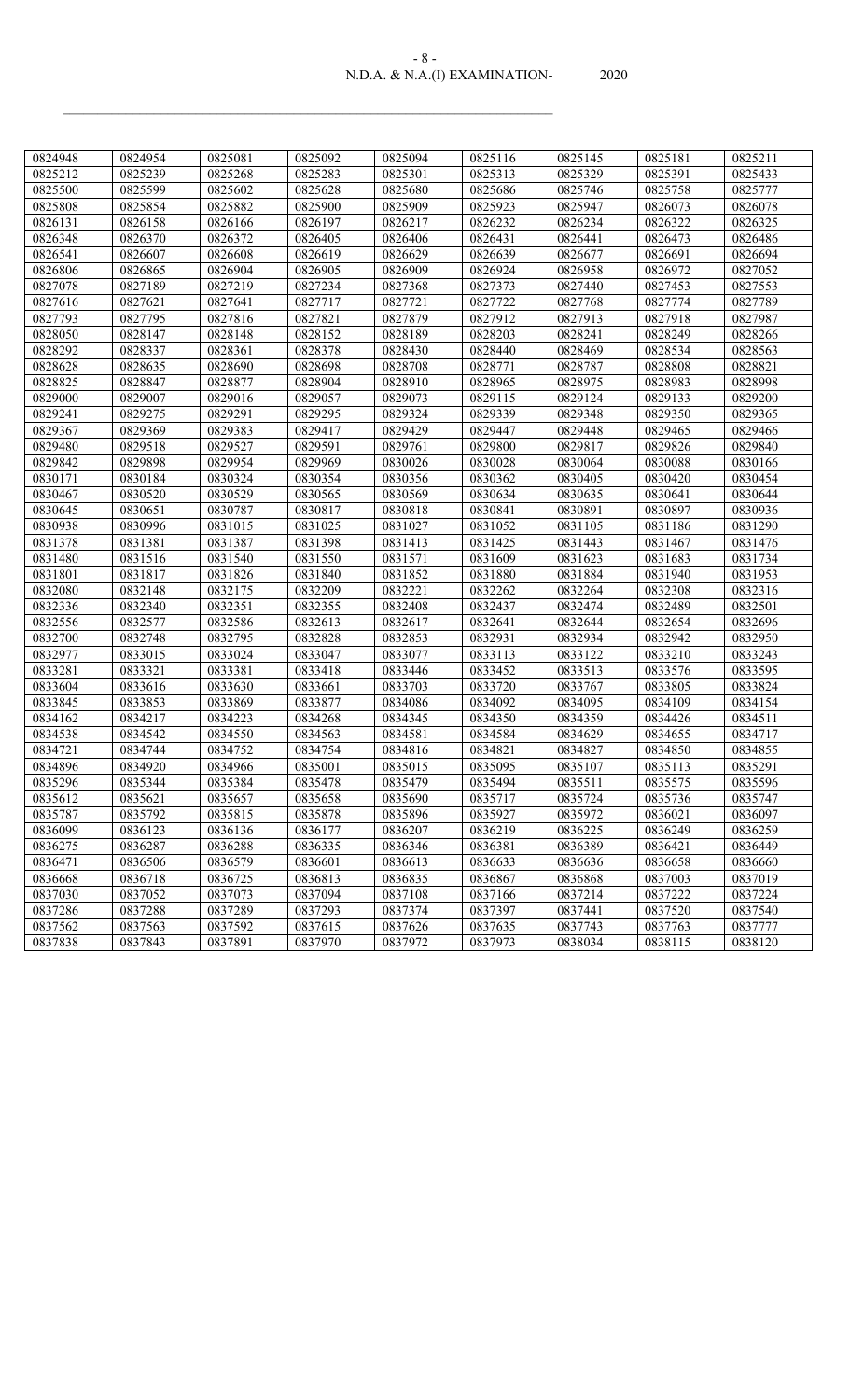#### N.D.A. & N.A.(I) EXAMINATION- 2020 - 9 -

| 0838133 | 0838177 | 0838194 | 0838205 | 0838216 | 0838254 | 0838322 | 0838326 | 0838330 |
|---------|---------|---------|---------|---------|---------|---------|---------|---------|
| 0838339 | 0838350 | 0838359 | 0838375 | 0838382 | 0838435 | 0838444 | 0838468 | 0838476 |
| 0838497 | 0838498 | 0838545 | 0838608 | 0838688 | 0838722 | 0838751 | 0838782 | 0838801 |
| 0838837 | 0838855 | 0838893 | 0838923 | 0838953 | 0838954 | 0838982 | 0839017 | 0839024 |
| 0839025 | 0839026 | 0839029 | 0839061 | 0839153 | 0839279 | 0839300 | 0839309 | 0839333 |
| 0839336 | 0839353 | 0839386 | 0839457 | 0839468 | 0839528 | 0839536 | 0839596 | 0839612 |
| 0839643 | 0839651 | 0839665 | 0839722 | 0839726 | 0839852 | 0839869 | 0839900 | 0839916 |
| 0839951 | 0839956 | 0839962 | 0839984 | 0840051 | 0840067 | 0840151 | 0840155 | 0840167 |
| 0840172 | 0840182 | 0840190 | 0840247 | 0840319 | 0840367 | 0840392 | 0840463 | 0840506 |
| 0840589 | 0840620 | 0840709 | 0840763 | 0840842 | 0840854 | 0840884 | 0840918 | 0840922 |
| 0840957 | 0840968 | 0841030 | 0841078 | 0841088 | 0841118 | 0841126 | 0841149 | 0841151 |
| 0841206 | 0841218 | 0841277 | 0841310 | 0841330 | 0841343 | 0841375 | 0841382 | 0841408 |
| 0841434 | 0841498 | 0841570 | 0841587 | 0841593 | 0841617 | 0841634 | 0841681 | 0841748 |
| 0841760 | 0841802 | 0841846 | 0841866 | 0841898 | 0841902 | 0841914 | 0842004 | 0842020 |
| 0842031 | 0842081 | 0842169 | 0842266 | 0842370 | 0842392 | 0842403 | 0842415 | 0842423 |
| 0842428 | 0842430 | 0842460 | 0842495 | 0842510 | 0842518 | 0842533 | 0842582 | 0842596 |
| 0842609 | 0842611 | 0842615 | 0842622 | 0842652 | 0842669 | 0842690 | 0842698 | 0842711 |
| 0842719 | 0842725 | 0842744 | 0842755 | 0842763 | 0842822 | 0842824 | 0842853 | 0842888 |
| 0842947 | 0842986 | 0843019 | 0843060 | 0843092 | 0843142 | 0843145 | 0843197 | 0843201 |
| 0843231 | 0843271 | 0843375 | 0843383 | 0843428 | 0843429 | 0843444 | 0843451 | 0843498 |
| 0843514 | 0843562 | 0843577 | 0843625 | 0843643 | 0843648 | 0843661 | 0843694 | 0843714 |
| 0843716 | 0843738 | 0843754 | 0843791 | 0843823 | 0843830 | 0843877 | 0843898 | 0843903 |
| 0843922 | 0843933 | 0843944 | 0843987 | 0843994 | 0844016 | 0844018 | 0844135 | 0844161 |
| 0844167 | 0844173 | 0844214 | 0844281 | 0844288 | 0844294 | 0844331 | 0844342 | 0844346 |
| 0844376 | 0844411 | 0844414 | 0844430 | 0844449 | 0844480 | 0844505 | 0844568 | 0844569 |
| 0844593 | 0844606 | 0844681 | 0844689 | 0844700 | 0844729 | 0844794 | 0844810 | 0844812 |
| 0844822 | 0844824 | 0844857 | 0844877 | 0844882 | 0844896 | 0844943 | 0844955 | 0844970 |
| 0844992 | 0845009 | 0845021 | 0845226 | 0845235 | 0845258 | 0845321 | 0845352 | 0845378 |
| 0845380 | 0845426 | 0845449 | 0845463 | 0845536 | 0845618 | 0845622 | 0845631 | 0845643 |
| 0845665 | 0845678 | 0845685 | 0845710 | 0845759 | 0845811 | 0845821 | 0845860 | 0845878 |
| 0845918 | 0845963 | 0846000 | 0846024 | 0846036 | 0846130 | 0846138 | 0846149 | 0846182 |
| 0846200 | 0846239 | 0846244 | 0846249 | 0846257 | 0846265 | 0846274 | 0846285 | 0846395 |
| 0846419 | 0846420 | 0846477 | 0846516 | 0846520 | 0846531 | 0846538 | 0846550 | 0846572 |
| 0846667 | 0846735 | 0846741 | 0846747 | 0846757 | 0846767 | 0846780 | 0846849 | 0846884 |
| 0846892 | 0846896 | 0846900 | 0846916 | 0846939 | 0846941 | 0846948 | 0846993 | 0847020 |
| 0847024 | 0847036 | 0847037 | 0847081 | 0847082 | 0847087 | 0847097 | 0847155 | 0847186 |
| 0847203 | 0847226 | 0847230 | 0847282 | 0847363 | 0847371 | 0847394 | 0847433 | 0847437 |
| 0847536 | 0847542 | 0847596 | 0847600 | 0847622 | 0847623 | 0847624 | 0847690 | 0847711 |
| 0847767 | 0847780 | 0847800 | 0847811 | 0847822 | 0847852 | 0847868 | 0847916 | 0847940 |
| 0847989 | 0848059 | 0848101 | 0848251 | 0848259 | 0848267 | 0848301 | 0848378 | 0848406 |
| 0848424 | 0848439 | 0848476 | 0848562 | 0848569 | 0848651 | 0848657 | 0848688 | 0848708 |
| 0848710 | 0848804 | 0848806 | 0848834 | 0848849 | 0848856 | 0848877 | 0848885 | 0848940 |
| 0848957 | 0848972 | 0848988 | 0849009 | 0849025 | 0849035 | 0849089 | 0849104 | 0849170 |
| 0849194 | 0849220 | 0849237 | 0849274 | 0849288 | 0849293 | 0849297 | 0849313 | 0849325 |
| 0849335 | 0849339 | 0849367 | 0849369 | 0849372 | 0849391 | 0849400 | 0849417 | 0849496 |
| 0849506 | 0849509 | 0849512 | 0849515 | 0849540 | 0849555 | 0849559 | 0849571 | 0849580 |
| 0849589 | 0849597 | 0849605 | 0849630 | 0849646 | 0849647 | 0849648 | 0849661 | 0849681 |
| 0849685 | 0849693 | 0849697 | 0849715 | 0849720 | 0849734 | 0849737 | 0849740 | 0849745 |
| 0849747 | 0849762 | 0849767 | 0849785 | 0849792 | 0849795 | 0849804 | 0849805 | 0849812 |
| 0849815 | 0849818 | 0849827 | 0849831 | 0849836 | 0849839 | 0849843 | 0849850 | 0849851 |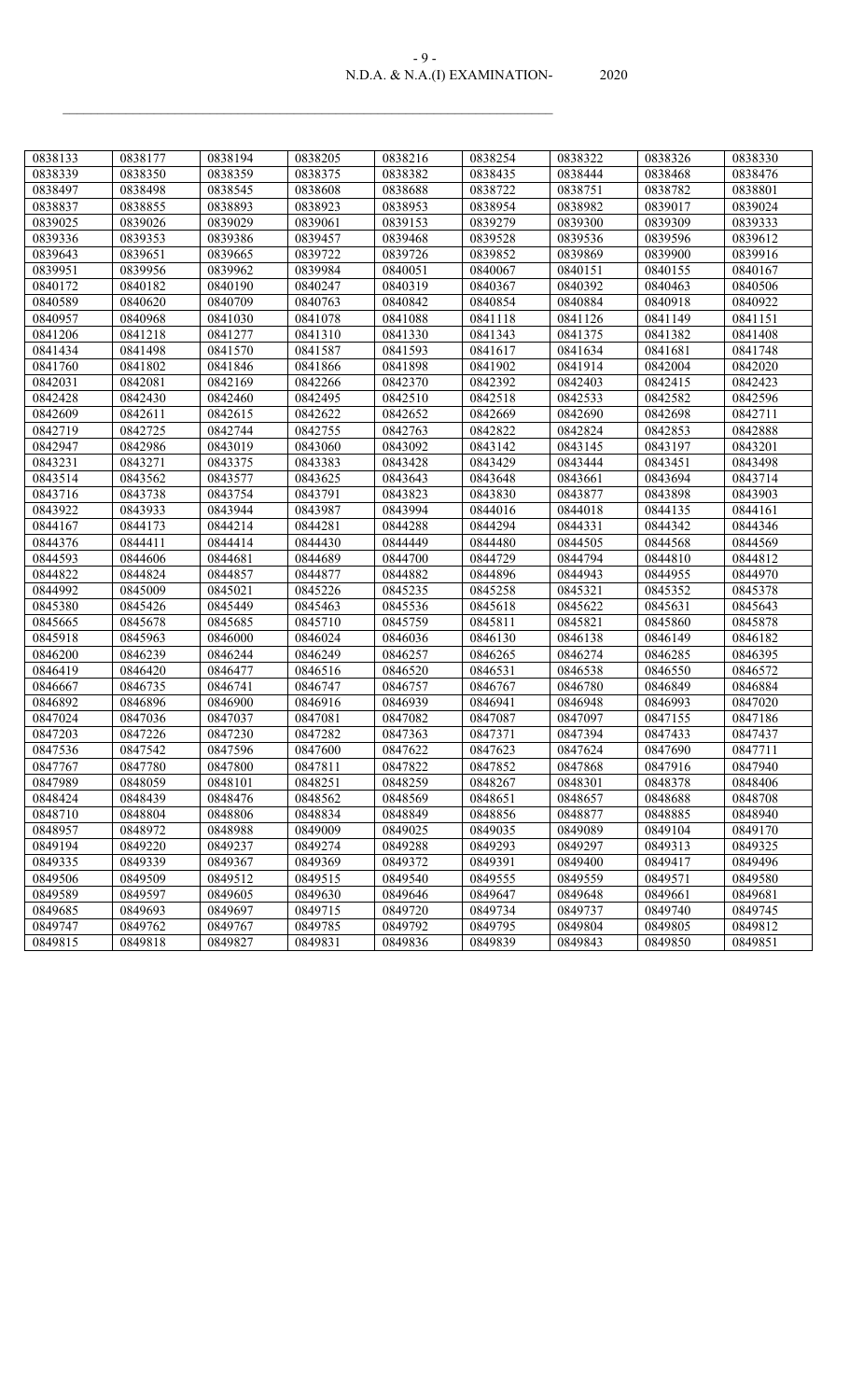### N.D.A. & N.A.(I) EXAMINATION- 2020 - 10 -

| 0849859 | 0849860 | 0849878 | 0849894 | 0849896 | 0849904 | 0849920 | 0849931 | 0849943 |
|---------|---------|---------|---------|---------|---------|---------|---------|---------|
| 0849946 | 0849953 | 0849954 | 0849961 | 0849967 | 0849969 | 0849980 | 0849990 | 0849994 |
| 0850001 | 0850002 | 0850003 | 0850004 | 0850013 | 0850020 | 0850024 | 0850034 | 0850054 |
| 0850056 | 0850064 | 0850065 | 0850066 | 0850075 | 0850078 | 0850080 | 0850111 | 0850115 |
| 0850118 | 0850119 | 0850127 | 0850148 | 0850152 | 0850153 | 0850157 | 0850159 | 0850171 |
| 0850189 | 0850196 | 0850198 | 0850201 | 0850205 | 0850208 | 0850214 | 0850222 | 0850226 |
| 0850243 | 0850248 | 0850266 | 0850277 | 0850302 | 0850311 | 0850347 | 0850360 | 0850361 |
| 0850366 | 0850370 | 0850400 | 0850408 | 0850410 | 0850426 | 0850438 | 0850444 | 0850445 |
| 0850451 | 0850462 | 0850463 | 0850465 | 0850466 | 0850468 | 0850471 | 0850476 | 0850483 |
| 0850500 | 0850501 | 0850511 | 0850513 | 0850536 | 0850545 | 0850558 | 0850579 | 0850581 |
| 0850587 | 0850589 | 0850592 | 0850598 | 0850603 | 0850615 | 0850618 | 0850635 | 0850640 |
| 0850645 | 0850655 | 0850671 | 0850683 | 0850692 | 0850693 | 0850711 | 0850731 | 0850734 |
| 0850740 | 0850753 | 0850758 | 0850760 | 0850772 | 0850774 | 0850776 | 0850800 | 0850821 |
| 0850822 | 0850840 | 0850842 | 0850843 | 0850871 | 0850874 | 0850881 | 0850920 | 0850921 |
| 0850930 | 0850933 | 0850935 | 0850940 | 0850956 | 0850973 | 0850976 | 0850977 | 0850980 |
| 0850987 | 0850990 | 0850992 | 0850998 | 0851001 | 0851002 | 0851003 | 0851012 | 0851018 |
| 0851029 | 0851042 | 0851048 | 0851059 | 0851068 | 0851070 | 0851085 | 0851088 | 0851089 |
| 0851090 | 0851100 | 0851102 | 0851104 | 0851106 | 0851108 | 0851114 | 0851124 | 0851132 |
| 0851136 | 0851151 | 0851157 | 0851167 | 0851176 | 0851181 | 0851184 | 0851196 | 0851199 |
| 0851203 | 0851205 | 0851219 | 0851236 | 0851240 | 0851254 | 0851261 | 0851266 | 0851269 |
| 0851276 | 0851281 | 0851287 | 0851290 | 0851292 | 0851295 | 0851306 | 0851313 | 0851321 |
| 0851331 | 0851333 | 0851347 | 0851358 | 0851375 | 0851388 | 0851391 | 0851396 | 0851400 |
| 0851406 | 0851417 | 0851418 | 0851432 | 0851435 | 0851438 | 0851444 | 0851446 | 0851448 |
| 0851449 | 0851452 | 0851459 | 0851470 | 0851472 | 0851473 | 0851474 | 0851493 | 0851502 |
| 0851518 | 0851532 | 0851535 | 0851536 | 0851539 | 0851555 | 0851564 | 0851573 | 0851586 |
| 0851593 | 0851596 | 0851599 | 0851601 | 0851619 | 0851630 | 0851650 | 0851658 | 0851660 |
| 0851667 | 0851720 | 0851723 | 0851726 | 0851730 | 0851738 | 0851749 | 0851750 | 0851755 |
| 0851757 | 0851789 | 0851793 | 0851805 | 0851829 | 0851831 | 0851850 | 0851852 | 0851869 |
| 0851884 | 0851891 | 0851893 | 0851901 | 0851908 | 0851909 | 0851912 | 0851917 | 0851926 |
| 0851930 | 0851936 | 0851941 | 0851942 | 0851953 | 0851969 | 0851970 | 0851980 | 0851983 |
| 0851991 | 0851999 | 0852007 | 0852008 | 0852013 | 0852019 | 0852028 | 0852035 | 0852041 |
| 0852046 | 0852047 | 0852048 | 0852050 | 0852061 | 0852065 | 0852069 | 0852077 | 0852086 |
| 0852103 | 0852127 | 0852149 | 0852159 | 0852174 | 0852178 | 0852182 | 0852198 | 0852204 |
| 0852208 | 0852214 | 0852216 | 0852234 | 0852247 | 0852252 | 0852256 | 0852274 | 0852318 |
| 0852324 | 0852325 | 0852341 | 0852343 | 0852347 | 0852353 | 0852362 | 0852367 | 0852378 |
| 0852402 | 0852406 | 0852411 | 0852413 | 0852421 | 0852422 | 0852431 | 0852441 | 0852447 |
| 0852451 | 0852457 | 0852459 | 0852472 | 0852476 | 0852479 | 0852497 | 0852502 | 0852504 |
| 0852516 | 0852519 | 0852524 | 0852525 | 0852556 | 0852577 | 0852579 | 0852584 | 0852599 |
| 0852608 | 0852626 | 0852631 | 0852632 | 0852639 | 0852644 | 0852650 | 0852672 | 0852675 |
| 0852687 | 0852690 | 0852714 | 0852718 | 0852719 | 0852724 | 0852729 | 0852735 | 0852741 |
| 0852753 | 0852754 | 0852756 | 0852769 | 0852775 | 0852781 | 0852786 | 0852789 | 0852793 |
| 0852804 | 0852805 | 0852809 | 0852816 | 0852824 | 0852828 | 0852829 | 0852833 | 0852843 |
| 0852849 | 0852857 | 0852875 | 0852879 | 0852880 | 0852883 | 0852886 | 0852892 | 0852895 |
| 0852905 | 0852923 | 0852934 | 0852938 | 0852939 | 0852943 | 0852953 | 0852985 | 0853000 |
| 0853010 | 0853020 | 0853027 | 0853033 | 0853037 | 0853075 | 0853078 | 0853090 | 0853099 |
| 0853100 | 0853108 | 0853141 | 0853153 | 0853155 | 0853156 | 0853159 | 0853160 | 0853184 |
| 0853185 | 0853190 | 0853191 | 0853193 | 0853194 | 0853204 | 0853211 | 0853213 | 0853217 |
| 0853218 | 0853229 | 0853246 | 0853251 | 0853253 | 0853255 | 0853272 | 0853274 | 0853282 |
| 0853291 | 0853292 | 0853295 | 0853297 | 0853298 | 0853304 | 0853305 | 0853308 | 0853311 |
| 0853322 | 0853340 | 0853342 | 0853347 | 0853360 | 0853363 | 0853381 | 0853387 | 0853392 |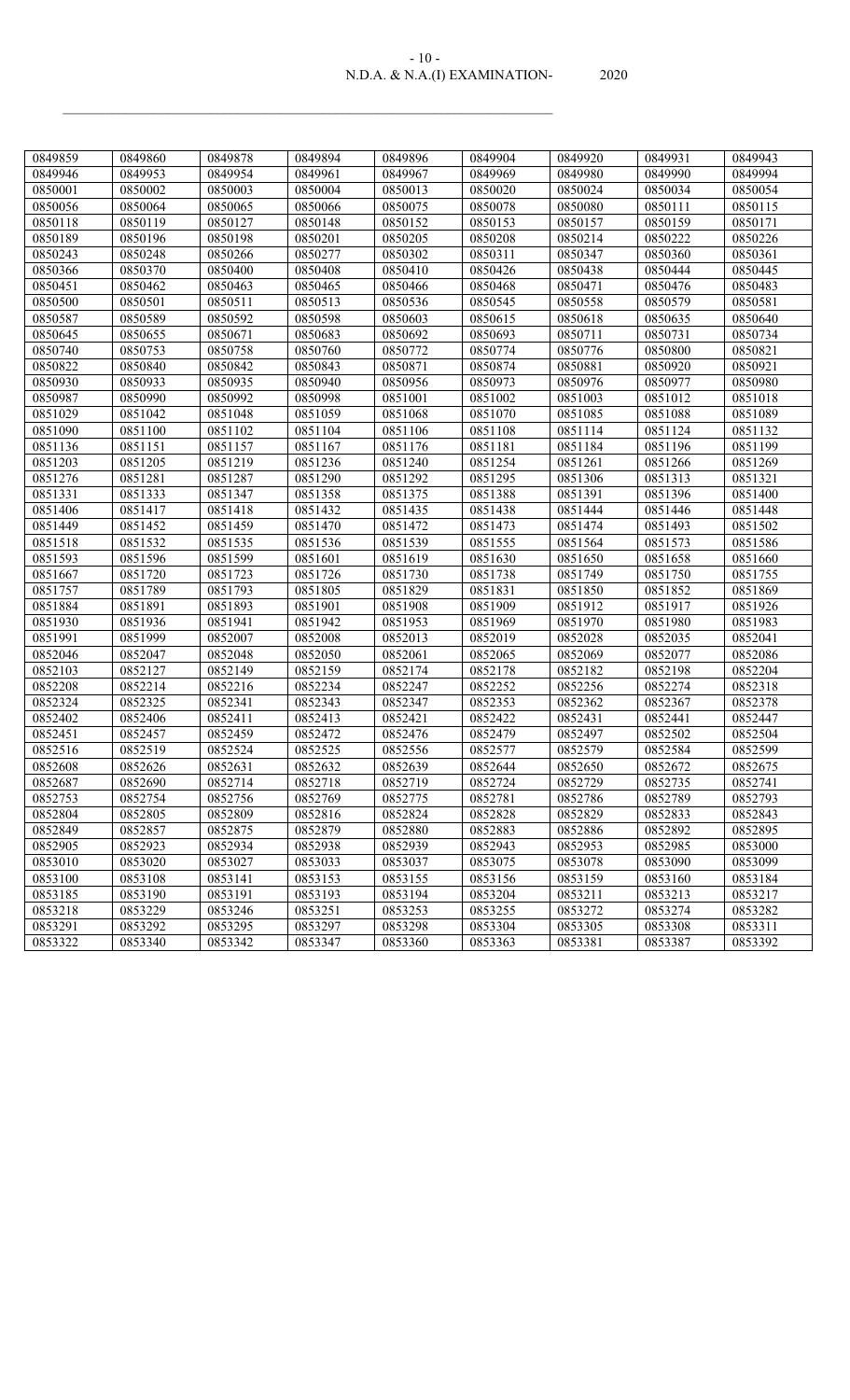| $-11-$                        |       |
|-------------------------------|-------|
| N.D.A. & N.A.(I) EXAMINATION- | 2020. |

| 0853413 | 0853426 | 0853430 | 0853445 | 0853451 | 0853456 | 0853457 | 0853461 | 0853474 |
|---------|---------|---------|---------|---------|---------|---------|---------|---------|
| 0853477 | 0853502 | 0853514 | 0853531 | 0853535 | 0853537 | 0853543 | 0853570 | 0853578 |
| 0853591 | 0853598 | 0853612 | 0853620 | 0853624 | 0853626 | 0853676 | 0853677 | 0853690 |
| 0853698 | 0853712 | 0853714 | 0853731 | 0853748 | 0853761 | 0853764 | 0853766 | 0853775 |
| 0853787 | 0853799 | 0853803 | 0853805 | 0853811 | 0853830 | 0853839 | 0853846 | 0853849 |
| 0853854 | 0853855 | 0853856 | 0853860 | 0853869 | 0853881 | 0853883 | 0853886 | 0853891 |
| 0853892 | 0853894 | 0853895 | 0853900 | 0853906 | 0853907 | 0853913 | 0853914 | 0853916 |
| 0853917 | 0853928 | 0853931 | 0853940 | 0853946 | 0853947 | 0853949 | 0853950 | 0853952 |
| 0853971 | 0853974 | 0853975 | 0853977 | 0853979 | 0853981 | 0853987 | 0853990 | 0853991 |
| 0853993 | 0853995 | 0854000 | 0854008 | 0854009 | 0854012 | 0854014 | 0854035 | 0854043 |
| 0854047 | 0854068 | 0854070 | 0854071 | 0854085 | 0854086 | 0854091 | 0854096 | 0854124 |
| 0854128 | 0854147 | 0854148 | 0854149 | 0854154 | 0854174 | 0854187 | 0854191 | 0854193 |
| 0854197 | 0854202 | 0854207 | 0854211 | 0854212 | 0854219 | 0854230 | 0854238 | 0854240 |
| 0854246 | 0854247 | 0854252 | 0854258 | 0854265 | 0854274 | 0854291 | 0854293 | 0854296 |
| 0854302 | 0854305 | 0854311 | 0854316 | 0854318 | 0854322 | 0854340 | 0854343 | 0854350 |
| 0854358 | 0854359 | 0854367 | 0854368 | 0854375 | 0854382 | 0854391 | 0854397 | 0854416 |
| 0854422 | 0854427 | 0854446 | 0854449 | 0854456 | 0854460 | 0854481 | 0854496 | 0854497 |
| 0854500 | 0854506 | 0854510 | 0854514 | 0854525 | 0854547 | 0854550 | 0854583 | 0854584 |
| 0854587 | 0854595 | 0854596 | 0854597 | 0854598 | 0854599 | 0854605 | 0854617 | 0854619 |
| 0854622 | 0854629 | 0854630 | 0854645 | 0854646 | 0854650 | 0854655 | 0854656 | 0854661 |
| 0854667 | 0854679 | 0854680 | 0854684 | 0854704 | 0854710 | 0854715 | 0854717 | 0854744 |
| 0854750 | 0854751 | 0854753 | 0854784 | 0854785 | 0854786 | 0854789 | 0854796 | 0854797 |
| 0854803 | 0854805 | 0854808 | 0854810 | 0854811 | 0854819 | 0854821 | 0854823 | 0854829 |
| 0854836 | 0854838 | 0854847 | 0854848 | 0854849 | 0854850 | 0854851 | 0854852 | 0854857 |
| 0854858 | 0854860 | 0854866 | 0854878 | 0854879 | 0854889 | 0854890 | 0854892 | 0854900 |
| 0854909 | 0854925 | 0854932 | 0854942 | 0854947 | 0854950 | 0854954 | 0854960 | 0854980 |
| 0854986 | 0854988 | 0855000 | 0855011 | 0855012 | 0855032 | 0855036 | 0855037 | 0855040 |
| 0855043 | 0855045 | 0855047 | 0855049 | 0855073 | 0855078 | 0855084 | 0855097 | 0855134 |
| 0855148 | 0855152 | 0855160 | 0855170 | 0855186 | 0855191 | 0855205 | 0855220 | 0855235 |
| 0855237 | 0855240 | 0855245 | 0855248 | 0855252 | 0855258 | 0855276 | 0855278 | 0855283 |
| 0855285 | 0855299 | 0855308 | 0855326 | 0855341 | 0855357 | 0855361 | 0855363 | 0855366 |
| 0855368 | 0855369 | 0855374 | 0855390 | 0855398 | 0855423 | 0855436 | 0855437 | 0855446 |
| 0855449 | 0855469 | 0855473 | 0855475 | 0855487 | 0855496 | 0855497 | 0855498 | 0855529 |
| 0855538 | 0855544 | 0855549 | 0855553 | 0855554 | 0855565 | 0855579 | 0855583 | 0855591 |
| 0855616 | 0855625 | 0855646 | 0855648 | 0855664 | 0855669 | 0855682 | 0855690 | 0855695 |
| 0855715 | 0855717 | 0855724 | 0855744 | 0855750 | 0855800 | 0855807 | 0855808 | 0855813 |
| 0855827 | 0855835 | 0855848 | 0855862 | 0855865 | 0855873 | 0855878 | 0855890 | 0855901 |
| 0855907 | 0855918 | 0855920 | 0855928 | 0855929 | 0855934 | 0855935 | 0855945 | 0855957 |
| 0855958 | 0855959 | 0855971 | 0855974 | 0855975 | 0855979 | 0855991 | 0855996 | 0856005 |
| 0856019 | 0856020 | 0856022 | 0856023 | 0856025 | 0856034 | 0856038 | 0856039 | 0856049 |
| 0856061 | 0856073 | 0856074 | 0856090 | 0856095 | 0856110 | 0856135 | 0856155 | 0856161 |
| 0856168 | 0856169 | 0856171 | 0856173 | 0856175 | 0856185 | 0856194 | 0856195 | 0856197 |
| 0856210 | 0856215 | 0856221 | 0856229 | 0856245 | 0856255 | 0856258 | 0856259 | 0856260 |
| 0856274 | 0856276 | 0856314 | 0856321 | 0856322 | 0856324 | 0856337 | 0856347 | 0856353 |
| 0856355 | 0856370 | 0856376 | 0856380 | 0856383 | 0856386 | 0856392 | 0856417 | 0856424 |
| 0856431 | 0856436 | 0856445 | 0856458 | 0856479 | 0856481 | 0856485 | 0856489 | 0856496 |
| 0856510 | 0856511 | 0856518 | 0856525 | 0856526 | 0856542 | 0856558 | 0856570 | 0856574 |
| 0856575 | 0856578 | 0856580 | 0856583 | 0856589 | 0856590 | 0856592 | 0856599 | 0856618 |
| 0856619 | 0856639 | 0856665 | 0856667 | 0856684 | 0856686 | 0856701 | 0856710 | 0856719 |
| 0856726 | 0856727 | 0856747 | 0856751 | 0856752 | 0856754 | 0856765 | 0856772 | 0856787 |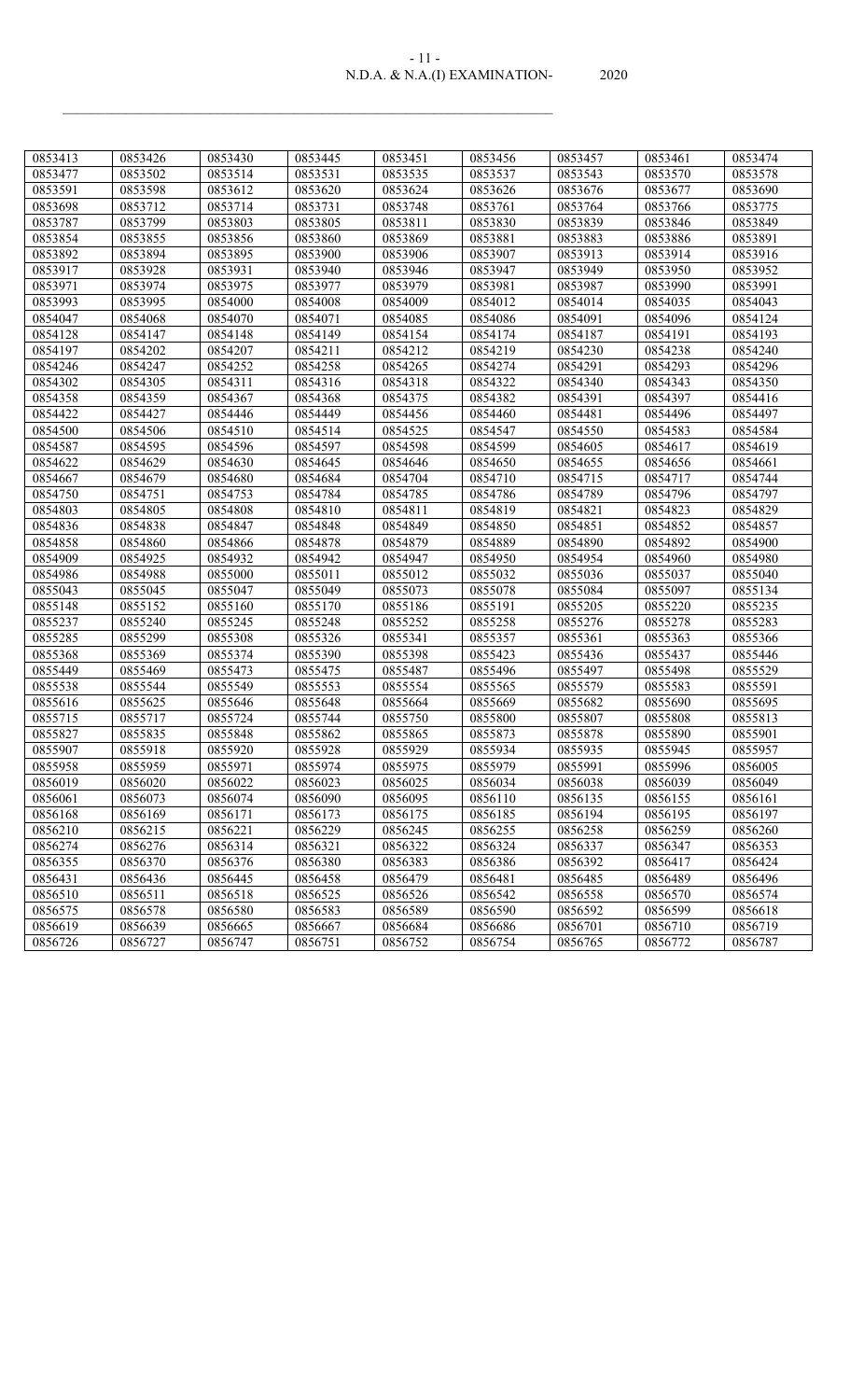| $-1/ -$                       |       |
|-------------------------------|-------|
| N.D.A. & N.A.(I) EXAMINATION- | 2020. |

| 0856798 | 0856806 | 0856815 | 0856824 | 0856837 | 0856838 | 0856840 | 0856850 | 0856864 |
|---------|---------|---------|---------|---------|---------|---------|---------|---------|
| 0856875 | 0856878 | 0856879 | 0856882 | 0856893 | 0856899 | 0856901 | 0856904 | 0856906 |
| 0856910 | 0856916 | 0856918 | 0856921 | 0856922 | 0856940 | 0856961 | 0856967 | 0856986 |
| 0856992 | 0856998 | 0857003 | 0857005 | 0857009 | 0857011 | 0857014 | 0857038 | 0857039 |
| 0857052 | 0857062 | 0857067 | 0857070 | 0857089 | 0857092 | 0857107 | 0857145 | 0857151 |
| 0857158 | 0857160 | 0857164 | 0857171 | 0857190 | 0857198 | 0857208 | 0857215 | 0857219 |
| 0857220 | 0857229 | 0857235 | 0857238 | 0857240 | 0857241 | 0857242 | 0857244 | 0857252 |
| 0857257 | 0857269 | 0857273 | 0857278 | 0857283 | 0857284 | 0857311 | 0857312 | 0857314 |
| 0857320 | 0857326 | 0857332 | 0857346 | 0857354 | 0857359 | 0857360 | 0857386 | 0857391 |
| 0857394 | 0857397 | 0857408 | 0857415 | 0857417 | 0857424 | 0857441 | 0857457 | 0857459 |
| 0857519 | 0857522 | 0857533 | 0857539 | 0857551 | 0857564 | 0857575 | 0857581 | 0857590 |
| 0857615 | 0857616 | 0857624 | 0857642 | 0857645 | 0857648 | 0857655 | 0857658 | 0857669 |
| 0857675 | 0857686 | 0857688 | 0857703 | 0857707 | 0857723 | 0857725 | 0857726 | 0857733 |
| 0857749 | 0857751 | 0857768 | 0857769 | 0857779 | 0857783 | 0857790 | 0857795 | 0857798 |
| 0857800 | 0857823 | 0857828 | 0857831 | 0857837 | 0857841 | 0857848 | 0857863 | 0857865 |
| 0857877 | 0857879 | 0857882 | 0857888 | 0857905 | 0857913 | 0857919 | 0857925 | 0857927 |
| 0857942 | 0857953 | 0857955 | 0857969 | 0857974 | 0857975 | 0857988 | 0857997 | 0858012 |
| 0858015 | 0858018 | 0858026 | 0858040 | 0858048 | 0858049 | 0858055 | 0858060 | 0858075 |
| 0858077 | 0858080 | 0858083 | 0858091 | 0858094 | 0858101 | 0858108 | 0858121 | 0858133 |
| 0858144 | 0858160 | 0858162 | 0858165 | 0858166 | 0858180 | 0858181 | 0858190 | 0858191 |
| 0858196 | 0858200 | 0858202 | 0858203 | 0858230 | 0858231 | 0858238 | 0858240 | 0858250 |
| 0858261 | 0858262 | 0858283 | 0858286 | 0858289 | 0858302 | 0858330 | 0858336 | 0858337 |
| 0858346 | 0858352 | 0858360 | 0858376 | 0858391 | 0858397 | 0858401 | 0858403 | 0858411 |
| 0858425 | 0858431 | 0858437 | 0858446 | 0858450 | 0858465 | 0858467 | 0858476 | 0858492 |
| 0858500 | 0858501 | 0858508 | 0858518 | 0858519 | 0858522 | 0858523 | 0858526 | 0858537 |
| 0858551 | 0858557 | 0858559 | 0858566 | 0858579 | 0858595 | 0858596 | 0858598 | 0858601 |
| 0858604 | 0858606 | 0858610 | 0858620 | 0858624 | 0858639 | 0900222 | 0900284 | 0900319 |
| 0900329 | 0900351 | 0900488 | 0900579 | 0900590 | 0900912 | 0900980 | 0901050 | 0901236 |
| 0901321 | 0901413 | 0901629 | 0901738 | 0901848 | 0901867 | 0901876 | 0901881 | 0901882 |
| 0901886 | 0901914 | 0901923 | 0901924 | 0901929 | 0901930 | 0901936 | 0901942 | 0901943 |
| 0901971 | 0901973 | 0901975 | 0901986 | 0901991 | 0902005 | 1000094 | 1000324 | 1000352 |
| 1000419 | 1000644 | 1000773 | 1000850 | 1000864 | 1001183 | 1001207 | 1001213 | 1001247 |
| 1001452 | 1001723 | 1001775 | 1001980 | 1002000 | 1002013 | 1002039 | 1002087 | 1002158 |
| 1002307 | 1002360 | 1002575 | 1002640 | 1002721 | 1002884 | 1002921 | 1002923 | 1002957 |
| 1003055 | 1003141 | 1003277 | 1003362 | 1003593 | 1003716 | 1003769 | 1003892 | 1003895 |
| 1003923 | 1004040 | 1004110 | 1004233 | 1004385 | 1004496 | 1004544 | 1004596 | 1004633 |
| 1004638 | 1004655 | 1004756 | 1004819 | 1004870 | 1004887 | 1004940 | 1005026 | 1005036 |
| 1005150 | 1005215 | 1005367 | 1005491 | 1005504 | 1005637 | 1005748 | 1005773 | 1005803 |
| 1005836 | 1005854 | 1005862 | 1005904 | 1005941 | 1005949 | 1005974 | 1006140 | 1006354 |
| 1006363 | 1006422 | 1006500 | 1006537 | 1006546 | 1006561 | 1006741 | 1006831 | 1006867 |
| 1006937 | 1006958 | 1006999 | 1007038 | 1007170 | 1007258 | 1007271 | 1007320 | 1007333 |
| 1007432 | 1007576 | 1007666 | 1007687 | 1007854 | 1007881 | 1007949 | 1008083 | 1008138 |
| 1008172 | 1008250 | 1008320 | 1008411 | 1008473 | 1008491 | 1008761 | 1008842 | 1008858 |
| 1008859 | 1008864 | 1008867 | 1008871 | 1008874 | 1008875 | 1008883 | 1008899 | 1008905 |
| 1008907 | 1008911 | 1008920 | 1008924 | 1008928 | 1008935 | 1008959 | 1008966 | 1008970 |
| 1008972 | 1008973 | 1008981 | 1008996 | 1009018 | 1009028 | 1009029 | 1009032 | 1009035 |
| 1009036 | 1009047 | 1009074 | 1009082 | 1009085 | 1009096 | 1009107 | 1009113 | 1009114 |
| 1009119 | 1009135 | 1009138 | 1009144 | 1009151 | 1009166 | 1009173 | 1009174 | 1009185 |
| 1009198 | 1009205 | 1009213 | 1009222 | 1009223 | 1009233 | 1009234 | 1009263 | 1009288 |
| 1009309 | 1009311 | 1009324 | 1009334 | 1009351 | 1009364 | 1009367 | 1009373 | 1009382 |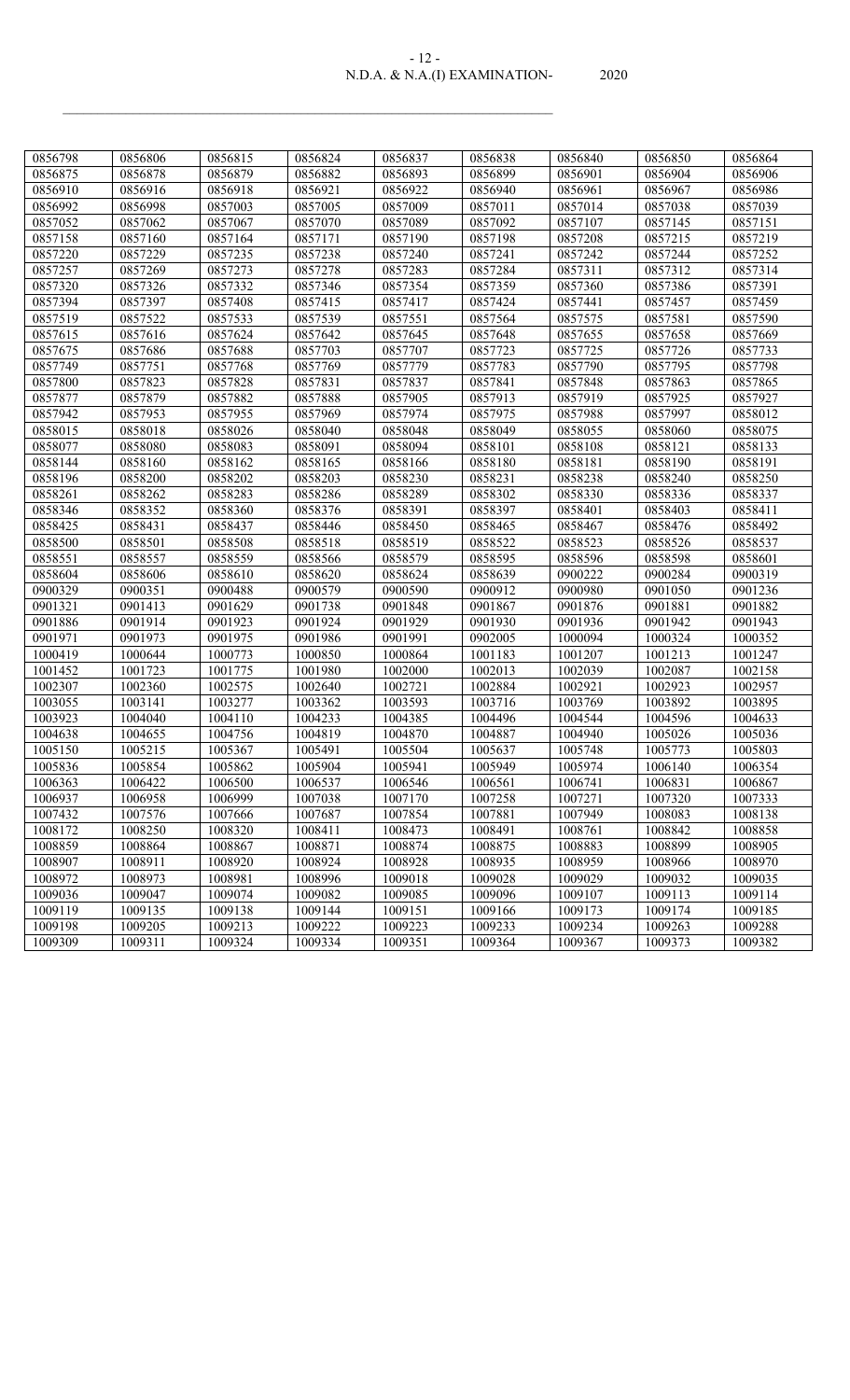| $-13-$                        |       |
|-------------------------------|-------|
| N.D.A. & N.A.(I) EXAMINATION- | 2020. |

| 1009384 | 1009390 | 1009394 | 1009410 | 1009411 | 1009416 | 1009428 | 1009430 | 1009437 |
|---------|---------|---------|---------|---------|---------|---------|---------|---------|
| 1009450 | 1009451 | 1009456 | 1009459 | 1009461 | 1009475 | 1100017 | 1100094 | 1100096 |
| 1100099 | 1100144 | 1100232 | 1100233 | 1100238 | 1100268 | 1100270 | 1100302 | 1100333 |
| 1100360 | 1100408 | 1100428 | 1100435 | 1100463 | 1100484 | 1100547 | 1100598 | 1100623 |
| 1100632 | 1100700 | 1100706 | 1100727 | 1100757 | 1100769 | 1100787 | 1100815 | 1100831 |
| 1100848 | 1100850 | 1100902 | 1100924 | 1100926 | 1100973 | 1101021 | 1101081 | 1101115 |
| 1101167 | 1101197 | 1101325 | 1101371 | 1101463 | 1101641 | 1101690 | 1101759 | 1101763 |
| 1101784 | 1101792 | 1101838 | 1101871 | 1101885 | 1101958 | 1101998 | 1102034 | 1102158 |
| 1102199 | 1102207 | 1102236 | 1102241 | 1102267 | 1102356 | 1102545 | 1102558 | 1102608 |
| 1102663 | 1102670 | 1102684 | 1102693 | 1102718 | 1102804 | 1102820 | 1102823 | 1102853 |
| 1102896 | 1102906 | 1102949 | 1103016 | 1103017 | 1103103 | 1103114 | 1103118 | 1103164 |
| 1103172 | 1103189 | 1103259 | 1103263 | 1103475 | 1103528 | 1103535 | 1103542 | 1103560 |
| 1103567 | 1103647 | 1103661 | 1103699 | 1103729 | 1103739 | 1103817 | 1103900 | 1103923 |
| 1103991 | 1103998 | 1104049 | 1104121 | 1104136 | 1104178 | 1104194 | 1104223 | 1104271 |
| 1104279 | 1104339 | 1104365 | 1104370 | 1104386 | 1104422 | 1104476 | 1104567 | 1104607 |
| 1104642 | 1104709 | 1104764 | 1104768 | 1104784 | 1104800 | 1104808 | 1104823 | 1104826 |
| 1104838 | 1104882 | 1104887 | 1104992 | 1105022 | 1105077 | 1105089 | 1105158 | 1105197 |
| 1105216 | 1105319 | 1105354 | 1105356 | 1105388 | 1105418 | 1105419 | 1105434 | 1105480 |
| 1105646 | 1105692 | 1105723 | 1105857 | 1105952 | 1105987 | 1106057 | 1106063 | 1106104 |
| 1106121 | 1106178 | 1106197 | 1106232 | 1106295 | 1106316 | 1106322 | 1106338 | 1106364 |
| 1106385 | 1106403 | 1106447 | 1106458 | 1106479 | 1106489 | 1106563 | 1106618 | 1106709 |
| 1106741 | 1106841 | 1106871 | 1106898 | 1106976 | 1107003 | 1107028 | 1107433 | 1107614 |
| 1107687 | 1107733 | 1107771 | 1107775 | 1107817 | 1107845 | 1107847 | 1107862 | 1107934 |
| 1107958 | 1107975 | 1108013 | 1108092 | 1108100 | 1108125 | 1108142 | 1108203 | 1108219 |
| 1108328 | 1108330 | 1108340 | 1108345 | 1108353 | 1108361 | 1108386 | 1108416 | 1108439 |
| 1108441 | 1108456 | 1108480 | 1108500 | 1108524 | 1108585 | 1108738 | 1108739 | 1108776 |
| 1108793 | 1108796 | 1108800 | 1108818 | 1108829 | 1108833 | 1108856 | 1108870 | 1108913 |
| 1108916 | 1108941 | 1108951 | 1109048 | 1109051 | 1109090 | 1109103 | 1109163 | 1109185 |
| 1109198 | 1109226 | 1109284 | 1109393 | 1109435 | 1109481 | 1109489 | 1109492 | 1109501 |
| 1109517 | 1109537 | 1109543 | 1109564 | 1109646 | 1109650 | 1109676 | 1109726 | 1109774 |
| 1109810 | 1109824 | 1109832 | 1109897 | 1109903 | 1109936 | 1109944 | 1110000 | 1110101 |
| 1110113 | 1110130 | 1110153 | 1110225 | 1110251 | 1110305 | 1110335 | 1110362 | 1110396 |
| 1110441 | 1110496 | 1110509 | 1110528 | 1110568 | 1110608 | 1110638 | 1110712 | 1110784 |
| 1110809 | 1110881 | 1110921 | 1110926 | 1111043 | 1111183 | 1111207 | 1111251 | 1111281 |
| 1111285 | 1111357 | 1111362 | 1111381 | 1111401 | 1111530 | 1111540 | 1111546 | 1111600 |
| 1111711 | 1111750 | 1111774 | 1111831 | 1111835 | 1111839 | 1111876 | 1111937 | 1111962 |
| 1112029 | 1112068 | 1112140 | 1112165 | 1112184 | 1112231 | 1112258 | 1112296 | 1112396 |
| 1112451 | 1112454 | 1112463 | 1112471 | 1112495 | 1112515 | 1112531 | 1112594 | 1112620 |
| 1112770 | 1112820 | 1112830 | 1112873 | 1112916 | 1112923 | 1112929 | 1112979 | 1113037 |
| 1113047 | 1113161 | 1113236 | 1113279 | 1113363 | 1113433 | 1113564 | 1113610 | 1113631 |
| 1113714 | 1113729 | 1113731 | 1113815 | 1113941 | 1113973 | 1113984 | 1114033 | 1114040 |
| 1114064 | 1114117 | 1114129 | 1114173 | 1114178 | 1114217 | 1114222 | 1114226 | 1114233 |
| 1114297 | 1114311 | 1114321 | 1114403 | 1114470 | 1114472 | 1114517 | 1114567 | 1114608 |
| 1114610 | 1114723 | 1114739 | 1114752 | 1114763 | 1114765 | 1114784 | 1114813 | 1114843 |
| 1114847 | 1114944 | 1114985 | 1114992 | 1114996 | 1115020 | 1115102 | 1115162 | 1115312 |
| 1115432 | 1115446 | 1115537 | 1115564 | 1115577 | 1115585 | 1115692 | 1115717 | 1115725 |
| 1115752 | 1115780 | 1115825 | 1115828 | 1115849 | 1115852 | 1115866 | 1115913 | 1115927 |
| 1115956 | 1116004 | 1116045 | 1116068 | 1116116 | 1116177 | 1116183 | 1116196 | 1116199 |
| 1116215 | 1116218 | 1116353 | 1116400 | 1116418 | 1116505 | 1116528 | 1116569 | 1116695 |
| 1116732 | 1116825 | 1116860 | 1116871 | 1116929 | 1116964 | 1116967 | 1117009 | 1117028 |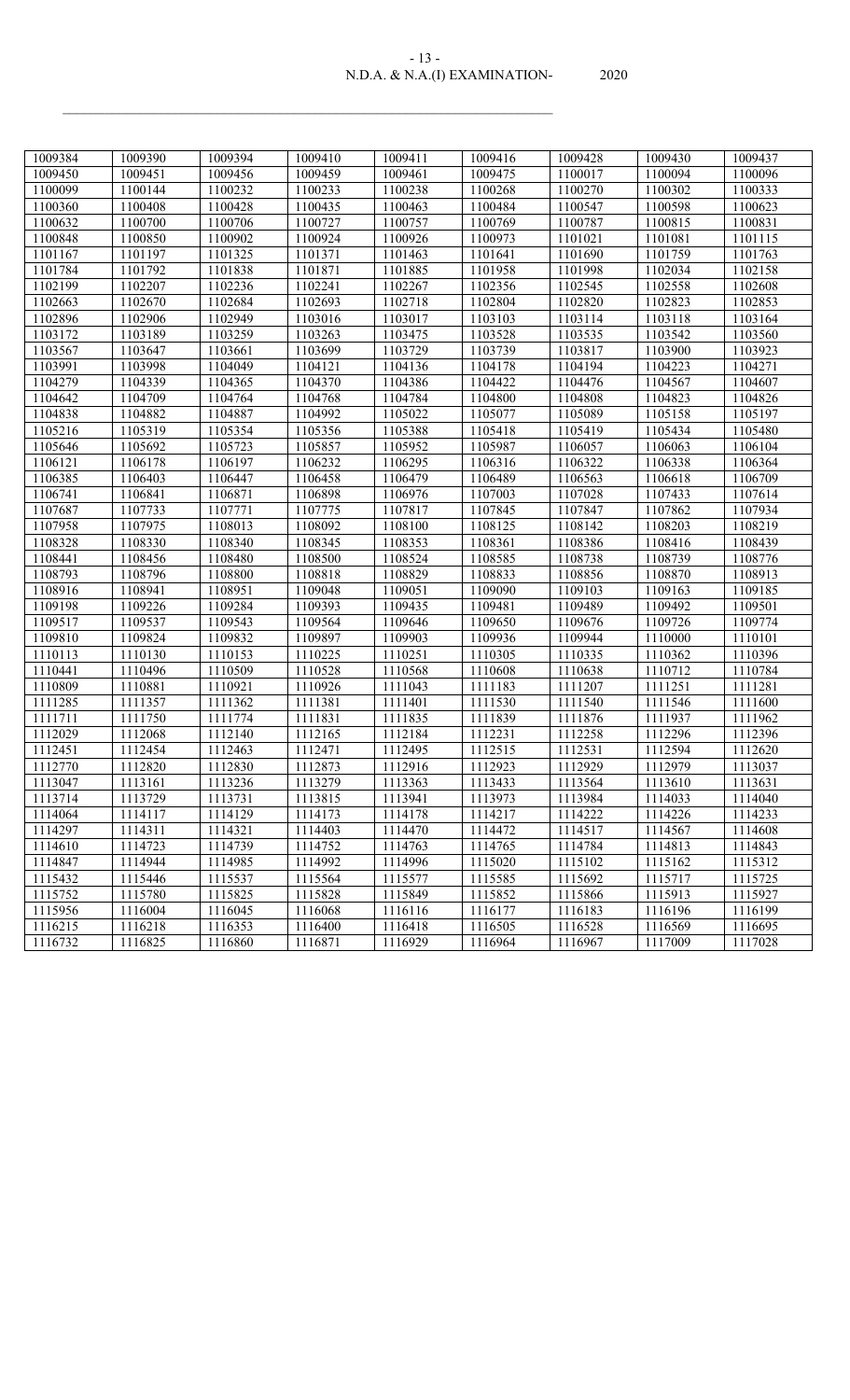| $-14-$                        |       |
|-------------------------------|-------|
| N.D.A. & N.A.(I) EXAMINATION- | 2020. |

| 1117060 | 1117113 | 1117132 | 1117177            | 1117228            | 1117268            | 1117286 | 1117298            | 1117306            |
|---------|---------|---------|--------------------|--------------------|--------------------|---------|--------------------|--------------------|
| 1117328 | 1117332 | 1117346 | 1117413            | 1117485            | 1117501            | 1117552 | 1117558            | 1117565            |
| 1117572 | 1117619 | 1117642 | 1117643            | 1117697            | 1117707            | 1117723 | 1117745            | 1117846            |
| 1117876 | 1117906 | 1117950 | 1117968            | 1118206            | 1118220            | 1118297 | 1118303            | 1118325            |
| 1118430 | 1118495 | 1118569 | 1118630            | 1118646            | 1118659            | 1118708 | 1118789            | 1118861            |
| 1118872 | 1118887 | 1118931 | 1118964            | 1119038            | 1119060            | 1119080 | 1119106            | 1119143            |
| 1119223 | 1119226 | 1119238 | 1119268            | 1119278            | 1119318            | 1119322 | 1119399            | 1119425            |
| 1119433 | 1119562 | 1119569 | 1119646            | 1119674            | 1119717            | 1119727 | 1119729            | 1119758            |
| 1119762 | 1119771 | 1119837 | 1119912            | 1119962            | 1119972            | 1120010 | 1120066            | 1120078            |
| 1120110 | 1120157 | 1120209 | 1120221            | 1120241            | 1120252            | 1120283 | 1120323            | 1120381            |
| 1120390 | 1120427 | 1120519 | 1120528            | 1120546            | 1120556            | 1120659 | 1120723            | 1120734            |
| 1120808 | 1120827 | 1120900 | 1120929            | 1120930            | 1120941            | 1120945 | 1120983            | 1120987            |
| 1121044 | 1121115 | 1121123 | 1121141            | 1121144            | 1121182            | 1121188 | 1121229            | 1121238            |
| 1121377 | 1121536 | 1121554 | 1121620            | 1121660            | 1121734            | 1121752 | 1121757            | 1121852            |
| 1121855 | 1121861 | 1121872 | 1121876            | 1121877            | 1121878            | 1121892 | 1121904            | 1121918            |
| 1121921 | 1121923 | 1121932 | 1121962            | 1121976            | 1121983            | 1121988 | 1121993            | 1122011            |
| 1122022 | 1122053 | 1122055 | 1122080            | 1122082            | 1122088            | 1122094 | 1122096            | 1122114            |
| 1122121 | 1122124 | 1122132 | 1122141            | 1122150            | 1122164            | 1122180 | 1122200            | 1122209            |
| 1122220 | 1122230 | 1122245 | 1122250            | 1122253            | 1122254            | 1122264 | 1122267            | 1122272            |
| 1122283 | 1122292 | 1122303 | 1122306            | 1122319            | 1122322            | 1122329 | 1122337            | 1122338            |
| 1122342 | 1122346 | 1122364 | 1122368            | 1122370            | 1122388            | 1122390 | 1122393            | 1122402            |
| 1122407 | 1122413 | 1122422 | 1122428            | 1122474            | 1122479            | 1122492 | 1122496            | 1122502            |
| 1122511 | 1122524 | 1122530 | 1122546            | 1122563            | 1122572            | 1122586 | 1122590            | 1122594            |
| 1122605 | 1122609 | 1122611 | 1122624            | 1122667            | 1122676            | 1122679 | 1122688            | 1122699            |
| 1122702 | 1122708 | 1122738 | 1122740            | 1122750            | 1122766            | 1122791 | 1122803            | 1122805            |
| 1122812 | 1122813 | 1122816 | 1122819            | 1122831            | 1122836            | 1122841 | 1122842            | 1122898            |
| 1122901 | 1122911 | 1122912 | 1122918            | 1122928            | 1122931            | 1122939 | 1122961            | 1122962            |
| 1122992 | 1123000 | 1123014 | 1123036            | 1123050            | 1123053            | 1123056 | 1123057            | 1123058            |
| 1123066 | 1123068 | 1123073 | 1123078            | 1123082            | 1123143            | 1123155 | 1123156            | 1123158            |
| 1123160 | 1123163 | 1123168 | 1123176            | 1123185            | 1123189            | 1123200 | 1123204            | 1123210            |
| 1123219 | 1123220 | 1123229 | 1123239            | 1123247            | 1123255            | 1123259 | 1123268            | 1123272            |
| 1123276 | 1123289 | 1123302 | 1123308            | 1123318            | 1123323            | 1123324 | 1123330            | 1123336            |
| 1123348 | 1123351 | 1123357 | 1123384            | 1123394            | 1123398            | 1123411 | 1123431            | 1123439            |
| 1123447 | 1123455 | 1123470 | 1123477            | 1123521            | 1123526            | 1123535 | 1123553            | 1123558            |
| 1123565 | 1123573 | 1123618 | 1123640            | 1123642            | 1123643            | 1123652 | 1123664            | 1123671            |
| 1123701 | 1123703 | 1123739 | 1123760            | 1123761            | 1123781            | 1123782 | 1123796            | 1123807            |
| 1123810 | 1123813 | 1123818 | 1123827            | 1123844            | 1123866            | 1123879 | 1123893            | 1123923            |
| 1123934 | 1123936 | 1123943 | 1123944            | 1123976            | 1123978            | 1123982 | 1123987            | 1123995            |
| 1124023 | 1124049 | 1124051 | 1124066            | 1124071            | 1124091            | 1124093 | 1124099            | 1124102            |
| 1124103 | 1124107 | 1124128 | 1124149            | 1124158            | 1124163            | 1124171 | 1124176            | 1124177            |
| 1124200 | 1124217 | 1124227 | 1124233            | 1124234            | 1124260            | 1124303 | 1124316            | 1124319            |
| 1124320 | 1124321 | 1124359 | 1124361            | 1124369            | 1124377            | 1124378 | 1124385            | 1124395            |
| 1124404 | 1124407 | 1124425 | 1124432            | 1124448            | 1124455            | 1124461 | 1124471            | 1124475            |
| 1124513 | 1124516 | 1124528 | 1124534            | 1124548            | 1124552            | 1124567 | 1124574            | 1124588            |
| 1124592 | 1124594 | 1124598 | 1124603            |                    |                    | 1124627 |                    |                    |
| 1124685 | 1124703 | 1124705 | 1124714            | 1124613<br>1124715 | 1124626<br>1124719 | 1124725 | 1124629<br>1124731 | 1124664<br>1124741 |
| 1124743 | 1124751 | 1124771 |                    | 1124797            | 1124804            | 1124814 | 1124820            |                    |
| 1124833 | 1124835 | 1124840 | 1124775<br>1124844 | 1124860            | 1124882            | 1124897 | 1124906            | 1124827<br>1124910 |
| 1124920 | 1124939 | 1124940 | 1124944            | 1124959            | 1124978            | 1124999 | 1125001            | 1125002            |
| 1125018 | 1125023 | 1125024 | 1125048            | 1125052            | 1125058            | 1125093 | 1125107            | 1125141            |
|         |         |         |                    |                    |                    |         |                    |                    |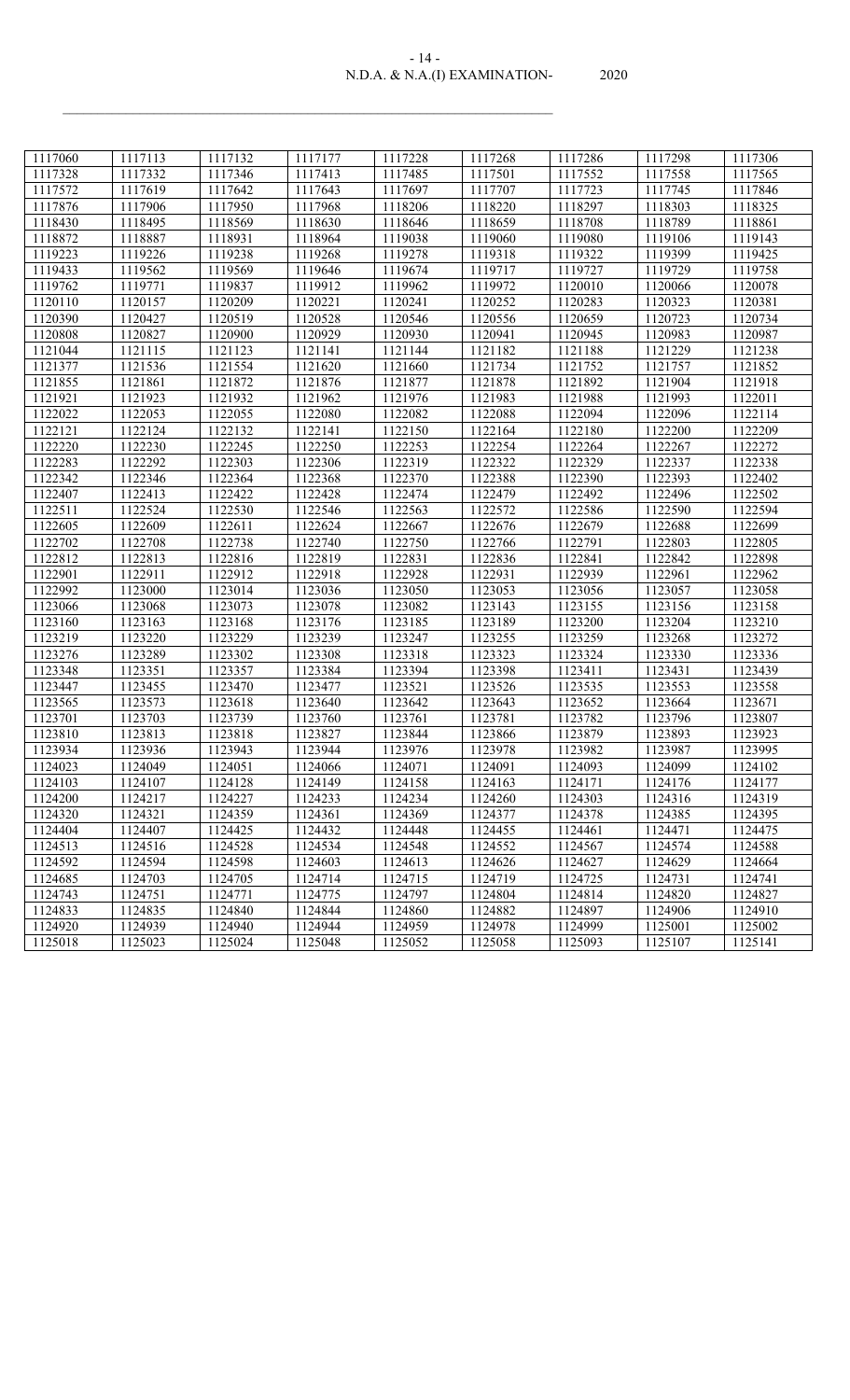| $-12-$                        |       |
|-------------------------------|-------|
| N.D.A. & N.A.(I) EXAMINATION- | 2020. |

| 1125142 | 1125186 | 1125204 | 1125239 | 1125253 | 1125266 | 1125294 | 1125308 | 1125319 |
|---------|---------|---------|---------|---------|---------|---------|---------|---------|
| 1125329 | 1125331 | 1125346 | 1125362 | 1125377 | 1125388 | 1125405 | 1125414 | 1125423 |
| 1125426 | 1125430 | 1125451 | 1125462 | 1125480 | 1125485 | 1125502 | 1125512 | 1125517 |
| 1125519 | 1125526 | 1125529 | 1125536 | 1125545 | 1125551 | 1125563 | 1125564 | 1125569 |
| 1125571 | 1125573 | 1125575 | 1125577 | 1125581 | 1125583 | 1125588 | 1125589 | 1125602 |
| 1125608 | 1125611 | 1125614 | 1125631 | 1125639 | 1200118 | 1200123 | 1200184 | 1200230 |
| 1200267 | 1200296 | 1200513 | 1200581 | 1200585 | 1200588 | 1200612 | 1200699 | 1200752 |
| 1200825 | 1200859 | 1200894 | 1200939 | 1201012 | 1201020 | 1201035 | 1201137 | 1201404 |
| 1201485 | 1201592 | 1201613 | 1201695 | 1201726 | 1201756 | 1201872 | 1202058 | 1202142 |
| 1202165 | 1202460 | 1202599 | 1202627 | 1202662 | 1202701 | 1202784 | 1202984 | 1203011 |
| 1203254 | 1203376 | 1203384 | 1203386 | 1203387 | 1203401 | 1203402 | 1203421 | 1203432 |
| 1203443 | 1203469 | 1203471 | 1203472 | 1203475 | 1203477 | 1203483 | 1203489 | 1203517 |
| 1203520 | 1203528 | 1203539 | 1203540 | 1203544 | 1203559 | 1203561 | 1203569 | 1203584 |
| 1203591 | 1203598 | 1203599 | 1300285 | 1300444 | 1300482 | 1300746 | 1300748 | 1300751 |
| 1300789 | 1300875 | 1300965 | 1300994 | 1301020 | 1301193 | 1301617 | 1301859 | 1301904 |
| 1301967 | 1302120 | 1302167 | 1302312 | 1302348 | 1303115 | 1303144 | 1303151 | 1303188 |
| 1303316 | 1303851 | 1304033 | 1304038 | 1304430 | 1304555 | 1304933 | 1304940 | 1305058 |
| 1305080 | 1305134 | 1305321 | 1305644 | 1305971 | 1306112 | 1306187 | 1306540 | 1306552 |
| 1306655 | 1307088 | 1307195 | 1307615 | 1307676 | 1307785 | 1307832 | 1308065 | 1308542 |
| 1308571 | 1308787 | 1308858 | 1308911 | 1309146 | 1309302 | 1309600 | 1309785 | 1309812 |
| 1309885 | 1309911 | 1309945 | 1310058 | 1310674 | 1310704 | 1310763 | 1310830 | 1310980 |
| 1310984 | 1311104 | 1311203 | 1311461 | 1311538 | 1311540 | 1311703 | 1311940 | 1312124 |
| 1312201 | 1312221 | 1312346 | 1312464 | 1312477 | 1312506 | 1312867 | 1313138 | 1313214 |
| 1313279 | 1313513 | 1313719 | 1313970 | 1314075 | 1314099 | 1314198 | 1314230 | 1314263 |
| 1314350 | 1314432 | 1314600 | 1314761 | 1314767 | 1314768 | 1314787 | 1314838 | 1314839 |
| 1314845 | 1314865 | 1314866 | 1314877 | 1314884 | 1314923 | 1314924 | 1314928 | 1314936 |
| 1314937 | 1314956 | 1314961 | 1314970 | 1314993 | 1315033 | 1315034 | 1315050 | 1315103 |
| 1315105 | 1315130 | 1315141 | 1315145 | 1315148 | 1315150 | 1315151 | 1315155 | 1315157 |
| 1315167 | 1315172 | 1315175 | 1315192 | 1315198 | 1315200 | 1315245 | 1315278 | 1315322 |
| 1315326 | 1315330 | 1315336 | 1315348 | 1315403 | 1315406 | 1315420 | 1315424 | 1315434 |
| 1315463 | 1315481 | 1315504 | 1315510 | 1315514 | 1315522 | 1315539 | 1315541 | 1315544 |
| 1315568 | 1315582 | 1315583 | 1315593 | 1315599 | 1315605 | 1315615 | 1315626 | 1315633 |
| 1315647 | 1315648 | 1315674 | 1315704 | 1315705 | 1315715 | 1315735 | 1315776 | 1315829 |
| 1315846 | 1315872 | 1315874 | 1315890 | 1315909 | 1315930 | 1400062 | 1400117 | 1400228 |
| 1400229 | 1400233 | 1400247 | 1400307 | 1400365 | 1400427 | 1400437 | 1400452 | 1400511 |
| 1400562 | 1400591 | 1400647 | 1400648 | 1400669 | 1400691 | 1400729 | 1400731 | 1400740 |
| 1400753 | 1400788 | 1400858 | 1400956 | 1400967 | 1401072 | 1401086 | 1401179 | 1401218 |
| 1401229 | 1401236 | 1401255 | 1401264 | 1401310 | 1401315 | 1401345 | 1401355 | 1401383 |
| 1401393 | 1401397 | 1401455 | 1401559 | 1401599 | 1401615 | 1401753 | 1401765 | 1401841 |
| 1401870 | 1401884 | 1401931 | 1402047 | 1402072 | 1402202 | 1402224 | 1402228 | 1402273 |
| 1402307 | 1402351 | 1402425 | 1402457 | 1402486 | 1402494 | 1402514 | 1402566 | 1402598 |
| 1402671 | 1402729 | 1402752 | 1402757 | 1402764 | 1402786 | 1402886 | 1402932 | 1402972 |
| 1403034 | 1403044 | 1403078 | 1403152 | 1403175 | 1403183 | 1403186 | 1403198 | 1403326 |
| 1403340 | 1403435 | 1403478 | 1403588 | 1403683 | 1403701 | 1403710 | 1403872 | 1403897 |
| 1403900 | 1403920 | 1403929 | 1404045 | 1404048 | 1404082 | 1404091 | 1404098 | 1404099 |
| 1404106 | 1404137 | 1404161 | 1404180 | 1404221 | 1404475 | 1404520 | 1404544 | 1404755 |
| 1404757 | 1404763 | 1404765 | 1404833 | 1404890 | 1404899 | 1404900 | 1404905 | 1404979 |
| 1404984 | 1405001 | 1405042 | 1405043 | 1405082 | 1405129 | 1405144 | 1405185 | 1405242 |
| 1405257 | 1405319 | 1405327 | 1405409 | 1405459 | 1405541 | 1405600 | 1405625 | 1405642 |
| 1405759 | 1405787 | 1405950 | 1406013 | 1406208 | 1406219 | 1406341 | 1406343 | 1406435 |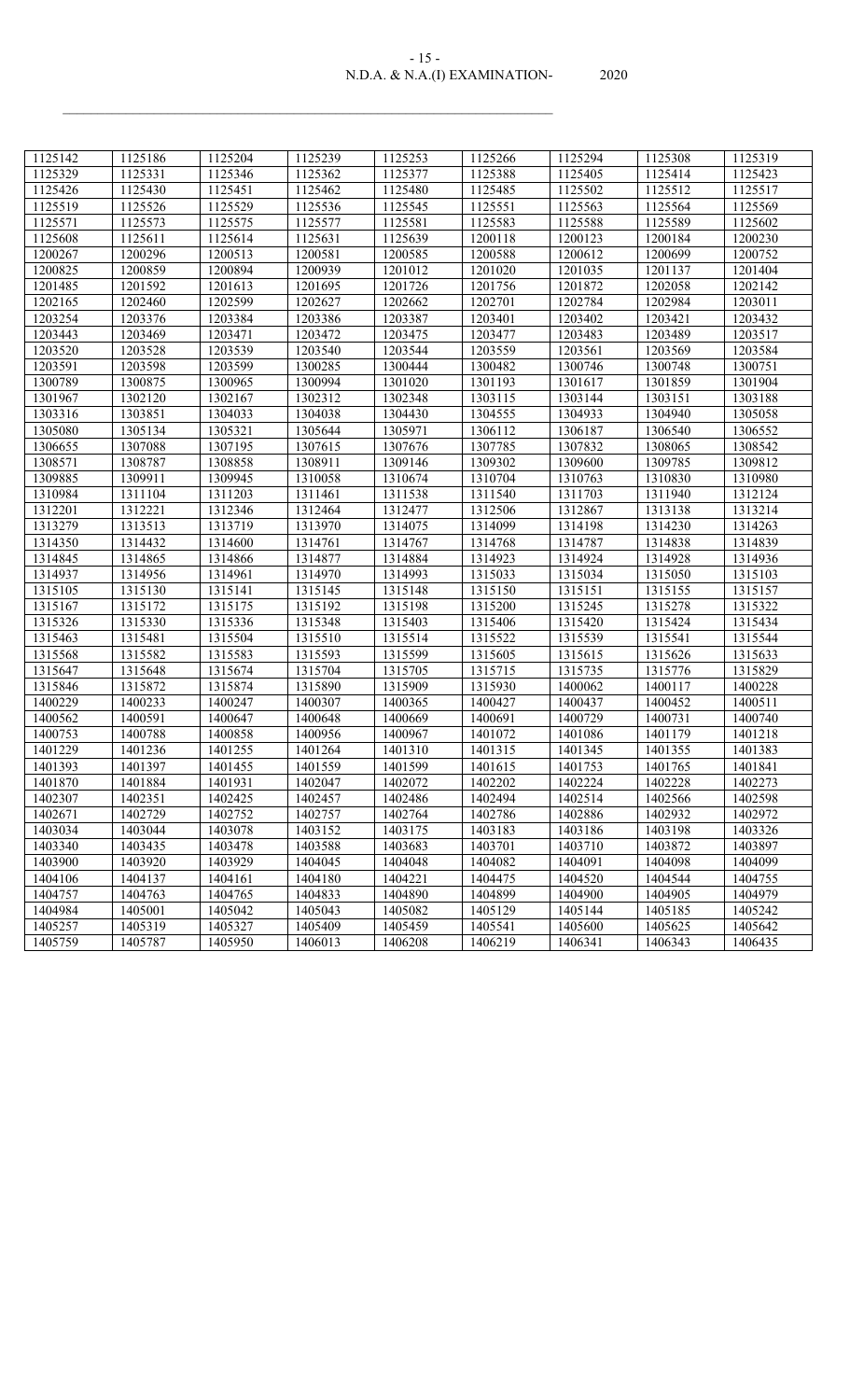#### N.D.A. & N.A.(I) EXAMINATION- 2020 - 16 -

| 1406470 | 1406494 | 1406510 | 1406532 | 1406552 | 1406576 | 1406624 | 1406697 | 1406732 |
|---------|---------|---------|---------|---------|---------|---------|---------|---------|
| 1406772 | 1406786 | 1406813 | 1406832 | 1406857 | 1406902 | 1407115 | 1407191 | 1407197 |
| 1407251 | 1407335 | 1407382 | 1407634 | 1407637 | 1407670 | 1407707 | 1407741 | 1407831 |
| 1407884 | 1407887 | 1407890 | 1407905 | 1407994 | 1408100 | 1408149 | 1408162 | 1408285 |
| 1408295 | 1408355 | 1408368 | 1408403 | 1408432 | 1408495 | 1408584 | 1408696 | 1408796 |
| 1408828 | 1408854 | 1408919 | 1408925 | 1408928 | 1409082 | 1409164 | 1409177 | 1409345 |
| 1409379 | 1409402 | 1409443 | 1409484 | 1409694 | 1409772 | 1409781 | 1409907 | 1410011 |
| 1410018 | 1410025 | 1410120 | 1410179 | 1410240 | 1410383 | 1410402 | 1410433 | 1410459 |
| 1410493 | 1410516 | 1410541 | 1410615 | 1410643 | 1410665 | 1410669 | 1410670 | 1410707 |
| 1410795 | 1410919 | 1410975 | 1410995 | 1410996 | 1411011 | 1411021 | 1411051 | 1411056 |
| 1411059 | 1411086 | 1411102 | 1411115 | 1411142 | 1411144 | 1411154 | 1411158 | 1411161 |
| 1411174 | 1411180 | 1411208 | 1411217 | 1411237 | 1411240 | 1411243 | 1411244 | 1411267 |
| 1411282 | 1411288 | 1411292 | 1411298 | 1411317 | 1411321 | 1411338 | 1411340 | 1411349 |
| 1411351 | 1411384 | 1411407 | 1411409 | 1411411 | 1411424 | 1411441 | 1411452 | 1411453 |
| 1411458 | 1411481 | 1411497 | 1411498 | 1411504 | 1411514 | 1411549 | 1411559 | 1411574 |
| 1411580 | 1411582 | 1411592 | 1411594 | 1411598 | 1411605 | 1411611 | 1411621 | 1411633 |
| 1411690 | 1411698 | 1411705 | 1411724 | 1411738 | 1411768 | 1411770 | 1411772 | 1411778 |
| 1411788 | 1411791 | 1411792 | 1411795 | 1411802 | 1411813 | 1411825 | 1411850 | 1411862 |
| 1411867 | 1411876 | 1411879 | 1411911 | 1411917 | 1411948 | 1411957 | 1411987 | 1411994 |
| 1411999 | 1412004 | 1412018 | 1412032 | 1412034 | 1412035 | 1412042 | 1412044 | 1412051 |
| 1412084 | 1412097 | 1412108 | 1412113 | 1412123 | 1412124 | 1412128 | 1412141 | 1412145 |
| 1412147 | 1412180 | 1412197 | 1412216 | 1412220 | 1412230 | 1412265 | 1412283 | 1412287 |
| 1412299 | 1412303 | 1412307 | 1412323 | 1412341 | 1412345 | 1412347 | 1412358 | 1412361 |
| 1412366 | 1412376 | 1412391 | 1412393 | 1412409 | 1412433 | 1412447 | 1412451 | 1412455 |
| 1412462 | 1412476 | 1412481 | 1412482 | 1412501 | 1412522 | 1412523 | 1412545 | 1412546 |
| 1412554 | 1412555 | 1412563 | 1412578 | 1412588 | 1412592 | 1412632 | 1412634 | 1412648 |
| 1412670 | 1412673 | 1412682 | 1412684 | 1412691 | 1412713 | 1412715 | 1412718 | 1412720 |
| 1412728 | 1412740 | 1412751 | 1412762 | 1412767 | 1412768 | 1412769 | 1412788 | 1412809 |
| 1412812 | 1412816 | 1412822 | 1412831 | 1412834 | 1412851 | 1412855 | 1412856 | 1412863 |
| 1412872 | 1412876 | 1412882 | 1412899 | 1412908 | 1412930 | 1412937 | 1412943 | 1412968 |
| 1412976 | 1412994 | 1413007 | 1413015 | 1413017 | 1413020 | 1413053 | 1413062 | 1413065 |
| 1413067 | 1413089 | 1413090 | 1413103 | 1413104 | 1413105 | 1413111 | 1413114 | 1413131 |
| 1413142 | 1413143 | 1413155 | 1413156 | 1413164 | 1413173 | 1413184 | 1413191 | 1413234 |
| 1413251 | 1413264 | 1413270 | 1413274 | 1413307 | 1413310 | 1413320 | 1413326 | 1413327 |
| 1413328 | 1413340 | 1413346 | 1413353 | 1413355 | 1413363 | 1413371 | 1413372 | 1413380 |
| 1413388 | 1413393 | 1413394 | 1413399 | 1413401 | 1413415 | 1413432 | 1413442 | 1413454 |
| 1413463 | 1413471 | 1413479 | 1413497 | 1413500 | 1500082 | 1500087 | 1500146 | 1500194 |
| 1500355 | 1500440 | 1500460 | 1500464 | 1500475 | 1500489 | 1500575 | 1500713 | 1500754 |
| 1500798 | 1500908 | 1500930 | 1500948 | 1501185 | 1501195 | 1501199 | 1501247 | 1501276 |
| 1501554 | 1501584 | 1501739 | 1501801 | 1501913 | 1501917 | 1502048 | 1502077 | 1502172 |
| 1502308 | 1502310 | 1502315 | 1502462 | 1502529 | 1502599 | 1502721 | 1502757 | 1502851 |
| 1502896 | 1503035 | 1503037 | 1503056 | 1503143 | 1503171 | 1503313 | 1503360 | 1503440 |
| 1503474 | 1503502 | 1503549 | 1503570 | 1503615 | 1503818 | 1503820 | 1503957 | 1503960 |
| 1503976 | 1504072 | 1504118 | 1504154 | 1504185 | 1504221 | 1504285 | 1504311 | 1504642 |
| 1504667 | 1504673 | 1504798 | 1504809 | 1504843 | 1504891 | 1505109 | 1505125 | 1505183 |
| 1505225 | 1505372 | 1505480 | 1505542 | 1505677 | 1505778 | 1505996 | 1506061 | 1506078 |
| 1506103 | 1506296 | 1506353 | 1506365 | 1506498 | 1506505 | 1506507 | 1506535 | 1506576 |
| 1506586 | 1506716 | 1506731 | 1506741 | 1506783 | 1506805 | 1506911 | 1507021 | 1507111 |
| 1507256 | 1507299 | 1507322 | 1507349 | 1507473 | 1507495 | 1507606 | 1507665 | 1507724 |
| 1507736 | 1507776 | 1507878 | 1508013 | 1508171 | 1508184 | 1508216 | 1508231 | 1508409 |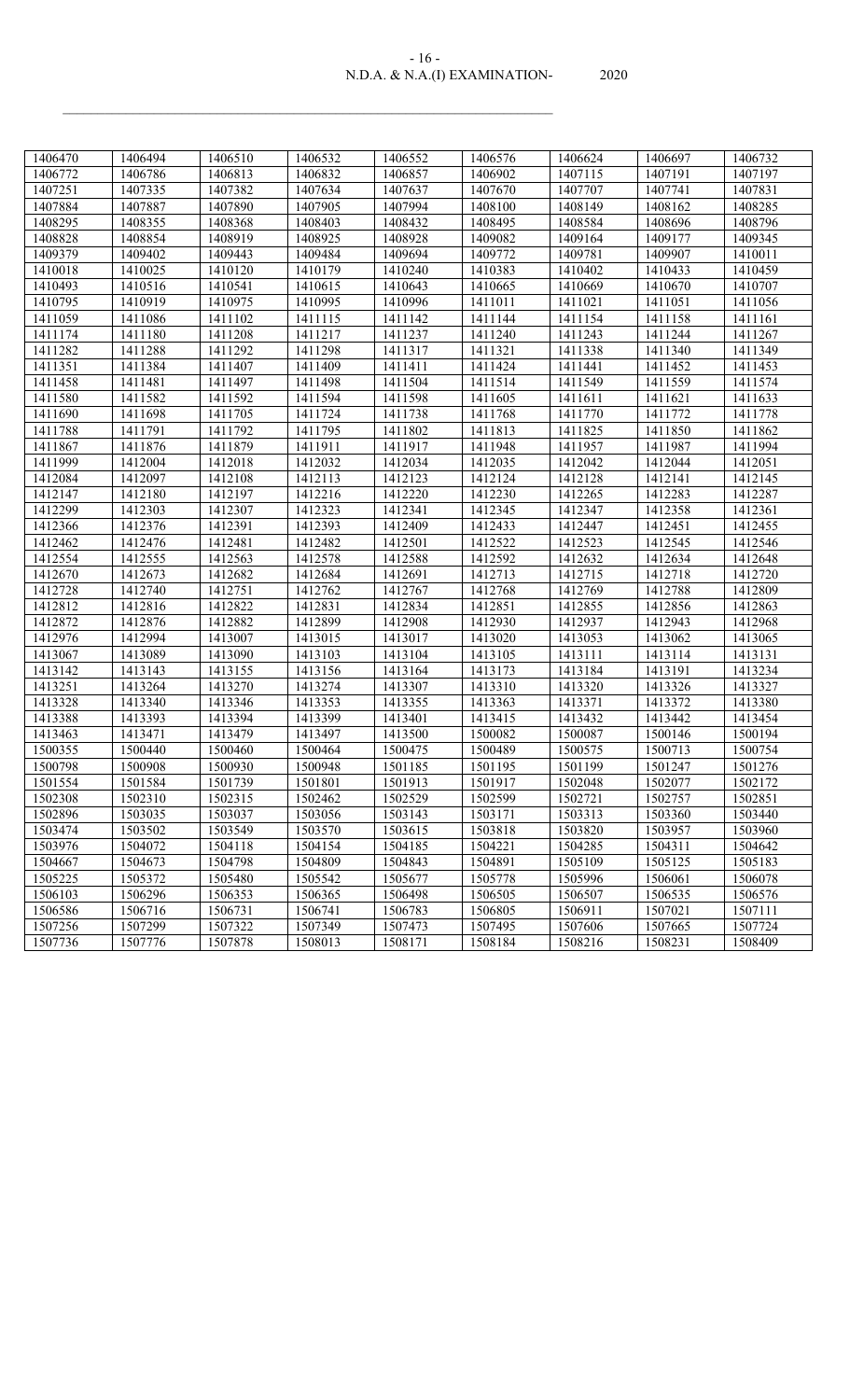| $-1/ -$                       |       |
|-------------------------------|-------|
| N.D.A. & N.A.(I) EXAMINATION- | 2020. |

| 1508499 | 1508550 | 1508575 | 1508648 | 1508847 | 1508980 | 1509012 | 1509138 | 1509210 |
|---------|---------|---------|---------|---------|---------|---------|---------|---------|
| 1509221 | 1509229 | 1509337 | 1509388 | 1509405 | 1509406 | 1509433 | 1509570 | 1509647 |
| 1509907 | 1509925 | 1509968 | 1510070 | 1510171 | 1510198 | 1510203 | 1510375 | 1510502 |
| 1510646 | 1510648 | 1510735 | 1510742 | 1510751 | 1510876 | 1510972 | 1511019 | 1511235 |
| 1511260 | 1511391 | 1511440 | 1511455 | 1511485 | 1511515 | 1512020 | 1512033 | 1512131 |
| 1512167 | 1512178 | 1512244 | 1512352 | 1512458 | 1512459 | 1512517 | 1512597 | 1512617 |
| 1512619 | 1512647 | 1512723 | 1512748 | 1512791 | 1512852 | 1512858 | 1512882 | 1512932 |
| 1512937 | 1513032 | 1513036 | 1513094 | 1513166 | 1513245 | 1513254 | 1513271 | 1513274 |
| 1513407 | 1513409 | 1513420 | 1513536 | 1513664 | 1513694 | 1513727 | 1513820 | 1514002 |
| 1514010 | 1514039 | 1514054 | 1514108 | 1514147 | 1514167 | 1514247 | 1514259 | 1514335 |
| 1514525 | 1514526 | 1514548 | 1514566 | 1514672 | 1514774 | 1514785 | 1514791 | 1514797 |
| 1514814 | 1514846 | 1514930 | 1514981 | 1514988 | 1515026 | 1515062 | 1515111 | 1515168 |
| 1515220 | 1515241 | 1515248 | 1515350 | 1515475 | 1515488 | 1515507 | 1515510 | 1515621 |
| 1515651 | 1515653 | 1515732 | 1515784 | 1515884 | 1515967 | 1515991 | 1516013 | 1516269 |
| 1516584 | 1516604 | 1516712 | 1516735 | 1516833 | 1516892 | 1517085 | 1517111 | 1517195 |
| 1517219 | 1517383 | 1517422 | 1517477 | 1517493 | 1517544 | 1517597 | 1517600 | 1517614 |
| 1517678 | 1517720 | 1517764 | 1517766 | 1518028 | 1518079 | 1518163 | 1518180 | 1518231 |
| 1518242 | 1518281 | 1518285 | 1518291 | 1518303 | 1518528 | 1518569 | 1518590 | 1518622 |
| 1518663 | 1518771 | 1518792 | 1518803 | 1518870 | 1518880 | 1518921 | 1519022 | 1519041 |
| 1519132 | 1519458 | 1519464 | 1519477 | 1519531 | 1519646 | 1519855 | 1520079 | 1520188 |
| 1520215 | 1520426 | 1520436 | 1520524 | 1520543 | 1520572 | 1520655 | 1520739 | 1520759 |
| 1520950 | 1521150 | 1521165 | 1521225 | 1521233 | 1521405 | 1521480 | 1521511 | 1521512 |
| 1521549 | 1521597 | 1521666 | 1521698 | 1521823 | 1522022 | 1522123 | 1522127 | 1522138 |
| 1522193 | 1522215 | 1522218 | 1522280 | 1522427 | 1522458 | 1522699 | 1522715 | 1522758 |
| 1522782 | 1522786 | 1522800 | 1522883 | 1522922 | 1522947 | 1522958 | 1523213 | 1523335 |
| 1523377 | 1523451 | 1523466 | 1523471 | 1523591 | 1523609 | 1523708 | 1523731 | 1523787 |
| 1523794 | 1523835 | 1523886 | 1523924 | 1524150 | 1524159 | 1524177 | 1524195 | 1524210 |
| 1524272 | 1524288 | 1524326 | 1524340 | 1524403 | 1524416 | 1524426 | 1524448 | 1524483 |
| 1524625 | 1524636 | 1524660 | 1524667 | 1524710 | 1524849 | 1524907 | 1525020 | 1525063 |
| 1525136 | 1525173 | 1525208 | 1525252 | 1525268 | 1525321 | 1525383 | 1525512 | 1525599 |
| 1525605 | 1525628 | 1525644 | 1525663 | 1525861 | 1525871 | 1525929 | 1525939 | 1525975 |
| 1526310 | 1526366 | 1526421 | 1526480 | 1526593 | 1526665 | 1526706 | 1526733 | 1526831 |
| 1526985 | 1527022 | 1527113 | 1527300 | 1527405 | 1527494 | 1527632 | 1527661 | 1527712 |
| 1527772 | 1527919 | 1527925 | 1527937 | 1527969 | 1528010 | 1528021 | 1528078 | 1528221 |
| 1528232 | 1528384 | 1528405 | 1528466 | 1528491 | 1528524 | 1528585 | 1528628 | 1528658 |
| 1528663 | 1528830 | 1529104 | 1529191 | 1529517 | 1529539 | 1529601 | 1529652 | 1529700 |
| 1529718 | 1529723 | 1529744 | 1529748 | 1529839 | 1529849 | 1529863 | 1529873 | 1529908 |
| 1529909 | 1529948 | 1530025 | 1530037 | 1530039 | 1530063 | 1530073 | 1530082 | 1530089 |
| 1530094 | 1530095 | 1530102 | 1530126 | 1530146 | 1530148 | 1530152 | 1530169 | 1530171 |
| 1530174 | 1530188 | 1530202 | 1530214 | 1530216 | 1530228 | 1530235 | 1530255 | 1530262 |
| 1530265 | 1530266 | 1530293 | 1530307 | 1530310 | 1530321 | 1530358 | 1530360 | 1530370 |
| 1530373 | 1530374 | 1530387 | 1530414 | 1530421 | 1530423 | 1530436 | 1530458 | 1530466 |
| 1530471 | 1530480 | 1530488 | 1530494 | 1530499 | 1530500 | 1530520 | 1530524 | 1530529 |
| 1530552 | 1530565 | 1530567 | 1530568 | 1530575 | 1530578 | 1530601 | 1530602 | 1530609 |
| 1530615 | 1530617 | 1530618 | 1530623 | 1530638 | 1530657 | 1530680 | 1530692 | 1530693 |
| 1530705 | 1530713 | 1530731 | 1530743 | 1530758 | 1530763 | 1530767 | 1530773 | 1530785 |
| 1530788 | 1530814 | 1530825 | 1530851 | 1530853 | 1530855 | 1530861 | 1530886 | 1530900 |
| 1530904 | 1530909 | 1530917 | 1530921 | 1530957 | 1530969 | 1530977 | 1530999 | 1531025 |
| 1531033 | 1531038 | 1531051 | 1531053 | 1531056 | 1531063 | 1531066 | 1531068 | 1531070 |
| 1531072 | 1531104 | 1531158 | 1531181 | 1531182 | 1531187 | 1531189 | 1531193 | 1531200 |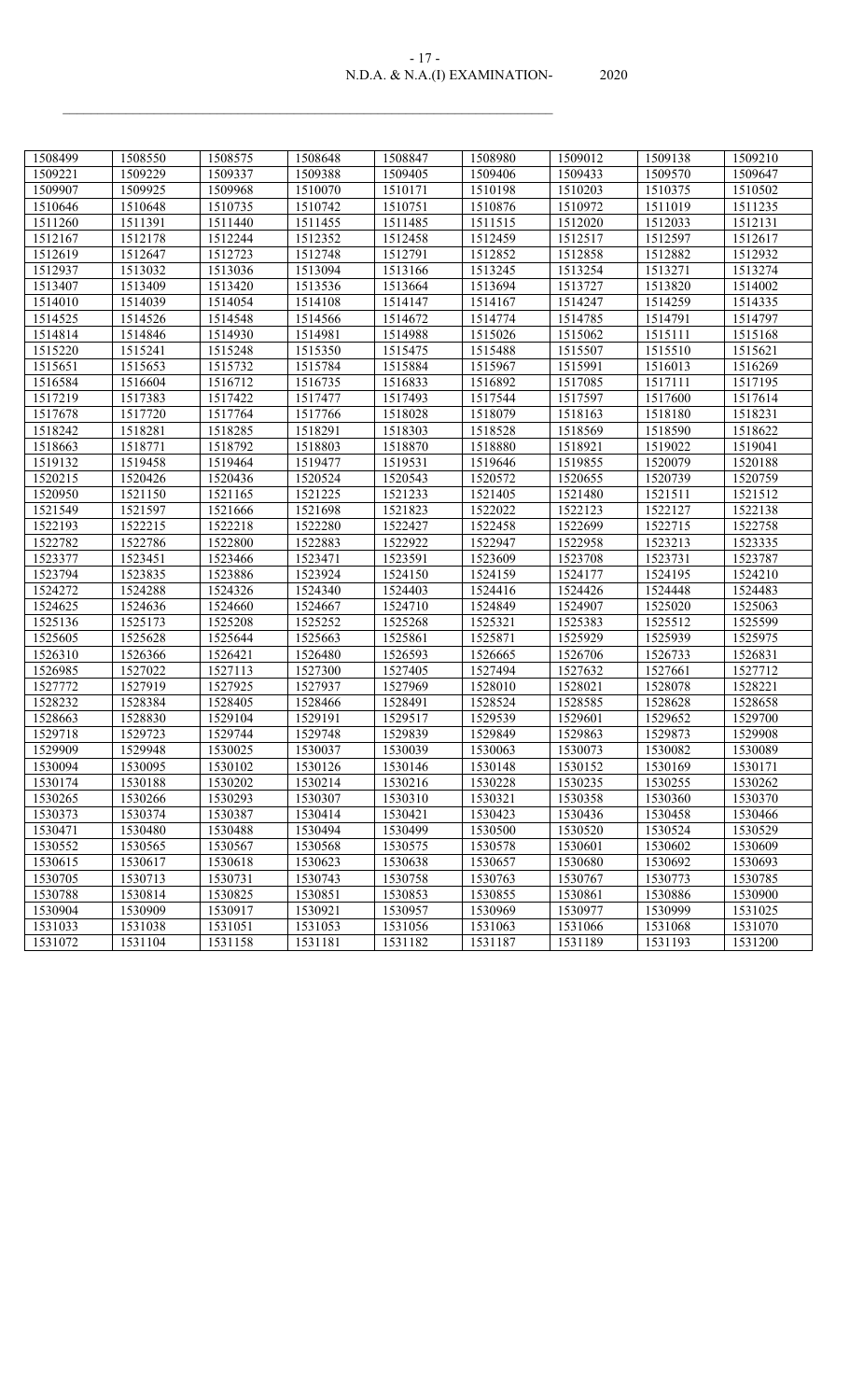| $-18-$                        |       |
|-------------------------------|-------|
| N.D.A. & N.A.(I) EXAMINATION- | 2020. |

| 1531209 | 1531226 | 1531267 | 1531274 | 1531276 | 1531291 | 1531294 | 1531312 | 1531344 |
|---------|---------|---------|---------|---------|---------|---------|---------|---------|
| 1531375 | 1531377 | 1531387 | 1531389 | 1531394 | 1531398 | 1531483 | 1531484 | 1531493 |
| 1531494 | 1531517 | 1531518 | 1531531 | 1531541 | 1531557 | 1531558 | 1531559 | 1531561 |
| 1531566 | 1531567 | 1531575 | 1531579 | 1531580 | 1531584 | 1531590 | 1531592 | 1531607 |
| 1531611 | 1531636 | 1531651 | 1531681 | 1531684 | 1531690 | 1531691 | 1531733 | 1531769 |
| 1531781 | 1531788 | 1531794 | 1531800 | 1531808 | 1531816 | 1531820 | 1531821 | 1531822 |
| 1531838 | 1531842 | 1531851 | 1531854 | 1531868 | 1531881 | 1531889 | 1531896 | 1531903 |
| 1531918 | 1531919 | 1531922 | 1531944 | 1531961 | 1531968 | 1531996 | 1532008 | 1532018 |
| 1532026 | 1532054 | 1532069 | 1532071 | 1532103 | 1532105 | 1532106 | 1532111 | 1532137 |
| 1532141 | 1532177 | 1532186 | 1532256 | 1532258 | 1532275 | 1532310 | 1532318 | 1532359 |
| 1532400 | 1532405 | 1532417 | 1532433 | 1532445 | 1532473 | 1532491 | 1532529 | 1532534 |
| 1532543 | 1532556 | 1532563 | 1532567 | 1532585 | 1532590 | 1532591 | 1532608 | 1532613 |
| 1532622 | 1532631 | 1532639 | 1532643 | 1532645 | 1532646 | 1532650 | 1532656 | 1532658 |
| 1532673 | 1532681 | 1532748 | 1532774 | 1532777 | 1532783 | 1532803 | 1532813 | 1532824 |
| 1532825 | 1532831 | 1532869 | 1532882 | 1532889 | 1532898 | 1532911 | 1532929 | 1532939 |
| 1532963 | 1532966 | 1532971 | 1532998 | 1532999 | 1533003 | 1533006 | 1533011 | 1533029 |
| 1533054 | 1533055 | 1533059 | 1533063 | 1533108 | 1533115 | 1533142 | 1533145 | 1533151 |
| 1533154 | 1533164 | 1533180 | 1533186 | 1533189 | 1533201 | 1533204 | 1533211 | 1533224 |
| 1533232 | 1533244 | 1533266 | 1533272 | 1533290 | 1533291 | 1533312 | 1533323 | 1533340 |
| 1533350 | 1533354 | 1533371 | 1533374 | 1533377 | 1533429 | 1533436 | 1533439 | 1533441 |
| 1533443 | 1533448 | 1533488 | 1533496 | 1533530 | 1533543 | 1533576 | 1533578 | 1533580 |
| 1533600 | 1533615 | 1533631 | 1533641 | 1533656 | 1533659 | 1533666 | 1533716 | 1533722 |
| 1533743 | 1533748 | 1533765 | 1533790 | 1533793 | 1533796 | 1533799 | 1533810 | 1533815 |
| 1533853 | 1533859 | 1533886 | 1533899 | 1533907 | 1533913 | 1533915 | 1533921 | 1533933 |
| 1533939 | 1533955 | 1533958 | 1533959 | 1533963 | 1533977 | 1533987 | 1533988 | 1534041 |
| 1534057 | 1534063 | 1534075 | 1534110 | 1534118 | 1534126 | 1534140 | 1534169 | 1534187 |
| 1534249 | 1534263 | 1534269 | 1534277 | 1534287 | 1534296 | 1534303 | 1534315 | 1534323 |
| 1534325 | 1534333 | 1534342 | 1534349 | 1534355 | 1534363 | 1534373 | 1600024 | 1600163 |
| 1600234 | 1600244 | 1600245 | 1700417 | 1700654 | 1700665 | 1700674 | 1700742 | 1700775 |
| 1700778 | 1700872 | 1700887 | 1700900 | 1700974 | 1701002 | 1701027 | 1701156 | 1701166 |
| 1701541 | 1701584 | 1701718 | 1701774 | 1701815 | 1701883 | 1701942 | 1701949 | 1701976 |
| 1702071 | 1702096 | 1702104 | 1702286 | 1702343 | 1702351 | 1702500 | 1702513 | 1702521 |
| 1702524 | 1702526 | 1702527 | 1702538 | 1702546 | 1702552 | 1702556 | 1702565 | 1702570 |
| 1702572 | 1702573 | 1702586 | 1702596 | 1702603 | 1702604 | 1702614 | 1702630 | 1702659 |
| 1702669 | 1702686 | 1702691 | 1702694 | 1702707 | 1702711 | 1702713 | 1702718 | 1702719 |
| 1702723 | 1702734 | 1702744 | 1702745 | 1702757 | 1702765 | 1702768 | 1702778 | 1702779 |
| 1702797 | 1702800 | 1702801 | 1702812 | 1702825 | 1702829 | 1702830 | 1702833 | 1702834 |
| 1702836 | 1702854 | 1702855 | 1702856 | 1702857 | 1702859 | 1702860 | 1702867 | 1702868 |
| 1702875 | 1702885 | 1702911 | 1702914 | 1800559 | 1800564 | 1900089 | 1900141 | 1900215 |
| 1900233 | 1900240 | 1900305 | 1900511 | 1900567 | 1900622 | 1900671 | 1900987 | 1901017 |
| 1901023 | 1901071 | 1901112 | 1901130 | 1901133 | 1901141 | 1901154 | 1901156 | 1901227 |
| 1901317 | 1901444 | 1901452 | 1901624 | 1901878 | 1902009 | 1902109 | 1902142 | 1902169 |
| 1902231 | 1902249 | 1902250 | 1902276 | 1902309 | 1902311 | 1902616 | 1902744 | 1902788 |
| 1902871 | 1902943 | 1902997 | 1903003 | 1903035 | 1903072 | 1903125 | 1903215 | 1903221 |
| 1903226 | 1903274 | 1903315 | 1903322 | 1903325 | 1903362 | 1903376 | 1903393 | 1903394 |
| 1903402 | 1903422 | 1903442 | 1903445 | 1903512 | 1903518 | 1903559 | 1903561 | 1903613 |
| 1903635 | 1903644 | 1903657 | 1903668 | 1903695 | 1903707 | 1903727 | 1903751 | 1903831 |
| 2400145 | 2400159 | 2400171 | 2400421 | 2400465 | 2400565 | 2400647 | 2400777 | 2401024 |
| 2401025 | 2401048 | 2401088 | 2401184 | 2401195 | 2401242 | 2401632 | 2401745 | 2401785 |
| 2401847 | 2401899 | 2402015 | 2402026 | 2402086 | 2402140 | 2402147 | 2402240 | 2402246 |
|         |         |         |         |         |         |         |         |         |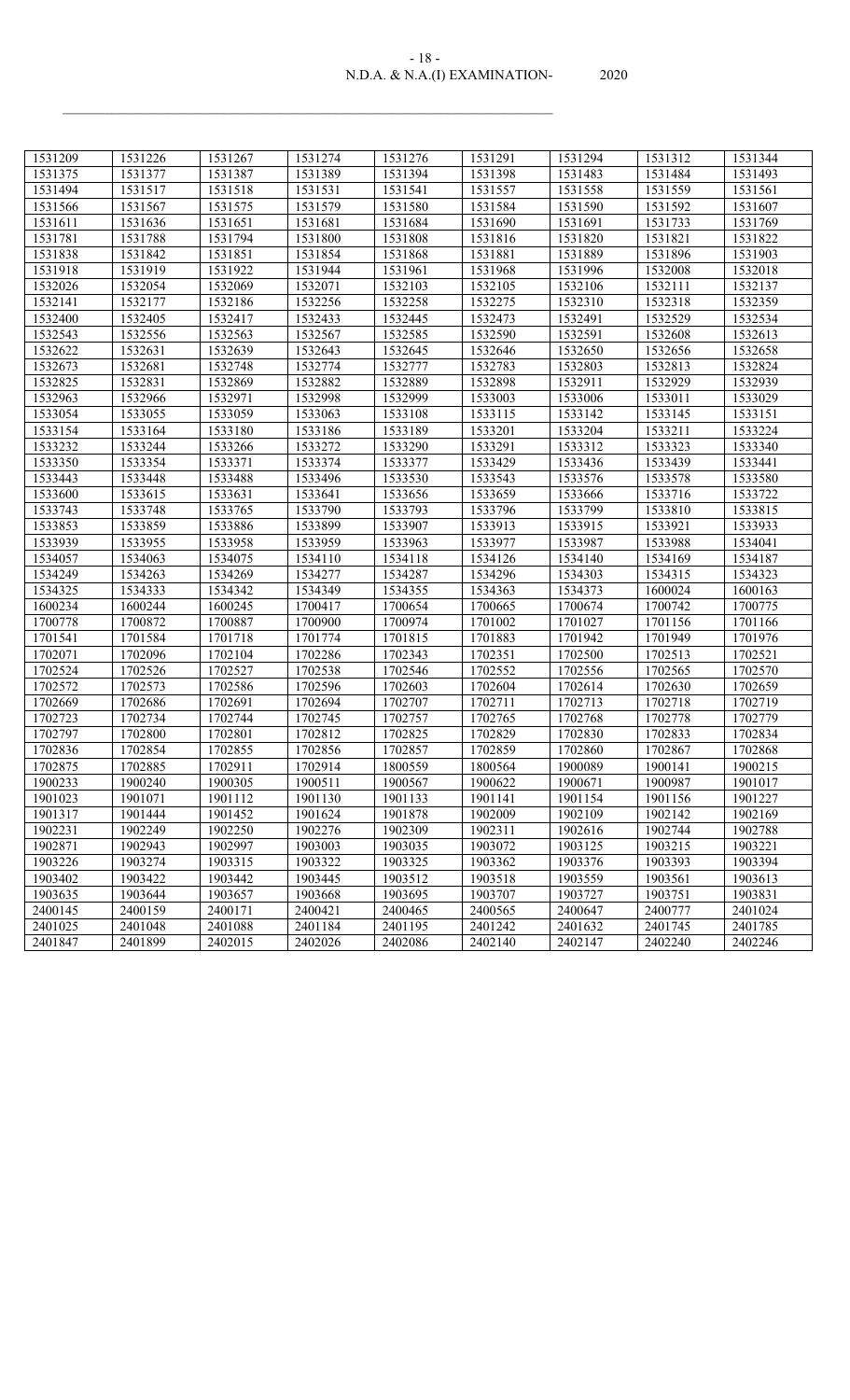## N.D.A. & N.A.(I) EXAMINATION- 2020 - 19 -

| 2402381 | 2402427 | 2402510 | 2402805 | 2402855 | 2402861 | 2402931 | 2403141 | 2403358 |
|---------|---------|---------|---------|---------|---------|---------|---------|---------|
| 2403559 | 2403652 | 2403719 | 2403875 | 2403885 | 2403913 | 2404044 | 2404308 | 2404342 |
| 2404369 | 2404380 | 2404467 | 2404509 | 2404554 | 2404734 | 2404777 | 2404820 | 2404902 |
| 2404904 | 2404968 | 2405128 | 2405414 | 2405519 | 2405680 | 2405842 | 2405869 | 2405891 |
| 2406069 | 2406251 | 2406403 | 2406568 | 2406678 | 2406705 | 2406760 | 2406976 | 2407087 |
| 2407119 | 2407340 | 2407465 | 2407551 | 2407619 | 2407630 | 2407716 | 2407828 | 2407997 |
| 2408033 | 2408202 | 2408261 | 2408287 | 2408393 | 2408478 | 2408817 | 2408855 | 2409143 |
| 2409191 | 2409215 | 2409269 | 2409297 | 2409465 | 2409502 | 2409539 | 2409553 | 2409608 |
| 2409626 | 2409642 | 2409727 | 2409744 | 2409773 | 2409826 | 2409935 | 2409969 | 2410085 |
| 2410157 | 2410159 | 2410207 | 2410224 | 2410246 | 2410284 | 2410324 | 2410339 | 2410375 |
| 2410385 | 2410412 | 2410420 | 2410450 | 2410455 | 2410490 | 2410534 | 2410560 | 2410589 |
| 2410610 | 2410623 | 2410669 | 2410678 | 2410699 | 2410737 | 2410746 | 2410798 | 2410804 |
| 2410808 | 2410819 | 2410854 | 2410863 | 2410864 | 2410883 | 2410897 | 2410904 | 2410919 |
| 2410944 | 2410945 | 2410956 | 2410959 | 2410974 | 2411030 | 2411035 | 2411050 | 2411052 |
| 2411059 | 2411060 | 2411098 | 2411166 | 2411199 | 2411261 | 2411285 | 2411320 | 2411346 |
| 2411355 | 2411366 | 2411373 | 2411404 | 2411421 | 2411433 | 2411448 | 2411455 | 2411458 |
| 2411465 | 2600023 | 2600030 | 2600048 | 2600122 | 2600239 | 2600319 | 2600400 | 2600448 |
| 2600475 | 2600481 | 2600588 | 2600612 | 2600675 | 2600744 | 2600819 | 2600922 | 2600949 |
| 2601057 | 2601120 | 2601330 | 2601515 | 2601553 | 2601595 | 2601685 | 2601717 | 2601719 |
| 2601848 | 2601896 | 2601911 | 2601925 | 2602023 | 2602061 | 2602174 | 2602183 | 2602224 |
| 2602225 | 2602513 | 2602577 | 2602625 | 2602684 | 2602881 | 2602988 | 2603042 | 2603159 |
| 2603196 | 2603468 | 2603564 | 2603568 | 2603637 | 2604055 | 2604104 | 2604105 | 2604142 |
| 2604157 | 2604163 | 2604223 | 2604308 | 2604309 | 2604327 | 2604503 | 2604549 | 2604602 |
| 2604723 | 2604917 | 2605030 | 2605156 | 2605246 | 2605449 | 2605492 | 2605555 | 2605702 |
| 2605869 | 2606031 | 2606035 | 2606061 | 2606216 | 2606288 | 2606339 | 2606431 | 2606443 |
| 2606466 | 2606526 | 2606567 | 2606619 | 2606659 | 2606700 | 2606738 | 2606857 | 2606967 |
| 2606987 | 2607128 | 2607145 | 2607199 | 2607235 | 2607293 | 2607340 | 2607382 | 2607402 |
| 2607420 | 2607429 | 2607488 | 2607516 | 2607522 | 2607556 | 2607566 | 2607625 | 2607657 |
| 2607693 | 2607717 | 2607741 | 2607833 | 2607867 | 2608206 | 2608265 | 2608334 | 2608345 |
| 2608361 | 2608362 | 2608513 | 2608586 | 2608651 | 2608653 | 2608764 | 2608845 | 2608940 |
| 2608944 | 2608975 | 2609054 | 2609185 | 2609203 | 2609209 | 2609258 | 2609290 | 2609411 |
| 2609428 | 2609489 | 2609721 | 2609788 | 2609794 | 2609906 | 2610020 | 2610107 | 2610140 |
| 2610159 | 2610296 | 2610345 | 2610477 | 2610586 | 2610602 | 2610679 | 2610711 | 2610786 |
| 2610807 | 2610841 | 2610930 | 2611078 | 2611087 | 2611133 | 2611240 | 2611372 | 2611596 |
| 2611727 | 2611885 | 2611896 | 2612109 | 2612122 | 2612193 | 2612195 | 2612233 | 2612239 |
| 2612444 | 2612459 | 2612500 | 2612526 | 2612658 | 2612811 | 2612890 | 2612999 | 2613098 |
| 2613101 | 2613185 | 2613303 | 2613367 | 2613419 | 2613504 | 2613529 | 2613541 | 2613581 |
| 2613653 | 2613930 | 2613959 | 2614008 | 2614010 | 2614045 | 2614067 | 2614161 | 2614245 |
| 2614247 | 2614444 | 2614480 | 2614573 | 2614578 | 2614616 | 2614657 | 2614676 | 2614715 |
| 2614719 | 2614742 | 2614746 | 2614779 | 2615013 | 2615061 | 2615089 | 2615237 | 2615345 |
| 2615360 | 2615413 | 2615481 | 2615515 | 2615613 | 2615853 | 2616052 | 2616081 | 2616197 |
| 2616508 | 2616645 | 2616707 | 2616713 | 2616847 | 2617109 | 2617122 | 2617257 | 2617262 |
| 2617322 | 2617328 | 2617331 | 2617413 | 2617439 | 2617482 | 2617683 | 2617829 | 2617837 |
| 2617934 | 2617954 | 2618170 | 2618214 | 2618307 | 2618356 | 2618404 | 2618462 | 2618556 |
| 2618713 | 2618719 | 2618894 | 2618928 | 2619121 | 2619165 | 2619196 | 2619200 | 2619216 |
| 2619390 | 2619503 | 2619554 | 2619651 | 2619654 | 2619721 | 2619829 | 2620045 | 2620061 |
| 2620087 | 2620089 | 2620108 | 2620121 | 2620180 | 2620181 | 2620273 | 2620326 | 2620380 |
| 2620387 | 2620740 | 2620810 | 2620882 | 2620994 | 2621019 | 2621275 | 2621295 | 2621406 |
| 2621498 | 2621562 | 2621595 | 2621765 | 2621921 | 2621958 | 2622121 | 2622165 | 2622188 |
| 2622207 | 2622271 | 2622429 | 2622525 | 2622571 | 2622586 | 2622599 | 2622607 | 2622645 |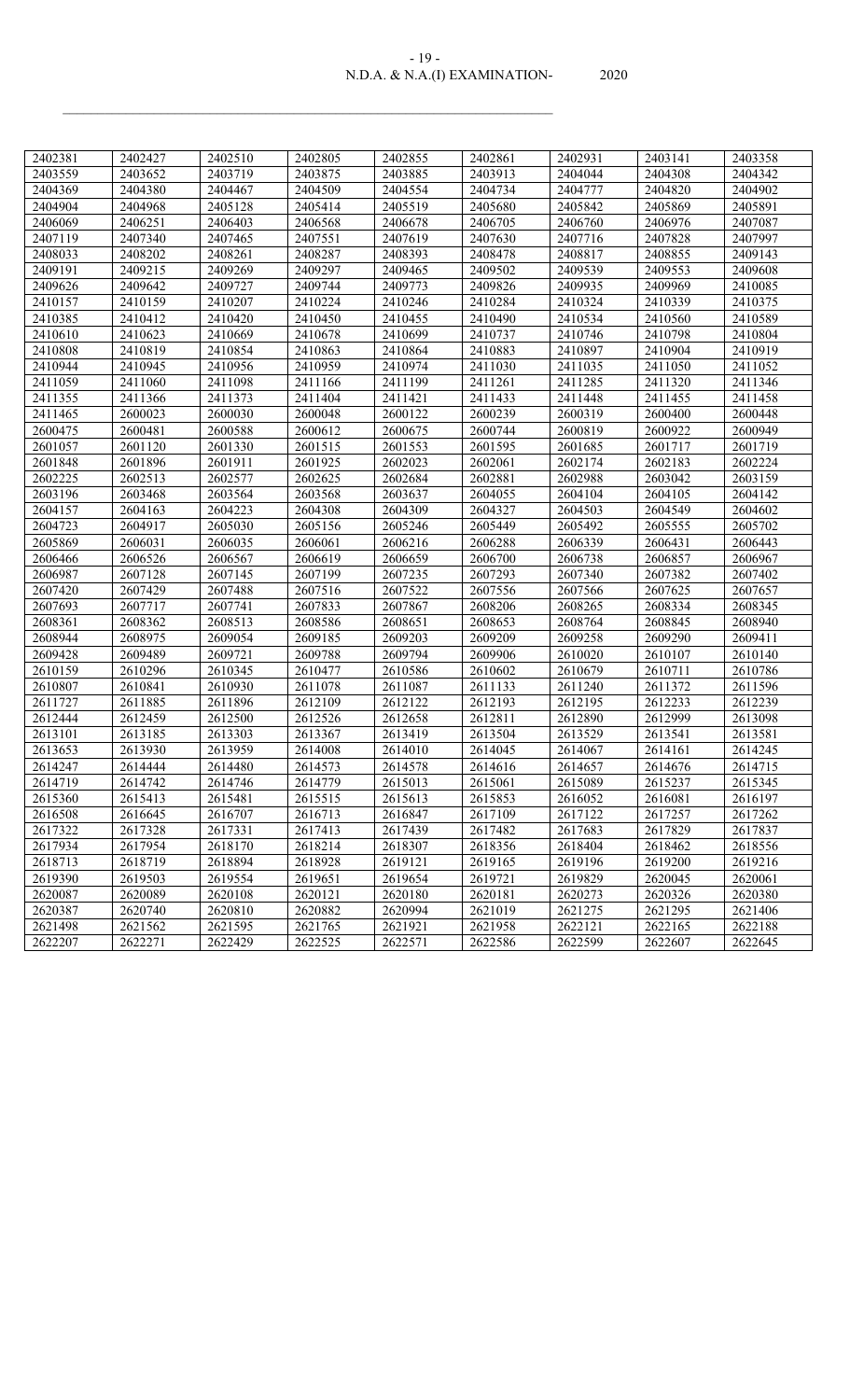### N.D.A. & N.A.(I) EXAMINATION- 2020 - 20 -

| 2622711 | 2623023 | 2623174 | 2623267 | 2623428 | 2623466 | 2623519 | 2623819 | 2624291 |
|---------|---------|---------|---------|---------|---------|---------|---------|---------|
| 2624484 | 2624534 | 2624894 | 2624910 | 2624931 | 2625083 | 2625153 | 2625188 | 2625195 |
| 2625208 | 2625277 | 2625405 | 2625479 | 2625524 | 2625569 | 2625599 | 2625711 | 2625771 |
| 2625975 | 2625985 | 2626025 | 2626118 | 2626164 | 2626249 | 2626375 | 2626376 | 2626462 |
| 2626474 | 2626618 | 2626766 | 2626819 | 2626904 | 2626929 | 2626995 | 2627016 | 2627076 |
| 2627259 | 2627271 | 2627349 | 2627356 | 2627454 | 2627464 | 2627581 | 2627769 | 2627854 |
| 2628015 | 2628022 | 2628131 | 2628146 | 2628158 | 2628168 | 2628191 | 2628210 | 2628276 |
| 2628433 | 2628590 | 2628649 | 2628855 | 2628919 | 2629157 | 2629270 | 2629298 | 2629377 |
| 2629400 | 2629500 | 2629604 | 2629611 | 2629713 | 2629883 | 2629901 | 2629920 | 2629963 |
| 2630005 | 2630203 | 2630209 | 2630223 | 2630342 | 2630408 | 2630420 | 2630485 | 2630573 |
| 2630625 | 2630848 | 2630864 | 2630889 | 2630995 | 2631142 | 2631242 | 2631326 | 2631569 |
| 2631571 | 2631640 | 2631770 | 2631823 | 2631995 | 2632043 | 2632086 | 2632201 | 2632250 |
| 2632370 | 2632512 | 2632529 | 2632539 | 2632734 | 2632802 | 2632990 | 2633022 | 2633269 |
| 2633310 | 2633363 | 2633407 | 2633417 | 2633534 | 2633732 | 2633862 | 2633883 | 2633946 |
| 2633976 | 2633983 | 2633995 | 2634036 | 2634159 | 2634307 | 2634368 | 2634604 | 2634654 |
| 2634744 | 2634926 | 2634949 | 2635023 | 2635083 | 2635128 | 2635130 | 2635139 | 2635142 |
| 2635143 | 2635179 | 2635185 | 2635193 | 2635204 | 2635208 | 2635231 | 2635245 | 2635254 |
| 2635263 | 2635269 | 2635283 | 2635316 | 2635322 | 2635338 | 2635372 | 2635403 | 2635413 |
| 2635444 | 2635465 | 2635484 | 2635486 | 2635494 | 2635506 | 2635513 | 2635520 | 2635532 |
| 2635534 | 2635554 | 2635598 | 2635601 | 2635610 | 2635641 | 2635652 | 2635656 | 2635677 |
| 2635678 | 2635697 | 2635702 | 2635707 | 2635712 | 2635725 | 2635730 | 2635737 | 2635740 |
| 2635741 | 2635742 | 2635750 | 2635776 | 2635792 | 2635813 | 2635824 | 2635839 | 2635850 |
| 2635870 | 2635887 | 2635906 | 2635934 | 2635952 | 2635967 | 2635980 | 2636012 | 2636015 |
| 2636016 | 2636047 | 2636050 | 2636055 | 2636058 | 2636092 | 2636097 | 2636104 | 2636105 |
| 2636111 | 2636112 | 2636143 | 2636178 | 2636184 | 2636192 | 2636195 | 2636202 | 2636205 |
| 2636210 | 2636215 | 2636235 | 2636239 | 2636248 | 2636264 | 2636279 | 2636295 | 2636312 |
| 2636340 | 2636355 | 2636360 | 2636367 | 2636369 | 2636376 | 2636400 | 2636417 | 2636419 |
| 2636423 | 2636425 | 2636432 | 2636437 | 2636450 | 2636463 | 2636470 | 2636506 | 2636528 |
| 2636566 | 2636606 | 2636611 | 2636617 | 2636622 | 2636624 | 2636626 | 2636639 | 2636646 |
| 2636659 | 2636662 | 2636689 | 2636690 | 2636715 | 2636742 | 2636745 | 2636794 | 2636822 |
| 2636826 | 2636827 | 2636841 | 2636860 | 2636876 | 2636885 | 2636888 | 2636890 | 2636892 |
| 2636906 | 2636925 | 2636935 | 2636936 | 2636944 | 2637049 | 2637086 | 2637101 | 2637109 |
| 2637125 | 2637134 | 2637161 | 2637174 | 2637175 | 2637186 | 2637187 | 2637198 | 2637204 |
| 2637206 | 2637216 | 2637221 | 2637244 | 2637246 | 2637262 | 2637268 | 2637277 | 2637280 |
| 2637323 | 2637324 | 2637345 | 2637348 | 2637353 | 2637354 | 2637368 | 2637369 | 2637371 |
| 2637442 | 2637457 | 2637460 | 2637479 | 2637505 | 2637506 | 2637507 | 2637535 | 2637542 |
| 2637546 | 2637560 | 2637578 | 2637607 | 2637618 | 2637619 | 2637633 | 2637649 | 2637667 |
| 2637687 | 2637707 | 2637719 | 2637722 | 2637724 | 2637733 | 2637760 | 2637769 | 2637779 |
| 2637788 | 2637811 | 2637817 | 2637821 | 2637827 | 2637829 | 2637836 | 2637840 | 2637841 |
| 2637844 | 2637849 | 2637880 | 2637888 | 2637890 | 2637891 | 2637893 | 2637905 | 2637906 |
| 2637912 | 2637915 | 2637924 | 2637929 | 2637938 | 2637946 | 2637964 | 2637966 | 2637968 |
| 2637981 | 2637986 | 2637988 | 2638036 | 2638061 | 2638074 | 2638078 | 2638079 | 2638153 |
| 2638163 | 2638202 | 2638220 | 2638233 | 2638235 | 2638244 | 2638282 | 2638287 | 2638289 |
| 2638296 | 2638315 | 2638348 | 2638350 | 2638372 | 2638387 | 2638399 | 2638431 | 2638443 |
| 2638474 | 2638477 | 2638478 | 2638492 | 2638499 | 2638500 | 2638505 | 2638506 | 2638521 |
| 2638539 | 2638549 | 2638579 | 2638585 | 2638595 | 2638597 | 2638598 | 2638608 | 2638623 |
| 2638626 | 2638643 | 2638644 | 2638660 | 2638662 | 2638669 | 2638694 | 2638698 | 2638703 |
| 2638725 | 2638727 | 2638733 | 2638740 | 2638747 | 2638750 | 2638752 | 2638764 | 2638785 |
| 2638786 | 2638790 | 2638813 | 2638827 | 2638834 | 2638837 | 2638855 | 2638866 | 2638872 |
| 2638877 | 2638879 | 2638907 | 2638912 | 2638937 | 2638952 | 2638959 | 2638965 | 2638993 |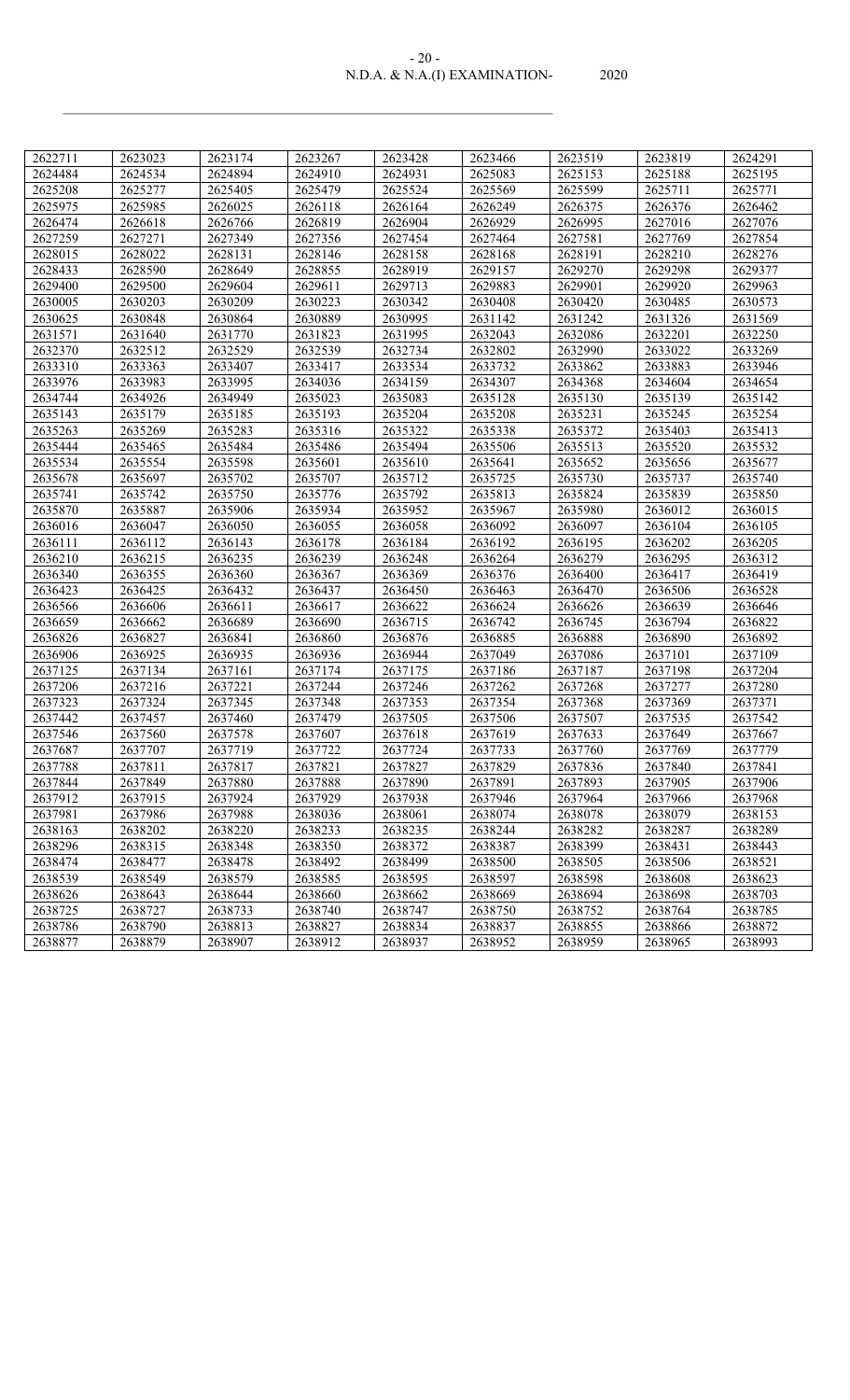#### N.D.A. & N.A.(I) EXAMINATION- 2020 - 21 -

| 2639011 | 2639020 | 2639044 | 2639073 | 2639094 | 2639099 | 2639121 | 2639134 | 2639138 |
|---------|---------|---------|---------|---------|---------|---------|---------|---------|
| 2639146 | 2639191 | 2639192 | 2639193 | 2639199 | 2639208 | 2639215 | 2639228 | 2639238 |
| 2639241 | 2639250 | 2639263 | 2639279 | 2639289 | 2639291 | 2639296 | 2639299 | 2639308 |
| 2639334 | 2639350 | 2639353 | 2639372 | 2639374 | 2639377 | 2639406 | 2639412 | 2639441 |
| 2639442 | 2639449 | 2639476 | 2639477 | 2639497 | 2639503 | 2639523 | 2639526 | 2639545 |
| 2639546 | 2639555 | 2639565 | 2639609 | 2639619 | 2639625 | 2639630 | 3400033 | 3400097 |
| 3400101 | 3400229 | 3400255 | 3400336 | 3400487 | 3400488 | 3400510 | 3400515 | 3400520 |
| 3400674 | 3400727 | 3400822 | 3400959 | 3400972 | 3400981 | 3400992 | 3401020 | 3401063 |
| 3401099 | 3401105 | 3401149 | 3401172 | 3401189 | 3401202 | 3401230 | 3401242 | 3401261 |
| 3401273 | 3401323 | 3401410 | 3401440 | 3401479 | 3401619 | 3401621 | 3401841 | 3402020 |
| 3402167 | 3402170 | 3402193 | 3402281 | 3402340 | 3402370 | 3402399 | 3402567 | 3402585 |
| 3402600 | 3402619 | 3402624 | 3402628 | 3402645 | 3402704 | 3402721 | 3402734 | 3402785 |
| 3402832 | 3402884 | 3402936 | 3403003 | 3403038 | 3403243 | 3403276 | 3403292 | 3403384 |
| 3403405 | 3403477 | 3403487 | 3403506 | 3403604 | 3403706 | 3403741 | 3403797 | 3403828 |
| 3403851 | 3403868 | 3403902 | 3403913 | 3403918 | 3404068 | 3404072 | 3404079 | 3404088 |
| 3404124 | 3404158 | 3404201 | 3404233 | 3404283 | 3404340 | 3404507 | 3404552 | 3404609 |
| 3404731 | 3404785 | 3404844 | 3404871 | 3404915 | 3405003 | 3405028 | 3405148 | 3405269 |
| 3405299 | 3405302 | 3405314 | 3405323 | 3405324 | 3405336 | 3405344 | 3405384 | 3405395 |
| 3405415 | 3405422 | 3405428 | 3405455 | 3405469 | 3405487 | 3405488 | 3405489 | 3405547 |
| 3405548 | 3405553 | 3405556 | 3405562 | 3405568 | 3405573 | 3405574 | 3405588 | 3405600 |
| 3405605 | 3405609 | 3405639 | 3405640 | 3405659 | 3405669 | 3405675 | 3405692 | 3405695 |
| 3405711 | 3405728 | 3405733 | 3405765 | 3405771 | 3405774 | 3405789 | 3405815 | 3405821 |
| 3405848 | 3405868 | 3405869 | 3405879 | 3405885 | 3405890 | 3405898 | 3405902 | 3405904 |
| 3405943 | 3405950 | 3405964 | 3405971 | 3405975 | 3405979 | 3405996 | 3406001 | 3406008 |
| 3406019 | 3406027 | 3406029 | 3406036 | 3406044 | 3406046 | 3406051 | 3406064 | 3406068 |
| 3500079 | 3500096 | 3500112 | 3500125 | 3500132 | 3500158 | 3500312 | 3500329 | 3500335 |
| 3500454 | 3500455 | 3500472 | 3500493 | 3500533 | 3500538 | 3500560 | 3500562 | 3500658 |
| 3500771 | 3500819 | 3500839 | 3500847 | 3500884 | 3500897 | 3500903 | 3500970 | 3500976 |
| 3500997 | 3501027 | 3501031 | 3501181 | 3501192 | 3501200 | 3501205 | 3501246 | 3501282 |
| 3501304 | 3501350 | 3501359 | 3501419 | 3501422 | 3501453 | 3501456 | 3501493 | 3501635 |
| 3501636 | 3501763 | 3501782 | 3501844 | 3501860 | 3501866 | 3501896 | 3502022 | 3502024 |
| 3502039 | 3502055 | 3502059 | 3502081 | 3502085 | 3502087 | 3502110 | 3502114 | 3502137 |
| 3502151 | 3502165 | 3502188 | 3502239 | 3502300 | 3502315 | 3502320 | 3502327 | 3502393 |
| 3502398 | 3502416 | 3502534 | 3502585 | 3502600 | 3502616 | 3502655 | 3502741 | 3502771 |
| 3502860 | 3502904 | 3503016 | 3503022 | 3503024 | 3503043 | 3503057 | 3503088 | 3503098 |
| 3503200 | 3503228 | 3503236 | 3503299 | 3503338 | 3503347 | 3503351 | 3503386 | 3503407 |
| 3503464 | 3503465 | 3503515 | 3503540 | 3503563 | 3503565 | 3503568 | 3503575 | 3503583 |
| 3503605 | 3503687 | 3503701 | 3503720 | 3503739 | 3503751 | 3503921 | 3503988 | 3503991 |
| 3503993 | 3504024 | 3504028 | 3504030 | 3504031 | 3504087 | 3504116 | 3504122 | 3504134 |
| 3504163 | 3504184 | 3504198 | 3504231 | 3504288 | 3504425 | 3504437 | 3504482 | 3504492 |
| 3504541 | 3504629 | 3504651 | 3504683 | 3504822 | 3504902 | 3504916 | 3504953 | 3504963 |
| 3504970 | 3505010 | 3505045 | 3505080 | 3505096 | 3505107 | 3505121 | 3505163 | 3505219 |
| 3505290 | 3505328 | 3505395 | 3505410 | 3505419 | 3505450 | 3505535 | 3505557 | 3505569 |
| 3505601 | 3505621 | 3505673 | 3505674 | 3505696 | 3505832 | 3505869 | 3505875 | 3505895 |
| 3505904 | 3505973 | 3505981 | 3506039 | 3506040 | 3506055 | 3506079 | 3506158 | 3506160 |
| 3506180 | 3506192 | 3506241 | 3506252 | 3506262 | 3506283 | 3506301 | 3506344 | 3506413 |
| 3506489 | 3506511 | 3506545 | 3506586 | 3506633 | 3506707 | 3506710 | 3506773 | 3506795 |
| 3506820 | 3506831 | 3506902 | 3506905 | 3506976 | 3507007 | 3507075 | 3507102 | 3507116 |
| 3507121 | 3507129 | 3507136 | 3507198 | 3507212 | 3507237 | 3507251 | 3507282 | 3507297 |
| 3507298 | 3507343 | 3507416 | 3507425 | 3507435 | 3507445 | 3507570 | 3507572 | 3507589 |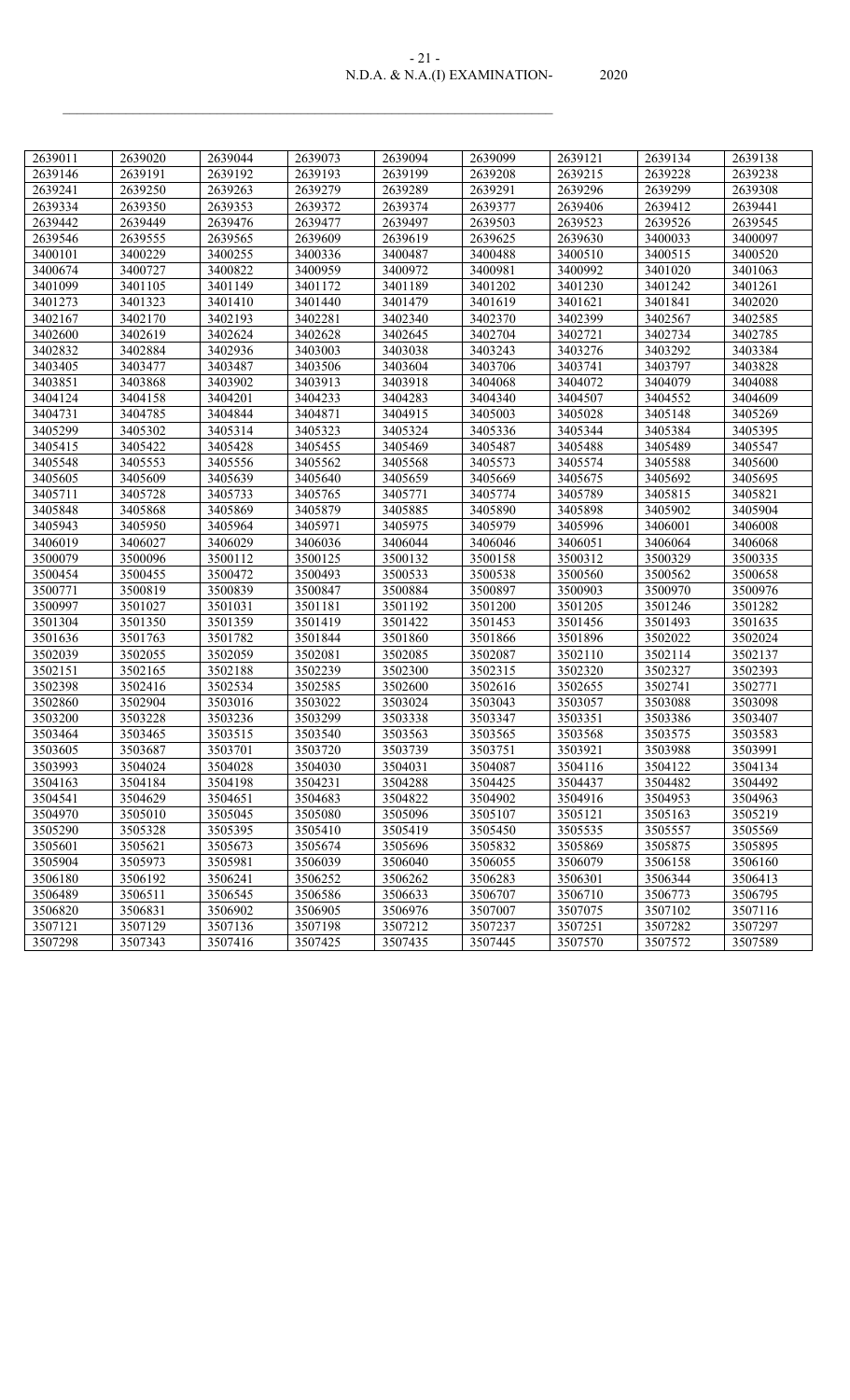| - 22 -                        |       |
|-------------------------------|-------|
| N.D.A. & N.A.(I) EXAMINATION- | 2020. |

| 3507624 | 3507668 | 3507701 | 3507742 | 3507746 | 3507748 | 3507805 | 3507818 | 3507917 |
|---------|---------|---------|---------|---------|---------|---------|---------|---------|
| 3507955 | 3507971 | 3507979 | 3507981 | 3508019 | 3508038 | 3508057 | 3508080 | 3508087 |
| 3508100 | 3508108 | 3508139 | 3508149 | 3508204 | 3508225 | 3508231 | 3508276 | 3508300 |
| 3508337 | 3508349 | 3508389 | 3508451 | 3508474 | 3508484 | 3508485 | 3508504 | 3508556 |
| 3508608 | 3508645 | 3508680 | 3508791 | 3508856 | 3508882 | 3508894 | 3508898 | 3508943 |
| 3508960 | 3508962 | 3508989 | 3509007 | 3509047 | 3509098 | 3509173 | 3509231 | 3509237 |
| 3509242 | 3509257 | 3509258 | 3509344 | 3509364 | 3509421 | 3509437 | 3509448 | 3509558 |
| 3509587 | 3509593 | 3509648 | 3509661 | 3509718 | 3509724 | 3509730 | 3509742 | 3509775 |
| 3509802 | 3509823 | 3509830 | 3509921 | 3509946 | 3509963 | 3509979 | 3510079 | 3510180 |
| 3510210 | 3510216 | 3510266 | 3510280 | 3510298 | 3510321 | 3510363 | 3510486 | 3510537 |
| 3510539 | 3510567 | 3510616 | 3510620 | 3510654 | 3510656 | 3510701 | 3510736 | 3510770 |
| 3510805 | 3510842 | 3510855 | 3510860 | 3510863 | 3511090 | 3511100 | 3511108 | 3511144 |
| 3511165 | 3511196 | 3511278 | 3511282 | 3511304 | 3511361 | 3511368 | 3511373 | 3511390 |
| 3511500 | 3511568 | 3511634 | 3511721 | 3511737 | 3511784 | 3511819 | 3511822 | 3511833 |
| 3511862 | 3511891 | 3511919 | 3511939 | 3511968 | 3511979 | 3511997 | 3512072 | 3512155 |
| 3512171 | 3512195 | 3512246 | 3512260 | 3512320 | 3512321 | 3512324 | 3512325 | 3512401 |
| 3512407 | 3512443 | 3512590 | 3512616 | 3512635 | 3512748 | 3512786 | 3512787 | 3512868 |
| 3512894 | 3512896 | 3512971 | 3513002 | 3513093 | 3513106 | 3513161 | 3513168 | 3513208 |
| 3513232 | 3513276 | 3513284 | 3513301 | 3513319 | 3513323 | 3513567 | 3513571 | 3513645 |
| 3513727 | 3513749 | 3513790 | 3513792 | 3513796 | 3513865 | 3513886 | 3513908 | 3513909 |
| 3513913 | 3513946 | 3513967 | 3514001 | 3514115 | 3514171 | 3514226 | 3514356 | 3514362 |
| 3514388 | 3514392 | 3514412 | 3514444 | 3514471 | 3514477 | 3514478 | 3514518 | 3514560 |
| 3514582 | 3514602 | 3514605 | 3514668 | 3514689 | 3514706 | 3514792 | 3514815 | 3514833 |
| 3514986 | 3515017 | 3515035 | 3515046 | 3515080 | 3515082 | 3515102 | 3515115 | 3515127 |
| 3515142 | 3515224 | 3515244 | 3515246 | 3515247 | 3515297 | 3515322 | 3515338 | 3515348 |
| 3515371 | 3515380 | 3515384 | 3515416 | 3515429 | 3515459 | 3515496 | 3515499 | 3515531 |
| 3515553 | 3515593 | 3515655 | 3515671 | 3515674 | 3515682 | 3515690 | 3515692 | 3515696 |
| 3515704 | 3515722 | 3515727 | 3515746 | 3515760 | 3515763 | 3515780 | 3515781 | 3515786 |
| 3515787 | 3515799 | 3515804 | 3515806 | 3515809 | 3515822 | 3515830 | 3515856 | 3515858 |
| 3515859 | 3515866 | 3515887 | 3515893 | 3515896 | 3515909 | 3515915 | 3515918 | 3515924 |
| 3515928 | 3515933 | 3515937 | 3515941 | 3515953 | 3515963 | 3515983 | 3515988 | 3516013 |
| 3516024 | 3516031 | 3516038 | 3516042 | 3516048 | 3516055 | 3516058 | 3516080 | 3516090 |
| 3516110 | 3516114 | 3516117 | 3516128 | 3516133 | 3516140 | 3516147 | 3516149 | 3516167 |
| 3516169 | 3516171 | 3516179 | 3516182 | 3516215 | 3516224 | 3516226 | 3516231 | 3516239 |
| 3516242 | 3516247 | 3516249 | 3516252 | 3516255 | 3516260 | 3516263 | 3516274 | 3516277 |
| 3516282 | 3516295 | 3516310 | 3516312 | 3516322 | 3516324 | 3516331 | 3516337 | 3516351 |
| 3516353 | 3516359 | 3516376 | 3516388 | 3516403 | 3516424 | 3516427 | 3516437 | 3516447 |
| 3516454 | 3516460 | 3516477 | 3516482 | 3516506 | 3516507 | 3516511 | 3516520 | 3516522 |
| 3516527 | 3516530 | 3516533 | 3516538 | 3516550 | 3516561 | 3516563 | 3516574 | 3516579 |
| 3516582 | 3516594 | 3516602 | 3516608 | 3516609 | 3516610 | 3516616 | 3516619 | 3516630 |
| 3516653 | 3516660 | 3516671 | 3516673 | 3516674 | 3516677 | 3516691 | 3516692 | 3516701 |
| 3516720 | 3516721 | 3516728 | 3516730 | 3516738 | 3516758 | 3516768 | 3516773 | 3516784 |
| 3516790 | 3516792 | 3516813 | 3516824 | 3516863 | 3516879 | 3516882 | 3516907 | 3516920 |
| 3516931 | 3516932 | 3516939 | 3516943 | 3516944 | 3516945 | 3516946 | 3516965 | 3516987 |
| 3516993 | 3516999 | 3517011 | 3517024 | 3517026 | 3517030 | 3517054 | 3517068 | 3517075 |
| 3517087 | 3517091 | 3517092 | 3517096 | 3517100 | 3517105 | 3517117 | 3517135 | 3517149 |
| 3517164 | 3517170 | 3517178 | 3517179 | 3517181 | 3517199 | 3517203 | 3517214 | 3517228 |
| 3517253 | 3517258 | 3517261 | 3517265 | 3517267 | 3517272 | 3517273 | 3517274 | 3517275 |
| 3517284 | 3517289 | 3517298 | 3517301 | 3517306 | 3517308 | 3517314 | 3517315 | 3517322 |
| 3517339 | 3517340 | 3517364 | 3517384 | 3517387 | 3517389 | 3517390 | 3517401 | 3517409 |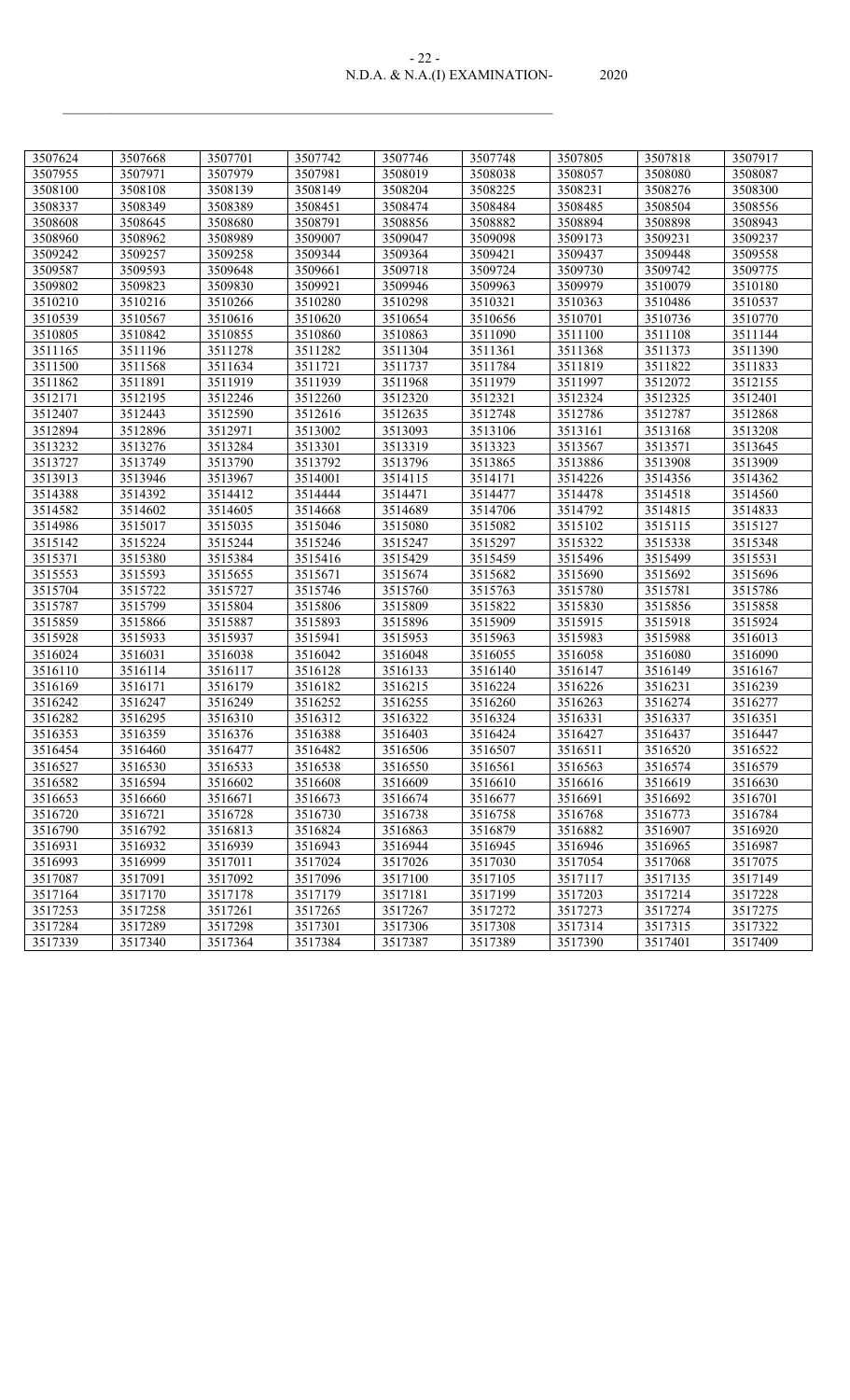| $-2.5 -$                      |       |
|-------------------------------|-------|
| N.D.A. & N.A.(I) EXAMINATION- | 2020. |

| 3517443 | 3517475 | 3517477 | 3517497 | 3517503 | 3517504 | 3517517 | 3517525 | 3517538 |
|---------|---------|---------|---------|---------|---------|---------|---------|---------|
| 3517540 | 3517545 | 3517546 | 3517548 | 3517559 | 3517590 | 3517593 | 3517601 | 3517610 |
| 3517624 | 3517625 | 3517629 | 3517642 | 3517646 | 3517647 | 3517650 | 3517655 | 3517693 |
| 3517694 | 3517696 | 3517703 | 3517708 | 3517713 | 3517714 | 3517715 | 3517717 | 3517723 |
| 3517740 | 3517741 | 3517748 | 3517751 | 3517759 | 3517760 | 3517771 | 3517785 | 3517787 |
| 3517799 | 3517801 | 3517813 | 3517815 | 3517820 | 3517825 | 3517828 | 3517829 | 3517835 |
| 3517842 | 3517846 | 3517850 | 3517871 | 3517881 | 3517883 | 3517888 | 3517901 | 3517912 |
| 3517913 | 3517924 | 3517947 | 3517962 | 3517968 | 3517986 | 3517989 | 3517991 | 3517999 |
| 3518006 | 3518007 | 3518010 | 3518012 | 3518013 | 3518014 | 3518022 | 3518030 | 3518037 |
| 3518049 | 3518077 | 3518078 | 3518089 | 3518097 | 3518100 | 3518111 | 3518132 | 3518133 |
| 3518163 | 3518170 | 3518174 | 3518183 | 3518184 | 3518191 | 3518209 | 3518210 | 3518224 |
| 3518233 | 3518238 | 3518242 | 3518247 | 3518250 | 3518255 | 3518257 | 3518260 | 3518261 |
| 3518264 | 3518295 | 3518301 | 3518320 | 3518325 | 3518329 | 3518332 | 3518357 | 3518359 |
| 3518372 | 3518373 | 3518388 | 3518393 | 3518408 | 3518411 | 3518413 | 3518438 | 3518441 |
| 3518444 | 3518454 | 3518456 | 3518475 | 3518478 | 3518481 | 3518484 | 3518485 | 3518489 |
| 3518498 | 3518512 | 3518519 | 3518523 | 3518524 | 3518533 | 3518536 | 3518566 | 3518573 |
| 3518581 | 3518584 | 3518587 | 3518615 | 3518635 | 3518646 | 3518649 | 3518663 | 3518668 |
| 3518674 | 3518682 | 3600095 | 3600134 | 3600429 | 3600549 | 3600552 | 3600614 | 3600643 |
| 3600753 | 3600774 | 3600835 | 3600880 | 3600969 | 3601050 | 3601116 | 3601147 | 3601304 |
| 3601393 | 3601487 | 3601601 | 3601625 | 3601664 | 3601671 | 3601675 | 3601695 | 3601696 |
| 3601698 | 3601701 | 3601703 | 3601704 | 3601717 | 3601728 | 3601736 | 3601743 | 3601745 |
| 3601746 | 3601753 | 3601754 | 3601758 | 3601768 | 3601803 | 3601804 | 3601814 | 3601844 |
| 3601856 | 3601861 | 3601882 | 3601887 | 3601907 | 3601939 | 3601949 | 3601956 | 3601964 |
| 3601970 | 3601985 | 3602011 | 3602016 | 3602024 | 3602025 | 3602061 | 3602064 | 3602068 |
| 3602096 | 3602116 | 3602119 | 3602122 | 3700029 | 3700036 | 3700044 | 3700059 | 3700112 |
| 3700119 | 3700142 | 3700144 | 3700163 | 3700166 | 3700167 | 3900125 | 3900378 | 3900595 |
| 3900757 | 3900787 | 3900806 | 3901071 | 3901100 | 3901373 | 3901456 | 3901616 | 3901649 |
| 3901690 | 3901807 | 3901832 | 3901835 | 3901846 | 3901862 | 3902173 | 3902249 | 3902256 |
| 3902287 | 3902516 | 3902550 | 3902665 | 3902762 | 3902774 | 3902845 | 3903203 | 3903264 |
| 3903559 | 3903567 | 3903707 | 3903789 | 3903928 | 3903956 | 3904075 | 3904263 | 3904520 |
| 3904793 | 3904797 | 3904822 | 3904891 | 3904981 | 3905226 | 3905333 | 3905344 | 3905447 |
| 3905466 | 3905483 | 3905484 | 3905485 | 3905488 | 3905493 | 3905503 | 3905506 | 3905517 |
| 3905518 | 3905562 | 3905566 | 3905573 | 3905580 | 3905585 | 3905587 | 3905599 | 3905611 |
| 3905637 | 3905651 | 3905661 | 3905684 | 3905687 | 3905728 | 3905730 | 3905732 | 3905740 |
| 3905741 | 3905756 | 3905759 | 3905760 | 3905769 | 3905778 | 3905779 | 3905796 | 3905814 |
| 3905826 | 3905828 | 3905830 | 3905845 | 3905854 | 3905856 | 3905859 | 3905894 | 3905917 |
| 3905928 | 3905940 | 3905941 | 3905954 | 3905956 | 3905968 | 4000019 | 4000105 | 4000140 |
| 4000230 | 4000396 | 4000435 | 4000468 | 4000919 | 4000924 | 4001141 | 4001198 | 4001411 |
| 4001422 | 4001469 | 4001484 | 4001493 | 4001521 | 4001686 | 4001780 | 4002103 | 4002133 |
| 4002155 | 4002175 | 4002276 | 4002283 | 4002287 | 4002291 | 4002292 | 4002295 | 4002305 |
| 4002323 | 4002326 | 4002327 | 4002333 | 4002336 | 4002340 | 4002350 | 4002354 | 4002355 |
| 4002374 | 4002379 | 4002382 | 4002387 | 4002390 | 4002394 | 4002397 | 4002412 | 4002416 |
| 4002419 | 4002427 | 4100059 | 4100107 | 4100120 | 4100131 | 4100179 | 4100233 | 4100241 |
| 4100311 | 4100359 | 4100406 | 4100425 | 4100429 | 4100465 | 4100632 | 4100668 | 4100681 |
| 4100775 | 4100856 | 4100922 | 4101000 | 4101029 | 4101070 | 4101088 | 4101141 | 4101255 |
| 4101339 | 4101410 | 4101507 | 4101709 | 4101717 | 4101783 | 4101829 | 4101846 | 4101944 |
| 4102088 | 4102089 | 4102457 | 4102521 | 4102542 | 4102581 | 4102591 | 4102660 | 4102695 |
| 4102762 | 4102803 | 4102901 | 4102968 | 4102976 | 4103045 | 4103072 | 4103108 | 4103157 |
| 4103364 | 4103378 | 4103566 | 4103578 | 4103590 | 4103631 | 4103811 | 4103832 | 4103891 |
| 4103916 | 4103929 | 4103933 | 4103956 | 4103983 | 4103986 | 4104076 | 4104091 | 4104125 |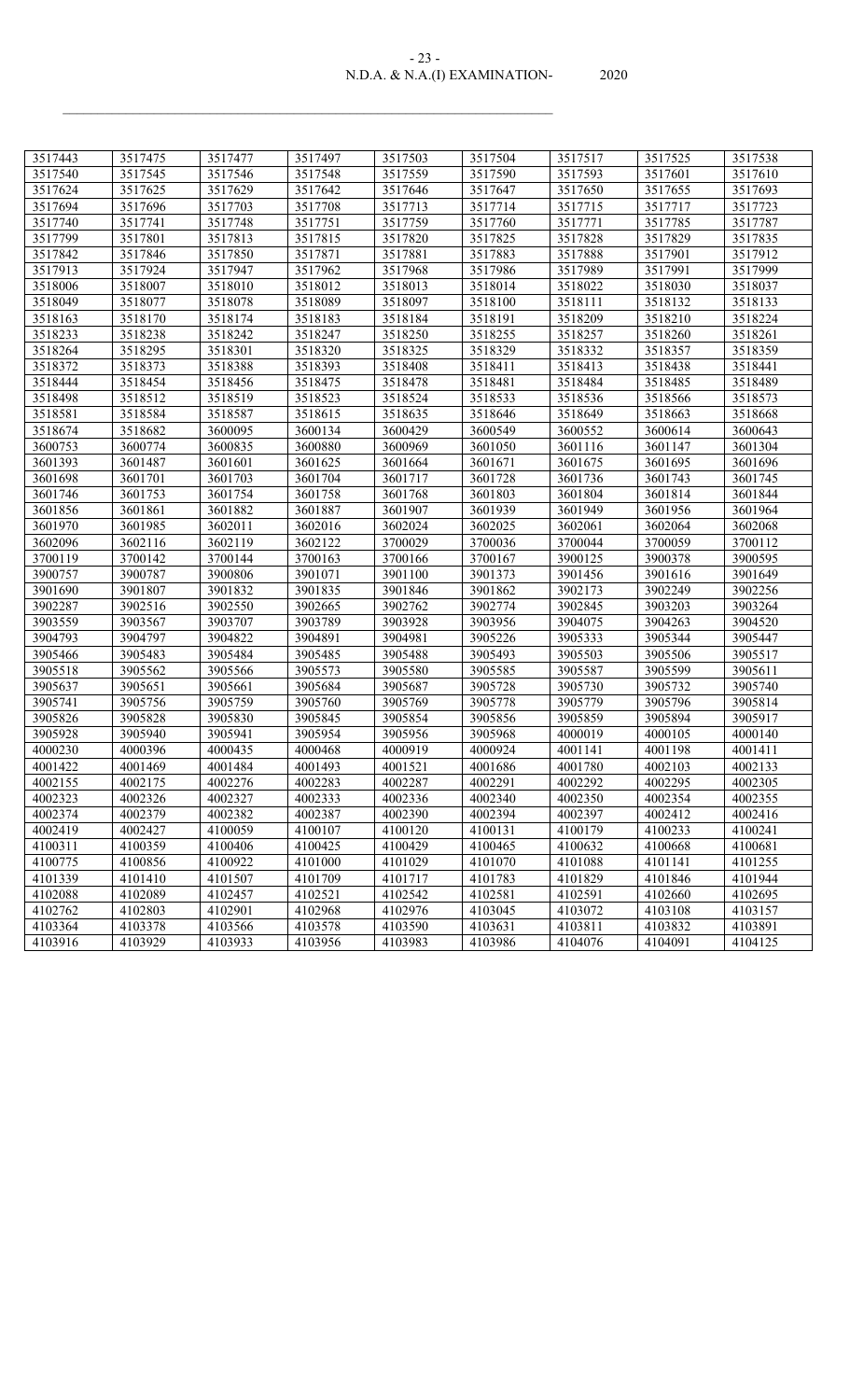| $-24-$                        |       |
|-------------------------------|-------|
| N.D.A. & N.A.(I) EXAMINATION- | 2020. |

| 4104128 | 4104174 | 4104245 | 4104273 | 4104297 | 4104302 | 4104313 | 4104426 | 4104482 |
|---------|---------|---------|---------|---------|---------|---------|---------|---------|
| 4104609 | 4104646 | 4104656 | 4104659 | 4104719 | 4104811 | 4104827 | 4104869 | 4104873 |
| 4104877 | 4104995 | 4105265 | 4105354 | 4105380 | 4105580 | 4105582 | 4105602 | 4105629 |
| 4105671 | 4105683 | 4105820 | 4105838 | 4105861 | 4105979 | 4106109 | 4106205 | 4106232 |
| 4106449 | 4106493 | 4106573 | 4106657 | 4106671 | 4106699 | 4106723 | 4106758 | 4106827 |
| 4106873 | 4106995 | 4107015 | 4107102 | 4107206 | 4107263 | 4107358 | 4107439 | 4107522 |
| 4107558 | 4107586 | 4107664 | 4107693 | 4107694 | 4107802 | 4107815 | 4107838 | 4107889 |
| 4108011 | 4108015 | 4108035 | 4108121 | 4108270 | 4108301 | 4108385 | 4108395 | 4108428 |
| 4108494 | 4108511 | 4108525 | 4108538 | 4108662 | 4108670 | 4108729 | 4108737 | 4108740 |
| 4108860 | 4108919 | 4108967 | 4109006 | 4109037 | 4109092 | 4109109 | 4109128 | 4109133 |
| 4109139 | 4109151 | 4109159 | 4109160 | 4109182 | 4109198 | 4109202 | 4109210 | 4109217 |
| 4109235 | 4109254 | 4109257 | 4109262 | 4109264 | 4109271 | 4109282 | 4109293 | 4109300 |
| 4109301 | 4109302 | 4109315 | 4109351 | 4109371 | 4109391 | 4109398 | 4109399 | 4109410 |
| 4109412 | 4109450 | 4109452 | 4109485 | 4109487 | 4109488 | 4109502 | 4109534 | 4109548 |
| 4109599 | 4109632 | 4109656 | 4109680 | 4109681 | 4109694 | 4109737 | 4109738 | 4109741 |
| 4109742 | 4109744 | 4109749 | 4109760 | 4109762 | 4109769 | 4109781 | 4109786 | 4109787 |
| 4109797 | 4109798 | 4109805 | 4109812 | 4109826 | 4109829 | 4109838 | 4109874 | 4109882 |
| 4109887 | 4109918 | 4109919 | 4109928 | 4109930 | 4109933 | 4109940 | 4109955 | 4109973 |
| 4109976 | 4109977 | 4109979 | 4109980 | 4110021 | 4110052 | 4110073 | 4110074 | 4110078 |
| 4110104 | 4110112 | 4110113 | 4110116 | 4110132 | 4110134 | 4110143 | 4110167 | 4110172 |
| 4110173 | 4110176 | 4110183 | 4110188 | 4110192 | 4110197 | 4110202 | 4110206 | 4110208 |
| 4110209 | 4110218 | 4110219 | 4110225 | 4110244 | 4200069 | 4200198 | 4200538 | 4200678 |
| 4200703 | 4200706 | 4200730 | 4200740 | 4200746 | 4200756 | 4400556 | 4400969 | 4400979 |
| 4400986 | 4400988 | 4400989 | 4400994 | 4400996 | 4401014 | 4401018 | 4401023 | 4401031 |
| 4401035 | 4401043 | 4401046 | 4401048 | 4401050 | 4401054 | 4500063 | 4500139 | 4500200 |
| 4500203 | 4500215 | 4500225 | 4500226 | 4600048 | 4600105 | 4600522 | 4600588 | 4600610 |
| 4600622 | 4600629 | 4600631 | 4600650 | 4600652 | 4700022 | 4900035 | 4900112 | 4900156 |
| 4900206 | 4900302 | 4900310 | 4900331 | 4900349 | 4900459 | 4900507 | 4900579 | 4900651 |
| 4900717 | 4900730 | 4900739 | 4900892 | 4900942 | 4900969 | 4901004 | 4901005 | 4901056 |
| 4901074 | 4901120 | 4901171 | 4901191 | 4901193 | 4901210 | 4901216 | 4901499 | 4901512 |
| 4901520 | 4901577 | 4901650 | 4901712 | 4901800 | 4901835 | 4901845 | 4901851 | 4901868 |
| 4901914 | 4901963 | 4902073 | 4902096 | 4902224 | 4902265 | 4902389 | 4902589 | 4902696 |
| 4902799 | 4902852 | 4902853 | 4902945 | 4903025 | 4903073 | 4903140 | 4903157 | 4903167 |
| 4903179 | 4903186 | 4903192 | 4903194 | 4903199 | 4903202 | 4903205 | 4903206 | 4903212 |
| 4903225 | 4903256 | 4903257 | 4903263 | 4903267 | 4903279 | 4903283 | 4903286 | 4903291 |
| 4903299 | 4903301 | 4903312 | 4903326 | 4903327 | 4903343 | 4903347 | 4903356 | 4903359 |
| 4903360 | 4903363 | 4903365 | 4903382 | 4903385 | 4903396 | 4903399 | 4903404 | 4903414 |
| 4903424 | 4903428 | 4903433 | 5000017 | 5000420 | 5000521 | 5000752 | 5001099 | 5001141 |
| 5001169 | 5001215 | 5001485 | 5001836 | 5002048 | 5002099 | 5100047 | 5100056 | 5100121 |
| 5100129 | 5100186 | 5100232 | 5100240 | 5100277 | 5100297 | 5100331 | 5100361 | 5100373 |
| 5100400 | 5100428 | 5100480 | 5100485 | 5100524 | 5100564 | 5100681 | 5100712 | 5100742 |
| 5100805 | 5100831 | 5100886 | 5100940 | 5100972 | 5100976 | 5101000 | 5101011 | 5101025 |
| 5101101 | 5101134 | 5101153 | 5101171 | 5101209 | 5101302 | 5101312 | 5101320 | 5101459 |
| 5101460 | 5101483 | 5101499 | 5101546 | 5101629 | 5101709 | 5101715 | 5101749 | 5101750 |
| 5101811 | 5101843 | 5102001 | 5102063 | 5102127 | 5102142 | 5102250 | 5102256 | 5102326 |
| 5102333 | 5102398 | 5102415 | 5102655 | 5102676 | 5102681 | 5102682 | 5102726 | 5102729 |
| 5102789 | 5102826 | 5102859 | 5102891 | 5102921 | 5102936 | 5103091 | 5103144 | 5103187 |
| 5103191 | 5103311 | 5103479 | 5103584 | 5103595 | 5103607 | 5103724 | 5103821 | 5103883 |
| 5103890 | 5103891 | 5103894 | 5103905 | 5104000 | 5104046 | 5104108 | 5104193 | 5104200 |
| 5104241 | 5104244 | 5104266 | 5104271 | 5104274 | 5104360 | 5104414 | 5104436 | 5104486 |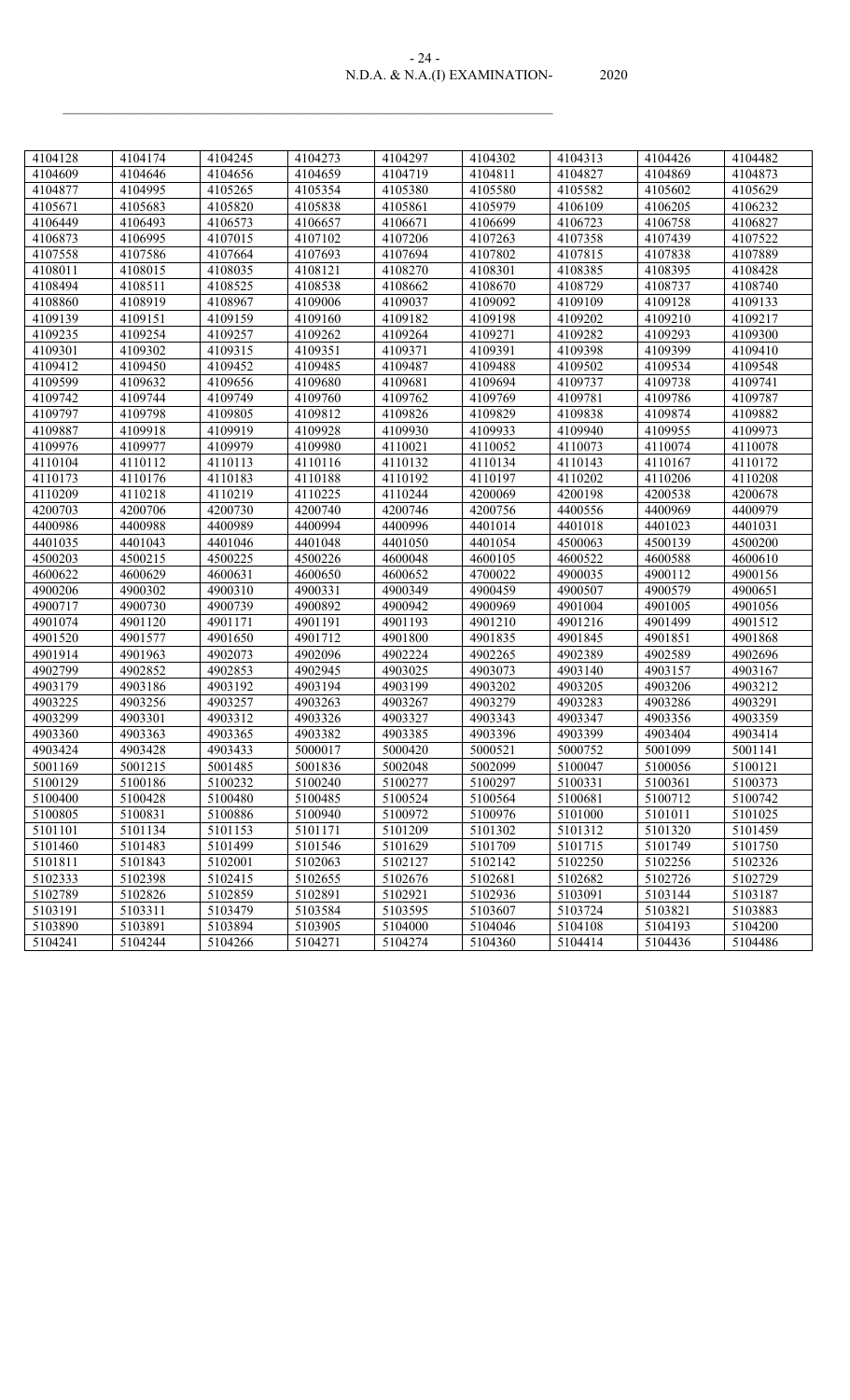| $-25-$                        |       |
|-------------------------------|-------|
| N.D.A. & N.A.(I) EXAMINATION- | 2020. |

| 5104511 | 5104527 | 5104543 | 5104597 | 5104601 | 5104605 | 5104609 | 5104610 | 5104611 |
|---------|---------|---------|---------|---------|---------|---------|---------|---------|
| 5104615 | 5104628 | 5104642 | 5104643 | 5104644 | 5104651 | 5104655 | 5104657 | 5104665 |
| 5104666 | 5104668 | 5104670 | 5104702 | 5104703 | 5104704 | 5104714 | 5104720 | 5104724 |
| 5104732 | 5104741 | 5104747 | 5104751 | 5104756 | 5104763 | 5104771 | 5104787 | 5104797 |
| 5104806 | 5104810 | 5104814 | 5104825 | 5104826 | 5104857 | 5104891 | 5104893 | 5104917 |
| 5104921 | 5104923 | 5104924 | 5104925 | 5104926 | 5104955 | 5104968 | 5104971 | 5104972 |
| 5104984 | 5104990 | 5104992 | 5104995 | 5104998 | 5105038 | 5105039 | 5105045 | 5105046 |
| 5105057 | 5105069 | 5200059 | 5200076 | 5200105 | 5200223 | 5200265 | 5200299 | 5200302 |
| 5200310 | 5200379 | 5200391 | 5200456 | 5200581 | 5200605 | 5200643 | 5200646 | 5200649 |
| 5200668 | 5200714 | 5200752 | 5200861 | 5200943 | 5200982 | 5200994 | 5200999 | 5201039 |
| 5201051 | 5201073 | 5201135 | 5201138 | 5201181 | 5201233 | 5201264 | 5201298 | 5201299 |
| 5201456 | 5201483 | 5201585 | 5201592 | 5201618 | 5201622 | 5201629 | 5201714 | 5201722 |
| 5201954 | 5201961 | 5201963 | 5201964 | 5201968 | 5201972 | 5201973 | 5201989 | 5202000 |
| 5202004 | 5202006 | 5202015 | 5202018 | 5202023 | 5202060 | 5202076 | 5202078 | 5202079 |
| 5202087 | 5202091 | 5202102 | 5202111 | 5202126 | 5202130 | 5202136 | 5202139 | 5202141 |
| 5202166 | 5202168 | 5202178 | 5202179 | 5202181 | 5202190 | 5202200 | 5202202 | 5202205 |
| 5202206 | 5202217 | 5202222 | 5202223 | 5202228 | 5202231 | 5202252 | 5202253 | 5300039 |
| 5300114 | 5300141 | 5300163 | 5300183 | 5300345 | 5300610 | 5300702 | 5300711 | 5300787 |
| 5300889 | 5300923 | 5300972 | 5301078 | 5301082 | 5301095 | 5400004 | 5400085 | 5400133 |
| 5400137 | 5400172 | 5400250 | 5400278 | 5400470 | 5400506 | 5400517 | 5400525 | 5400549 |
| 5400565 | 5400975 | 5400986 | 5401006 | 5401023 | 5401086 | 5401162 | 5401174 | 5401200 |
| 5401224 | 5401298 | 5401326 | 5401476 | 5401545 | 5401601 | 5401618 | 5401623 | 5401671 |
| 5401767 | 5401880 | 5401938 | 5401965 | 5402122 | 5402143 | 5402393 | 5402563 | 5402564 |
| 5402685 | 5403011 | 5403078 | 5403113 | 5403146 | 5403237 | 5403252 | 5403269 | 5403446 |
| 5403463 | 5403467 | 5403510 | 5403514 | 5403519 | 5403655 | 5403673 | 5403745 | 5403752 |
| 5403768 | 5403815 | 5403840 | 5403953 | 5404022 | 5404094 | 5404121 | 5404190 | 5404286 |
| 5404559 | 5404607 | 5404727 | 5404742 | 5404750 | 5404797 | 5404993 | 5405130 | 5405254 |
| 5405345 | 5405514 | 5405518 | 5405559 | 5405611 | 5405651 | 5405820 | 5405913 | 5405949 |
| 5405959 | 5406134 | 5406137 | 5406155 | 5406311 | 5406359 | 5406526 | 5406545 | 5406590 |
| 5406788 | 5406800 | 5406976 | 5407009 | 5407030 | 5407053 | 5407245 | 5407370 | 5407372 |
| 5407387 | 5407399 | 5407508 | 5407557 | 5407565 | 5407581 | 5407584 | 5407597 | 5407601 |
| 5407603 | 5407610 | 5407611 | 5407631 | 5407651 | 5407661 | 5407674 | 5407696 | 5407701 |
| 5407707 | 5407710 | 5407737 | 5407758 | 5407773 | 5407779 | 5407782 | 5407785 | 5407790 |
| 5407808 | 5407834 | 5407841 | 5407848 | 5407850 | 5407851 | 5407854 | 5407863 | 5407879 |
| 5407895 | 5407896 | 5407897 | 5407907 | 5407911 | 5407936 | 5407944 | 5407945 | 5407967 |
| 5407969 | 5407970 | 5407982 | 5407984 | 5407990 | 5408006 | 5408012 | 5408013 | 5408028 |
| 5408046 | 5408048 | 5408063 | 5408064 | 5408069 | 5408086 | 5408091 | 5408101 | 5408117 |
| 5408119 | 5408122 | 5408125 | 5408126 | 5408131 | 5408161 | 5408168 | 5408172 | 5408177 |
| 5408181 | 5408183 | 5408193 | 5408202 | 5408209 | 5408224 | 5408229 | 5408230 | 5408258 |
| 5408263 | 5408265 | 5408267 | 5408282 | 5408301 | 5408305 | 5408327 | 5408328 | 5408334 |
| 5408349 | 5408350 | 5408353 | 5408362 | 5408370 | 5408371 | 5408375 | 5408379 | 5408383 |
| 5408388 | 5408396 | 5408402 | 5408404 | 5408407 | 5408411 | 5408413 | 5408421 | 5408428 |
| 5408432 | 5408435 | 5408437 | 5408441 | 5408449 | 5408463 | 5408479 | 5408480 | 5408505 |
| 5408532 | 5408545 | 5408568 | 5408581 | 5408606 | 5408607 | 5408628 | 5408631 | 5408632 |
| 5408643 | 5408669 | 5408683 | 5408690 | 5408691 | 5408730 | 5408739 | 5408740 | 5408744 |
| 5408760 | 5408766 | 5408785 |         |         |         |         |         |         |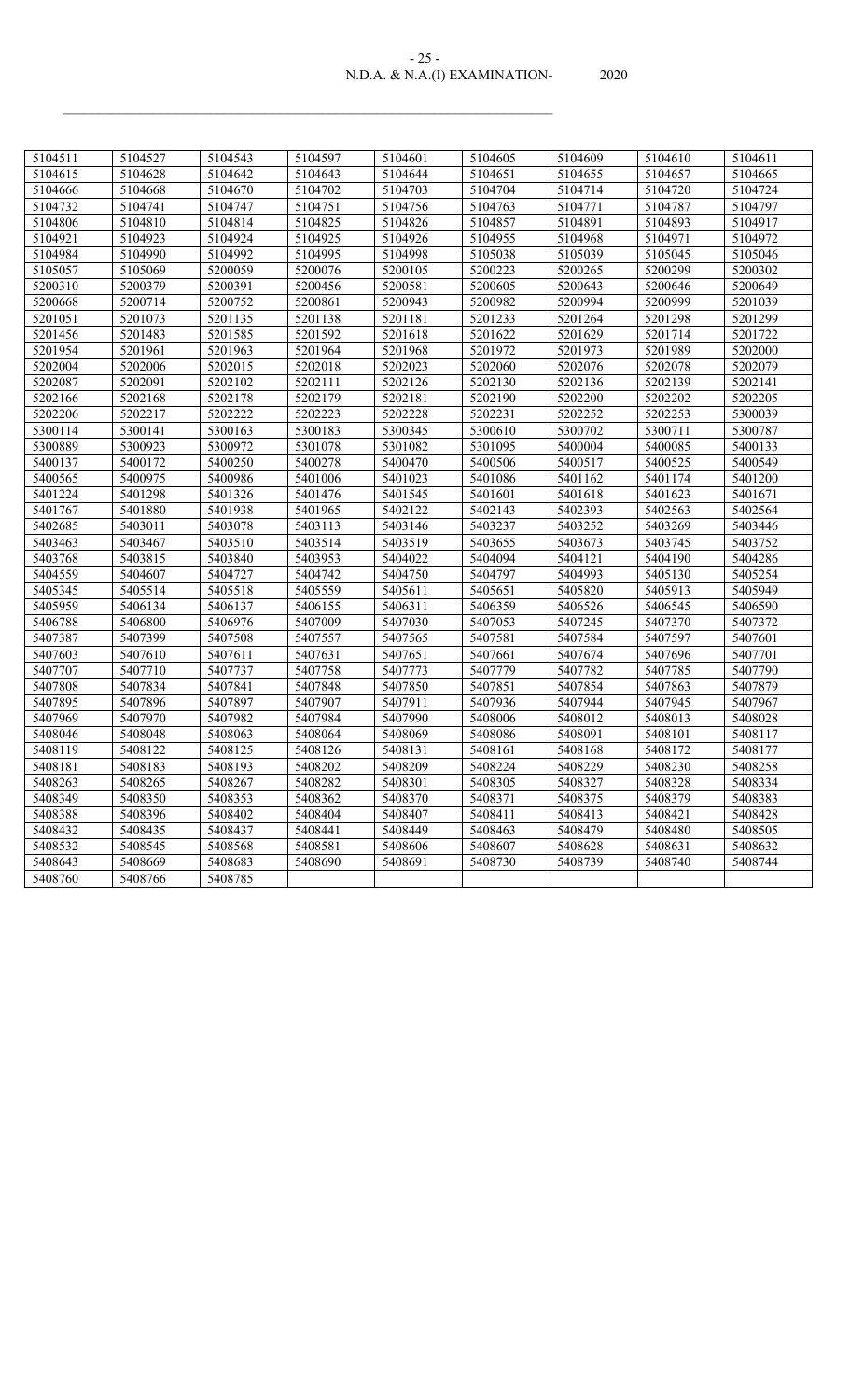## CONCLUDED

UNION PUBLIC SERVICE COMMISSION

 $\mathcal{L}_\text{max}$ 

 $\mathcal{L}_\text{max} = \mathcal{L}_\text{max} = \mathcal{L}_\text{max} = \mathcal{L}_\text{max} = \mathcal{L}_\text{max} = \mathcal{L}_\text{max} = \mathcal{L}_\text{max} = \mathcal{L}_\text{max} = \mathcal{L}_\text{max} = \mathcal{L}_\text{max} = \mathcal{L}_\text{max} = \mathcal{L}_\text{max} = \mathcal{L}_\text{max} = \mathcal{L}_\text{max} = \mathcal{L}_\text{max} = \mathcal{L}_\text{max} = \mathcal{L}_\text{max} = \mathcal{L}_\text{max} = \mathcal{$ 

NEW DELHI - 110 069 - 9th October, 2020 / 17 Asvina, Saka 1942.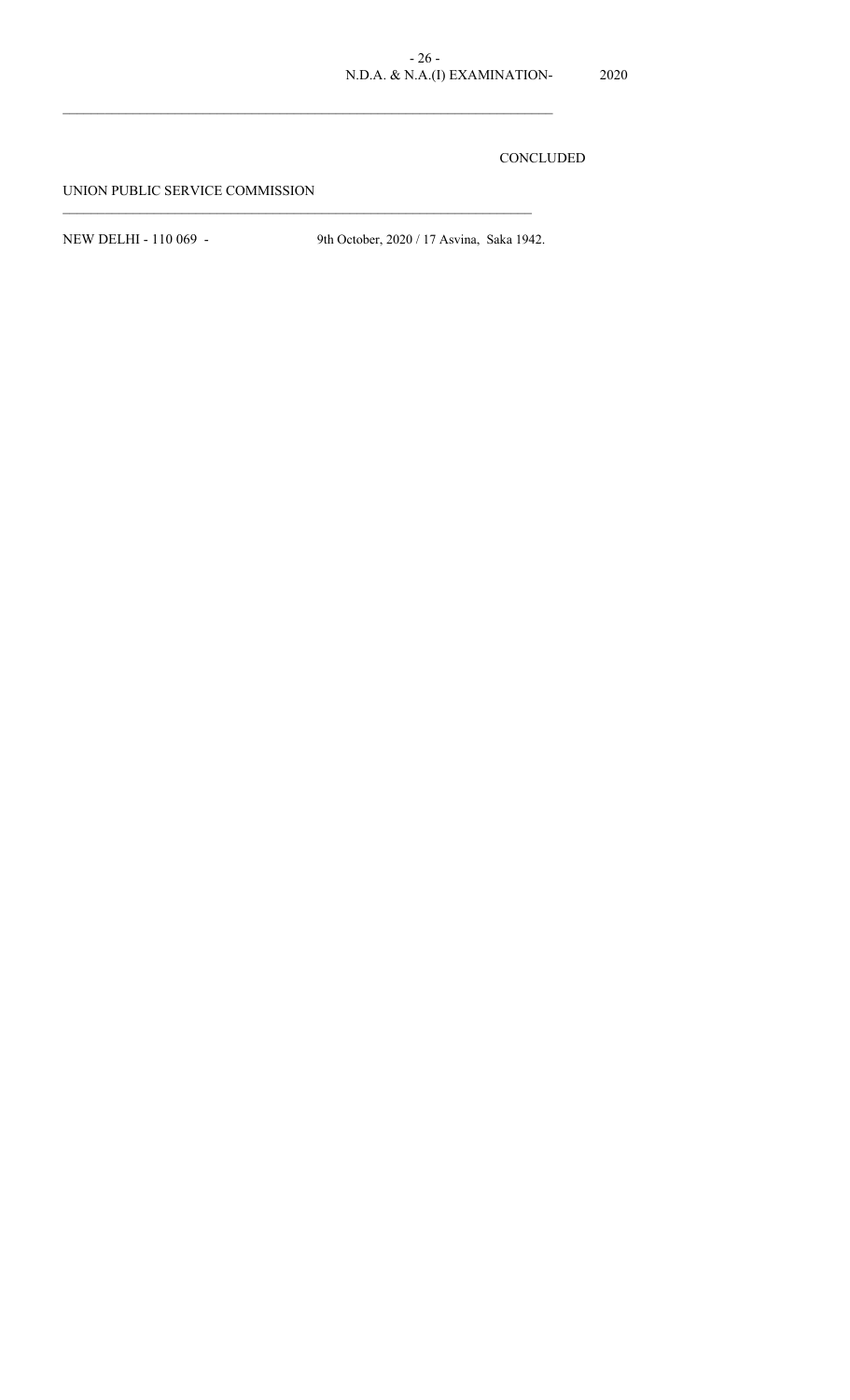#### N.D.A. & N.A.(II) EXAMINATION- 2020 - 2 -

| 0106258 | 0106282 | 0106296            | 0106314 | 0106340 | 0106353 | 0106355 | 0106361 | 0106362            |
|---------|---------|--------------------|---------|---------|---------|---------|---------|--------------------|
| 0106363 | 0106377 | 0106395            | 0106396 | 0106400 | 0106407 | 0106417 | 0106428 | 0106435            |
| 0106445 | 0106449 | 0106454            | 0106465 | 0106477 | 0106482 | 0106486 | 0106500 | 0106517            |
| 0106567 | 0106570 | 0106582            | 0106591 | 0106627 | 0106629 | 0106631 | 0106639 | 0106662            |
| 0106665 | 0106667 | 0106668            | 0106669 | 0106707 | 0106708 | 0106730 | 0106731 | 0106742            |
| 0106754 | 0106761 | 0106763            | 0106775 | 0106801 | 0106807 | 0106808 | 0106811 | 0106812            |
| 0106813 | 0106826 | 0106827            | 0106847 | 0106850 | 0106861 | 0106869 | 0106876 | 0106906            |
| 0106955 | 0106967 | 0107000            | 0107045 | 0107113 | 0107147 | 0107185 | 0107249 | 0107262            |
| 0107263 | 0107278 | 0107471            | 0107503 | 0107529 | 0107577 | 0107593 | 0107642 | 0107651            |
| 0107672 | 0107681 | 0107694            | 0107818 | 0107995 | 0108024 | 0108106 | 0108174 | 0108430            |
| 0108434 | 0108441 | 0108490            | 0108506 | 0108685 | 0108744 | 0108823 | 0108954 | 0109097            |
| 0109164 | 0109208 | 0109212            | 0109229 | 0109301 | 0109389 | 0109435 | 0109521 | 0109534            |
| 0109572 | 0109654 | 0109675            | 0109729 | 0109745 | 0109861 | 0109910 | 0109923 | 0110049            |
| 0110100 | 0110128 | 0110130            | 0222487 | 0222530 | 0222548 | 0222553 | 0222558 | 0222560            |
| 0222570 | 0222586 | 0222610            | 0222628 | 0222636 | 0222645 | 0222670 | 0222679 | 0222710            |
| 0222718 | 0222733 | 0222756            | 0222762 | 0222781 | 0222801 | 0222803 | 0222804 | 0222815            |
| 0222817 | 0222818 | 0222832            | 0222836 | 0222843 | 0222856 | 0222895 | 0222903 | 0222908            |
| 0222923 | 0222959 | 0222962            | 0222969 | 0222980 | 0223026 | 0223033 | 0223067 | 0223069            |
| 0223090 | 0223129 | 0223132            | 0223136 | 0223140 | 0223166 | 0223168 | 0223169 | 0223173            |
| 0223205 | 0223216 | 0223217            | 0223264 | 0223265 | 0223345 | 0223366 | 0223390 | 0223418            |
| 0223421 | 0223441 | 0223466            | 0223470 | 0223488 | 0223496 | 0223512 | 0223551 | 0223568            |
| 0223580 | 0223592 | 0223617            | 0223637 | 0223638 | 0223653 | 0223672 | 0223701 | 0223707            |
| 0223767 | 0223772 | 0223774            | 0223803 | 0223804 | 0223823 | 0223845 | 0223862 | 0223871            |
| 0223886 | 0223889 | 0223924            | 0223944 | 0223985 | 0223994 | 0223997 | 0224008 | 0224017            |
| 0224025 | 0224029 | 0224038            | 0224039 | 0224046 | 0224066 | 0224076 | 0224090 | 0224142            |
| 0224147 | 0224173 | 0224174            | 0224177 | 0224205 | 0224212 | 0224268 | 0224270 | 0224278            |
| 0224286 | 0224303 | 0224308            | 0224323 | 0224347 | 0224365 | 0224375 | 0224380 | 0224393            |
| 0224396 | 0224407 | 0224413            | 0224414 | 0224416 | 0224447 | 0224451 | 0224557 | 0224561            |
| 0224578 | 0224584 | 0224598            | 0224619 | 0224629 | 0224632 | 0224652 | 0224653 | 0224655            |
| 0224656 | 0224657 | 0224662            | 0224663 | 0224669 | 0224683 | 0224686 | 0224688 | 0224722            |
| 0224727 | 0224747 | 0224791            | 0224795 | 0224796 | 0224799 | 0224801 | 0224809 | 0224840            |
| 0224842 | 0224844 | 0224848            | 0224850 | 0224857 | 0224863 | 0224879 | 0224898 | 0224985            |
| 0225039 | 0225040 | 0225041            | 0225043 | 0225055 | 0225093 | 0225117 | 0225135 | 0225149            |
| 0225172 | 0225173 | 0225182            | 0225261 | 0225271 | 0225276 | 0225277 | 0225287 | 0225289            |
| 0225297 | 0225353 | 0225376            | 0225385 | 0225388 | 0225404 | 0225422 | 0225455 | 0225456            |
| 0225460 | 0225462 | 0225467            | 0225482 | 0225526 | 0225560 | 0225575 | 0225580 | 0225581            |
| 0225601 | 0225609 | 0225613            | 0225640 | 0225662 | 0225665 | 0225675 | 0225676 | 0225684            |
| 0225696 | 0225704 | 0225712            | 0225737 | 0225772 | 0225776 | 0225796 | 0225801 | 0225823            |
| 0225830 | 0225843 | 0225864            | 0225871 | 0225892 | 0225901 | 0225927 | 0225928 | 0225943            |
| 0225947 | 0225964 | 0226006            | 0226273 | 0226735 | 0226796 | 0227179 | 0227230 | 0227274            |
| 0227297 | 0227357 | 0227477            | 0227633 | 0227637 | 0227651 | 0227762 | 0227768 | 0227869            |
| 0228061 | 0228140 | 0228198            | 0228499 | 0228552 | 0228638 | 0228663 | 0228797 | 0228843            |
| 0228885 | 0229031 | 0229132            | 0229460 | 0229566 | 0229585 | 0229613 | 0229679 | 0230124            |
| 0230512 | 0230631 | 0230729            | 0230898 | 0230954 | 0230975 | 0231100 | 0231188 | 0231192            |
| 0231209 | 0231240 | 0231308            | 0231392 | 0231434 | 0231553 | 0231639 | 0231722 | 0231771            |
| 0232432 | 0232589 | 0232618            | 0232725 | 0232755 | 0232772 | 0232786 | 0232854 | 0232953            |
| 0233015 | 0233175 |                    | 0233399 | 0233409 | 0233681 | 0233750 | 0233810 |                    |
| 0233970 | 0233978 | 0233247<br>0234236 | 0234289 | 0234297 | 0234384 | 0234487 | 0234869 | 0233867<br>0234893 |
|         |         |                    |         |         |         |         |         |                    |
| 0234923 | 0235840 | 0236019            | 0236035 | 0236051 | 0236108 | 0236257 | 0236531 | 0236563            |
| 0236725 | 0236780 | 0236946            | 0237015 | 0237047 | 0237179 | 0237204 | 0237245 | 0237434            |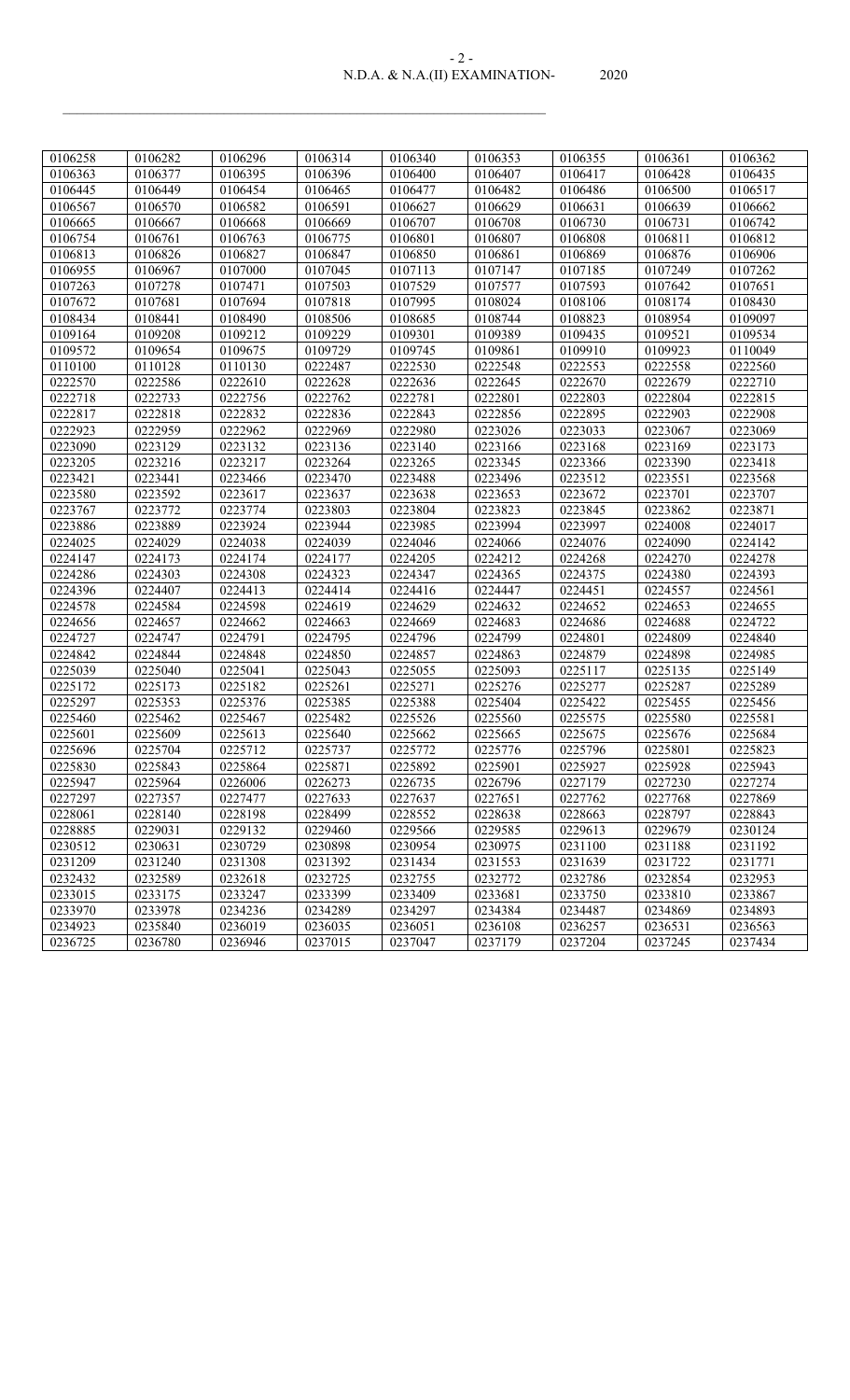#### N.D.A. & N.A.(II) EXAMINATION- 2020 - 3 -

| 0237469 | 0237524 | 0237554 | 0237628 | 0237965 | 0238122              | 0238199 | 0238214 | 0238385 |
|---------|---------|---------|---------|---------|----------------------|---------|---------|---------|
| 0238405 | 0238437 | 0238647 | 0238915 | 0238967 | 0239170              | 0239187 | 0239319 | 0239416 |
| 0239452 | 0239502 | 0239577 | 0239600 | 0239961 | 0240088              | 0240107 | 0240245 | 0240529 |
| 0240697 | 0240701 | 0240784 | 0240832 | 0240840 | 0240965              | 0241173 | 0241291 | 0241293 |
| 0241332 | 0241387 | 0241422 | 0241543 | 0241561 | $\overline{02}41743$ | 0241860 | 0241922 | 0242150 |
| 0242234 | 0242334 | 0305654 | 0305661 | 0305667 | 0305677              | 0305681 | 0305682 | 0305687 |
| 0305696 | 0305700 | 0305703 | 0305711 | 0305713 | 0305714              | 0305741 | 0305742 | 0305755 |
| 0305759 | 0305761 | 0305767 | 0305768 | 0305770 | 0305771              | 0305789 | 0305804 | 0305808 |
| 0305810 | 0305819 | 0305826 | 0305833 | 0305841 | 0305846              | 0305850 | 0305867 | 0305870 |
| 0305872 | 0305876 | 0305879 | 0305880 | 0305901 | 0305902              | 0305915 | 0305925 | 0305944 |
| 0305948 | 0305951 | 0305969 | 0305970 | 0305985 | 0305989              | 0306001 | 0306011 | 0306017 |
| 0306018 | 0306022 | 0306047 | 0306049 | 0306053 | 0306062              | 0306065 | 0306067 | 0306068 |
| 0306069 | 0306070 | 0306077 | 0306079 | 0306091 | 0306095              | 0306097 | 0306115 | 0306122 |
| 0306123 | 0306131 | 0306132 | 0306143 | 0306144 | 0306147              | 0306149 | 0306161 | 0306162 |
| 0306173 | 0306176 | 0306297 | 0306357 | 0306424 | 0306430              | 0306438 | 0306526 | 0306543 |
| 0306563 | 0306633 | 0306721 | 0306722 | 0306780 | 0306785              | 0306794 | 0306829 | 0306890 |
| 0306916 | 0306947 | 0306951 | 0306956 | 0306964 | 0306985              | 0306991 | 0307001 | 0307068 |
| 0307090 | 0307114 | 0307141 | 0307151 | 0307185 | 0307239              | 0307242 | 0307277 | 0307346 |
| 0307356 | 0307366 | 0307379 | 0307407 | 0307430 | 0307476              | 0307489 | 0307540 | 0307551 |
| 0307587 | 0307640 | 0307656 | 0307680 | 0307735 | 0307771              | 0307790 | 0307834 | 0413266 |
| 0413293 | 0413296 | 0413310 | 0413311 | 0413327 | 0413357              | 0413387 | 0413400 | 0413468 |
| 0413473 | 0413482 | 0413483 | 0413486 | 0413499 | 0413514              | 0413518 | 0413520 | 0413532 |
| 0413542 | 0413554 | 0413573 | 0413588 | 0413590 | 0413591              | 0413592 | 0413594 | 0413629 |
| 0413646 | 0413659 | 0413662 | 0413669 | 0413670 | 0413682              | 0413683 | 0413735 | 0413738 |
| 0413744 | 0413749 | 0413764 | 0413775 | 0413782 | 0413784              | 0413785 | 0413789 | 0413804 |
| 0413812 | 0413830 | 0413866 | 0413867 | 0413881 | 0413892              | 0413942 | 0413958 | 0413978 |
| 0413979 | 0413981 | 0413983 | 0414015 | 0414019 | 0414027              | 0414038 | 0414040 | 0414046 |
| 0414051 | 0414070 | 0414074 | 0414077 | 0414084 | 0414117              | 0414129 | 0414140 | 0414156 |
| 0414160 | 0414164 | 0414181 | 0414187 | 0414188 | 0414198              | 0414215 | 0414216 | 0414219 |
| 0414223 | 0414234 | 0414250 | 0414256 | 0414265 | 0414266              | 0414267 | 0414268 | 0414269 |
| 0414275 | 0414303 | 0414308 | 0414310 | 0414331 | 0414335              | 0414345 | 0414355 | 0414388 |
| 0414395 | 0414400 | 0414410 | 0414426 | 0414428 | 0414450              | 0414465 | 0414466 | 0414468 |
| 0414496 | 0414532 | 0414538 | 0414546 | 0414547 | 0414556              | 0414580 | 0414585 | 0414597 |
| 0414599 | 0414602 | 0414603 | 0414623 | 0414633 | 0414639              | 0414649 | 0414669 | 0414672 |
| 0414680 | 0414685 | 0414693 | 0414713 | 0414733 | 0414734              | 0414752 | 0414754 | 0414763 |
| 0414768 | 0414791 | 0414952 | 0415087 | 0415170 | 0415228              | 0415381 | 0415454 | 0415481 |
| 0415575 | 0415671 | 0415720 | 0415777 | 0415803 | 0415847              | 0416028 | 0416079 | 0416117 |
| 0416270 | 0416437 | 0416515 | 0416560 | 0416752 | 0416861              | 0416959 | 0416983 | 0417067 |
| 0417104 | 0417127 | 0417138 | 0417273 | 0417400 | 0417441              | 0417445 | 0417777 | 0417826 |
| 0417848 | 0417896 | 0418012 | 0418190 | 0418218 | 0418431              | 0418448 | 0418543 | 0418684 |
| 0418874 | 0419060 | 0419228 | 0419234 | 0419341 | 0419353              | 0419603 | 0419615 | 0419841 |
| 0419861 | 0419915 | 0420005 | 0420058 | 0420081 | 0420137              | 0420158 | 0420809 | 0420875 |
| 0420996 | 0421066 | 0421132 | 0421142 | 0421163 | 0421193              | 0512845 | 0512858 | 0512864 |
| 0512879 | 0512880 | 0512882 | 0512892 | 0512894 | 0512913              | 0512919 | 0512927 | 0512938 |
| 0512978 | 0512979 | 0512984 | 0512987 | 0512995 | 0513000              | 0513003 | 0513017 | 0513024 |
| 0513034 | 0513036 | 0513037 | 0513066 | 0513067 | 0513074              | 0513083 | 0513085 | 0513147 |
| 0513164 | 0513179 | 0513180 | 0513187 | 0513195 | 0513218              | 0513232 | 0513245 | 0513284 |
| 0513290 | 0513293 | 0513299 | 0513301 | 0513316 | 0513324              | 0513330 | 0513344 | 0513371 |
| 0513410 | 0513425 | 0513437 | 0513462 | 0513496 | 0513503              | 0513525 | 0513532 | 0513535 |
| 0513540 | 0513548 | 0513549 | 0513594 | 0513595 | 0513597              | 0513614 | 0513616 | 0513623 |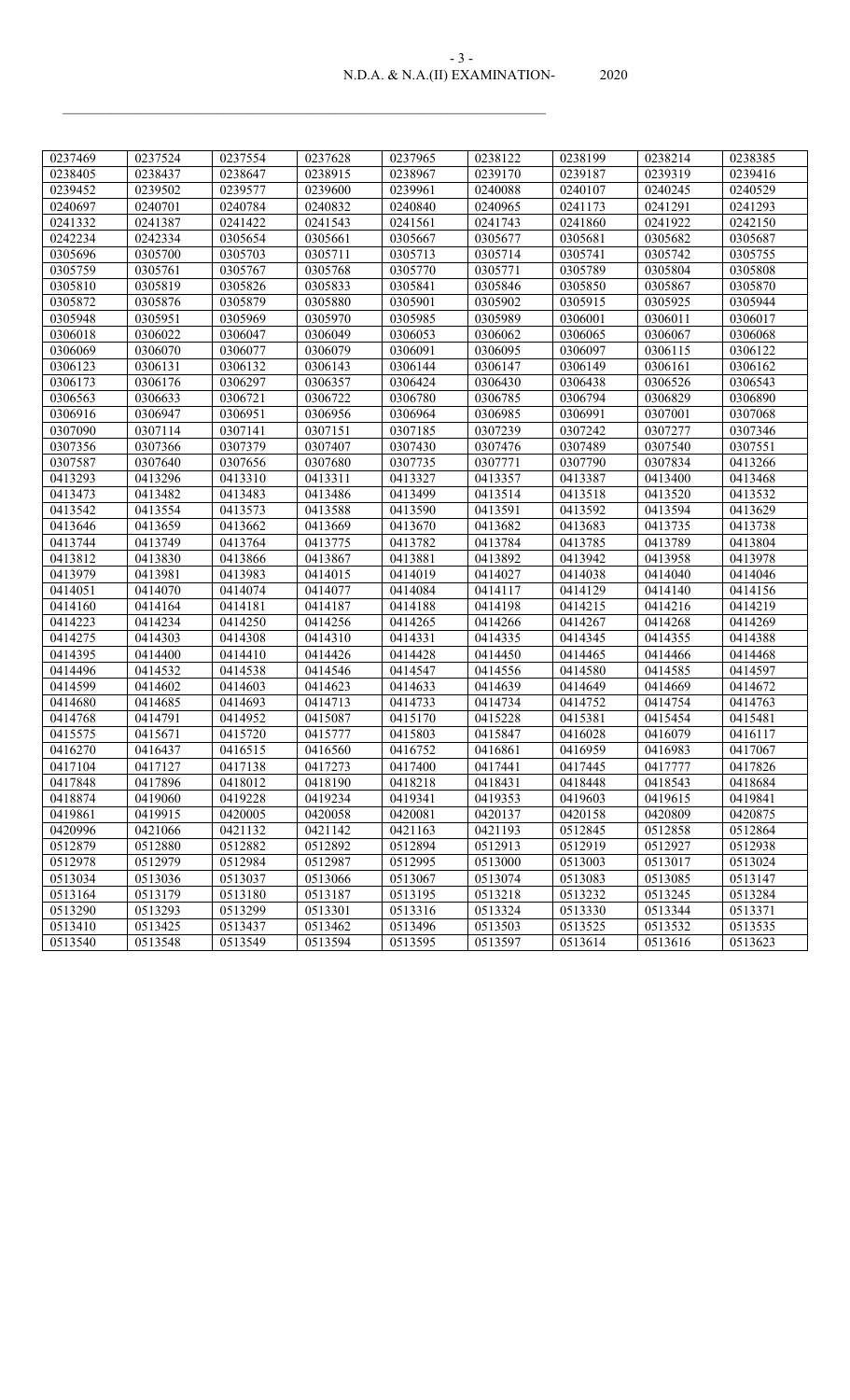#### N.D.A. & N.A.(II) EXAMINATION- 2020 - 4 -

| 0513625 | 0513687 | 0513688 | 0513694 | 0513695 | 0513700 | 0513705 | 0513722 | 0513729 |
|---------|---------|---------|---------|---------|---------|---------|---------|---------|
| 0513758 | 0513759 | 0513771 | 0513778 | 0513789 | 0513798 | 0513803 | 0513805 | 0513843 |
| 0513854 | 0513855 | 0513860 | 0513865 | 0513907 | 0513919 | 0513924 | 0513939 | 0513957 |
| 0513972 | 0513973 | 0513980 | 0513989 | 0514008 | 0514009 | 0514014 | 0514030 | 0514031 |
| 0514037 | 0514052 | 0514067 | 0514070 | 0514076 | 0514085 | 0514117 | 0514123 | 0514133 |
| 0514152 | 0514155 | 0514157 | 0514163 | 0514169 | 0514179 | 0514182 | 0514184 | 0514192 |
| 0514193 | 0514195 | 0514215 | 0514219 | 0514220 | 0514232 | 0514235 | 0514239 | 0514246 |
| 0514259 | 0514265 | 0514271 | 0514277 | 0514287 | 0514291 | 0514292 | 0514295 | 0514302 |
| 0514306 | 0514307 | 0514308 | 0514320 | 0514340 | 0514369 | 0514433 | 0514443 | 0514458 |
| 0514468 | 0514504 | 0514554 | 0514567 | 0514591 | 0514607 | 0610508 | 0610512 | 0610535 |
| 0610552 | 0610576 | 0610580 | 0610597 | 0610608 | 0610638 | 0610645 | 0610654 | 0610656 |
| 0610660 | 0610672 | 0610684 | 0610695 | 0610721 | 0610736 | 0610770 | 0610794 | 0610808 |
| 0610858 | 0610895 | 0610912 | 0610918 | 0610934 | 0610935 | 0610944 | 0610946 | 0611012 |
| 0611020 | 0611022 | 0611024 | 0611046 | 0611062 | 0611064 | 0611075 | 0611084 | 0611103 |
| 0611126 | 0611164 | 0611185 | 0611194 | 0611227 | 0611244 | 0611254 | 0611290 | 0611296 |
| 0611302 | 0611316 | 0611330 | 0611338 | 0611342 | 0611344 | 0611346 | 0611350 | 0611370 |
| 0611372 | 0611389 | 0611424 | 0611477 | 0611523 | 0611596 | 0612056 | 0612107 | 0612272 |
| 0612368 | 0612395 | 0612425 | 0612513 | 0612524 | 0612580 | 0612644 | 0612746 | 0612968 |
| 0613015 | 0613042 | 0613427 | 0613470 | 0613475 | 0613640 | 0613682 | 0613683 | 0613732 |
| 0613985 | 0614143 | 0614161 | 0614175 | 0614222 | 0614355 | 0614450 | 0614502 | 0614742 |
| 0614894 | 0614946 | 0615138 | 0615291 | 0615293 | 0615631 | 0615742 | 0615776 | 0615881 |
| 0615930 | 0615953 | 0616130 | 0616298 | 0616375 | 0616544 | 0616765 | 0616934 | 0617095 |
| 0617210 | 0706143 | 0706155 | 0706157 | 0706165 | 0706186 | 0706187 | 0706194 | 0706200 |
| 0706203 | 0706226 | 0706237 | 0706246 | 0706259 | 0706260 | 0706262 | 0706266 | 0706288 |
| 0706293 | 0706295 | 0706297 | 0706311 | 0706322 | 0706333 | 0706344 | 0706348 | 0706349 |
| 0706381 | 0706382 | 0706388 | 0706390 | 0706391 | 0706393 | 0706397 | 0706414 | 0706449 |
| 0706452 | 0706493 | 0706562 | 0706739 | 0706845 | 0706918 | 0707265 | 0707352 | 0707383 |
| 0707423 | 0707464 | 0707672 | 0707692 | 0707761 | 0849372 | 0849391 | 0849400 | 0849417 |
| 0849496 | 0849506 | 0849509 | 0849512 | 0849515 | 0849540 | 0849555 | 0849559 | 0849571 |
| 0849580 | 0849589 | 0849597 | 0849605 | 0849630 | 0849646 | 0849647 | 0849648 | 0849661 |
| 0849681 | 0849685 | 0849693 | 0849697 | 0849715 | 0849720 | 0849734 | 0849737 | 0849740 |
| 0849745 | 0849747 | 0849762 | 0849767 | 0849785 | 0849792 | 0849795 | 0849804 | 0849805 |
| 0849812 | 0849815 | 0849818 | 0849827 | 0849831 | 0849836 | 0849839 | 0849843 | 0849850 |
| 0849851 | 0849859 | 0849860 | 0849878 | 0849894 | 0849896 | 0849904 | 0849920 | 0849931 |
| 0849943 | 0849946 | 0849953 | 0849954 | 0849961 | 0849967 | 0849969 | 0849980 | 0849990 |
| 0849994 | 0850001 | 0850002 | 0850003 | 0850004 | 0850013 | 0850020 | 0850024 | 0850034 |
| 0850054 | 0850056 | 0850064 | 0850065 | 0850066 | 0850075 | 0850078 | 0850080 | 0850111 |
| 0850115 | 0850118 | 0850119 | 0850127 | 0850148 | 0850152 | 0850153 | 0850157 | 0850159 |
| 0850171 | 0850189 | 0850196 | 0850198 | 0850201 | 0850205 | 0850208 | 0850214 | 0850222 |
| 0850226 | 0850243 | 0850248 | 0850266 | 0850277 | 0850302 | 0850311 | 0850347 | 0850360 |
| 0850361 | 0850366 | 0850370 | 0850400 | 0850408 | 0850410 | 0850426 | 0850438 | 0850444 |
| 0850445 | 0850451 | 0850462 | 0850463 | 0850465 | 0850466 | 0850468 | 0850471 | 0850476 |
| 0850483 | 0850500 | 0850501 | 0850511 | 0850513 | 0850536 | 0850545 | 0850558 | 0850579 |
| 0850581 | 0850587 | 0850589 | 0850592 | 0850598 | 0850603 | 0850615 | 0850618 | 0850635 |
| 0850640 | 0850645 | 0850655 | 0850671 | 0850683 | 0850692 | 0850693 | 0850711 | 0850731 |
| 0850734 | 0850740 | 0850753 | 0850758 | 0850760 | 0850772 | 0850774 | 0850776 | 0850800 |
| 0850821 | 0850822 | 0850840 | 0850842 | 0850843 | 0850871 | 0850874 | 0850881 | 0850920 |
| 0850921 | 0850930 | 0850933 | 0850935 | 0850940 | 0850956 | 0850973 | 0850976 | 0850977 |
| 0850980 | 0850987 | 0850990 | 0850992 | 0850998 | 0851001 | 0851002 | 0851003 | 0851012 |
| 0851018 | 0851029 | 0851042 | 0851048 | 0851059 | 0851068 | 0851070 | 0851085 | 0851088 |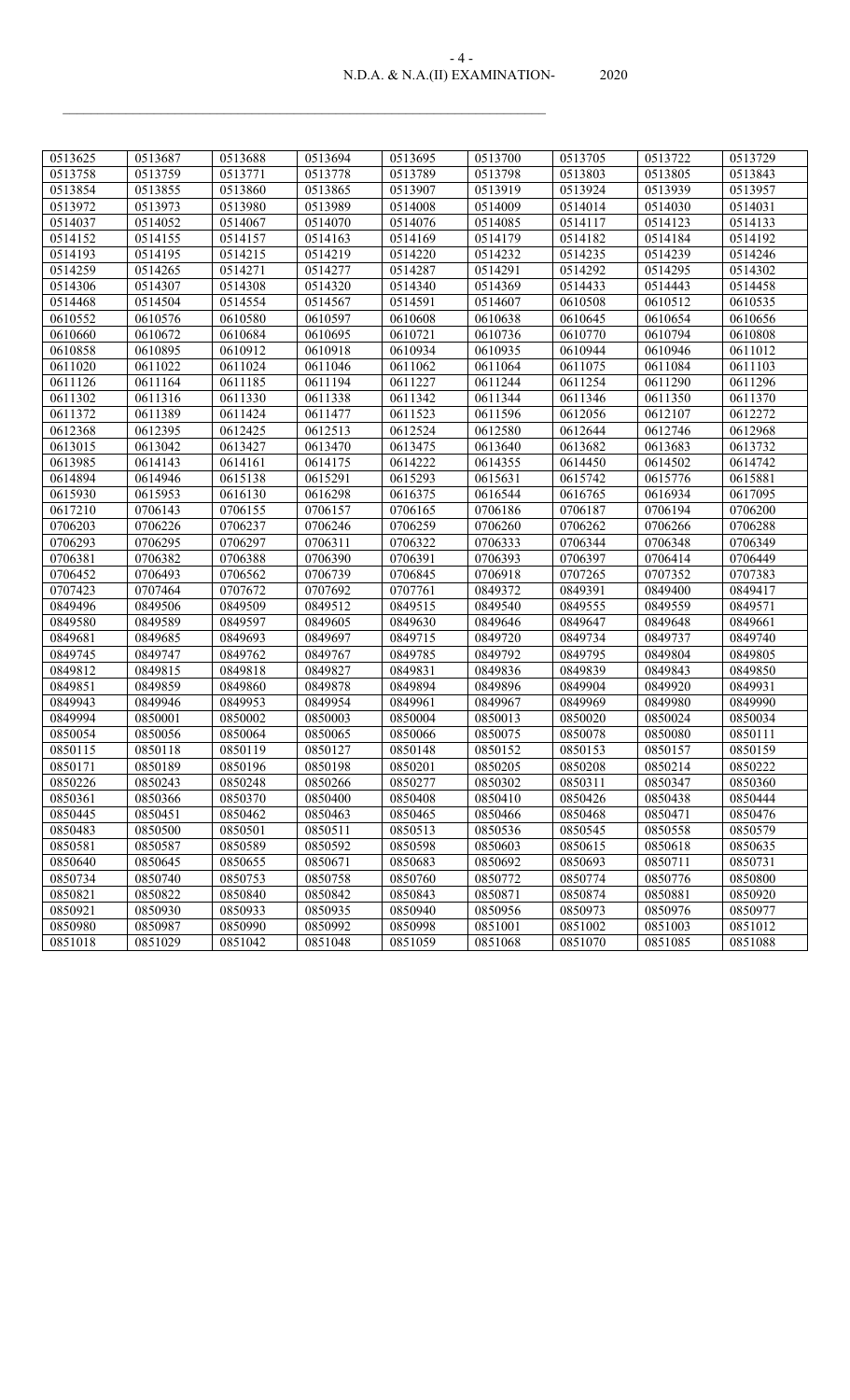#### N.D.A. & N.A.(II) EXAMINATION- 2020 - 5 -

| 0851089 | 0851090 | 0851100 | 0851102 | 0851104 | 0851106 | 0851108 | 0851114 | 0851124 |
|---------|---------|---------|---------|---------|---------|---------|---------|---------|
| 0851132 | 0851136 | 0851151 | 0851157 | 0851167 | 0851176 | 0851181 | 0851184 | 0851196 |
| 0851199 | 0851203 | 0851205 | 0851219 | 0851236 | 0851240 | 0851254 | 0851261 | 0851266 |
| 0851269 | 0851276 | 0851281 | 0851287 | 0851290 | 0851292 | 0851295 | 0851306 | 0851313 |
| 0851321 | 0851331 | 0851333 | 0851347 | 0851358 | 0851375 | 0851388 | 0851391 | 0851396 |
| 0851400 | 0851406 | 0851417 | 0851418 | 0851432 | 0851435 | 0851438 | 0851444 | 0851446 |
| 0851448 | 0851449 | 0851452 | 0851459 | 0851470 | 0851472 | 0851473 | 0851474 | 0851493 |
| 0851502 | 0851518 | 0851532 | 0851535 | 0851536 | 0851539 | 0851555 | 0851564 | 0851573 |
| 0851586 | 0851593 | 0851596 | 0851599 | 0851601 | 0851619 | 0851630 | 0851650 | 0851658 |
| 0851660 | 0851667 | 0851720 | 0851723 | 0851726 | 0851730 | 0851738 | 0851749 | 0851750 |
| 0851755 | 0851757 | 0851789 | 0851793 | 0851805 | 0851829 | 0851831 | 0851850 | 0851852 |
| 0851869 | 0851884 | 0851891 | 0851893 | 0851901 | 0851908 | 0851909 | 0851912 | 0851917 |
| 0851926 | 0851930 | 0851936 | 0851941 | 0851942 | 0851953 | 0851969 | 0851970 | 0851980 |
| 0851983 | 0851991 | 0851999 | 0852007 | 0852008 | 0852013 | 0852019 | 0852028 | 0852035 |
| 0852041 | 0852046 | 0852047 | 0852048 | 0852050 | 0852061 | 0852065 | 0852069 | 0852077 |
| 0852086 | 0852103 | 0852127 | 0852149 | 0852159 | 0852174 | 0852178 | 0852182 | 0852198 |
| 0852204 | 0852208 | 0852214 | 0852216 | 0852234 | 0852247 | 0852252 | 0852256 | 0852274 |
| 0852318 | 0852324 | 0852325 | 0852341 | 0852343 | 0852347 | 0852353 | 0852362 | 0852367 |
| 0852378 | 0852402 | 0852406 | 0852411 | 0852413 | 0852421 | 0852422 | 0852431 | 0852441 |
| 0852447 | 0852451 | 0852457 | 0852459 | 0852472 | 0852476 | 0852479 | 0852497 | 0852502 |
| 0852504 | 0852516 | 0852519 | 0852524 | 0852525 | 0852556 | 0852577 | 0852579 | 0852584 |
| 0852599 | 0852608 | 0852626 | 0852631 | 0852632 | 0852639 | 0852644 | 0852650 | 0852672 |
| 0852675 | 0852687 | 0852690 | 0852714 | 0852718 | 0852719 | 0852724 | 0852729 | 0852735 |
| 0852741 | 0852753 | 0852754 | 0852756 | 0852769 | 0852775 | 0852781 | 0852786 | 0852789 |
| 0852793 | 0852804 | 0852805 | 0852809 | 0852816 | 0852824 | 0852828 | 0852829 | 0852833 |
| 0852843 | 0852849 | 0852857 | 0852875 | 0852879 | 0852880 | 0852883 | 0852886 | 0852892 |
| 0852895 | 0852905 | 0852923 | 0852934 | 0852938 | 0852939 | 0852943 | 0852953 | 0852985 |
| 0853000 | 0853010 | 0853020 | 0853027 | 0853033 | 0853037 | 0853075 | 0853078 | 0853090 |
| 0853099 | 0853100 | 0853108 | 0853141 | 0853153 | 0853155 | 0853156 | 0853159 | 0853160 |
| 0853184 | 0853185 | 0853190 | 0853191 | 0853193 | 0853194 | 0853204 | 0853211 | 0853213 |
| 0853217 | 0853218 | 0853229 | 0853246 | 0853251 | 0853253 | 0853255 | 0853272 | 0853274 |
| 0853282 | 0853291 | 0853292 | 0853295 | 0853297 | 0853298 | 0853304 | 0853305 | 0853308 |
| 0853311 | 0853322 | 0853340 | 0853342 | 0853347 | 0853360 | 0853363 | 0853381 | 0853387 |
| 0853392 | 0853413 | 0853426 | 0853430 | 0853445 | 0853451 | 0853456 | 0853457 | 0853461 |
| 0853474 | 0853477 | 0853502 | 0853514 | 0853531 | 0853535 | 0853537 | 0853543 | 0853570 |
| 0853578 | 0853591 | 0853598 | 0853612 | 0853620 | 0853624 | 0853626 | 0853676 | 0853677 |
| 0853690 | 0853698 | 0853712 | 0853714 | 0853731 | 0853748 | 0853761 | 0853764 | 0853766 |
| 0853775 | 0853787 | 0853799 | 0853803 | 0853805 | 0853811 | 0853830 | 0853839 | 0853846 |
| 0853849 | 0853854 | 0853855 | 0853856 | 0853860 | 0853869 | 0853881 | 0853883 | 0853886 |
| 0853891 | 0853892 | 0853894 | 0853895 | 0853900 | 0853906 | 0853907 | 0853913 | 0853914 |
| 0853916 | 0853917 | 0853928 | 0853931 | 0853940 | 0853946 | 0853947 | 0853949 | 0853950 |
| 0853952 | 0853971 | 0853974 | 0853975 | 0853977 | 0853979 | 0853981 | 0853987 | 0853990 |
| 0853991 | 0853993 | 0853995 | 0854000 | 0854008 | 0854009 | 0854012 | 0854014 | 0854035 |
| 0854043 | 0854047 | 0854068 | 0854070 | 0854071 | 0854085 | 0854086 | 0854091 | 0854096 |
| 0854124 | 0854128 | 0854147 | 0854148 | 0854149 | 0854154 | 0854174 | 0854187 | 0854191 |
| 0854193 | 0854197 | 0854202 | 0854207 | 0854211 | 0854212 | 0854219 | 0854230 | 0854238 |
| 0854240 | 0854246 | 0854247 | 0854252 | 0854258 | 0854265 | 0854274 | 0854291 | 0854293 |
| 0854296 | 0854302 | 0854305 | 0854311 | 0854316 | 0854318 | 0854322 | 0854340 | 0854343 |
| 0854350 | 0854358 | 0854359 | 0854367 | 0854368 | 0854375 | 0854382 | 0854391 | 0854397 |
| 0854416 | 0854422 | 0854427 | 0854446 | 0854449 | 0854456 | 0854460 | 0854481 | 0854496 |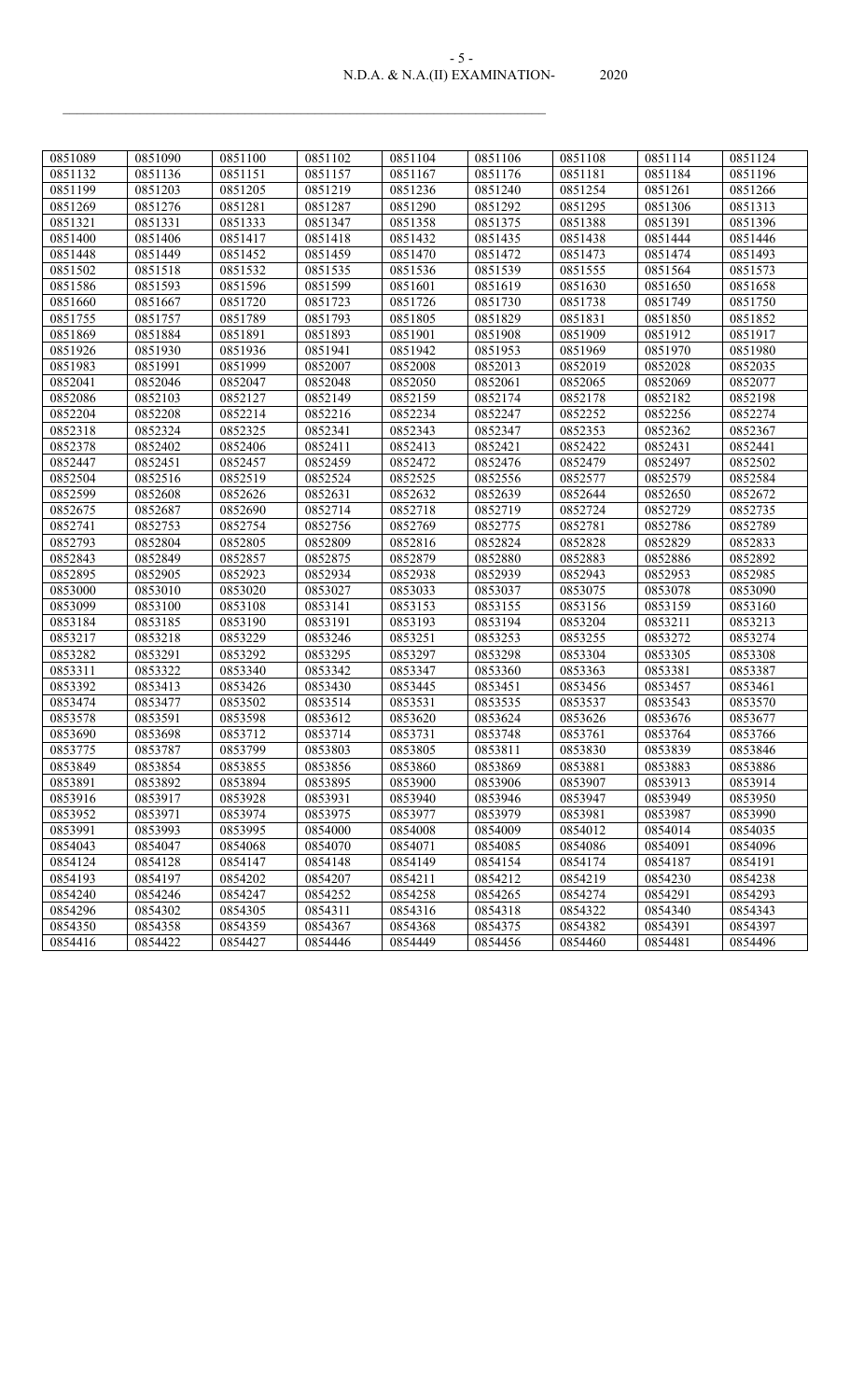#### N.D.A. & N.A.(II) EXAMINATION- 2020 - 6 -

| 0854497 | 0854500 | 0854506 | 0854510 | 0854514 | 0854525 | 0854547 | 0854550 | 0854583 |
|---------|---------|---------|---------|---------|---------|---------|---------|---------|
| 0854584 | 0854587 | 0854595 | 0854596 | 0854597 | 0854598 | 0854599 | 0854605 | 0854617 |
| 0854619 | 0854622 | 0854629 | 0854630 | 0854645 | 0854646 | 0854650 | 0854655 | 0854656 |
| 0854661 | 0854667 | 0854679 | 0854680 | 0854684 | 0854704 | 0854710 | 0854715 | 0854717 |
| 0854744 | 0854750 | 0854751 | 0854753 | 0854784 | 0854785 | 0854786 | 0854789 | 0854796 |
| 0854797 | 0854803 | 0854805 | 0854808 | 0854810 | 0854811 | 0854819 | 0854821 | 0854823 |
| 0854829 | 0854836 | 0854838 | 0854847 | 0854848 | 0854849 | 0854850 | 0854851 | 0854852 |
| 0854857 | 0854858 | 0854860 | 0854866 | 0854878 | 0854879 | 0854889 | 0854890 | 0854892 |
| 0854900 | 0854909 | 0854925 | 0854932 | 0854942 | 0854947 | 0854950 | 0854954 | 0854960 |
| 0854980 | 0854986 | 0854988 | 0855000 | 0855011 | 0855012 | 0855032 | 0855036 | 0855037 |
| 0855040 | 0855043 | 0855045 | 0855047 | 0855049 | 0855073 | 0855078 | 0855084 | 0855097 |
| 0855134 | 0855148 | 0855152 | 0855160 | 0855170 | 0855186 | 0855191 | 0855205 | 0855220 |
| 0855235 | 0855237 | 0855240 | 0855245 | 0855248 | 0855252 | 0855258 | 0855276 | 0855278 |
| 0855283 | 0855285 | 0855299 | 0855308 | 0855326 | 0855341 | 0855357 | 0855361 | 0855363 |
| 0855366 | 0855368 | 0855369 | 0855374 | 0855390 | 0855398 | 0855423 | 0855436 | 0855437 |
| 0855446 | 0855449 | 0855469 | 0855473 | 0855475 | 0855487 | 0855496 | 0855497 | 0855498 |
| 0855529 | 0855538 | 0855544 | 0855549 | 0855553 | 0855554 | 0855565 | 0855579 | 0855583 |
| 0855591 | 0855616 | 0855625 | 0855646 | 0855648 | 0855664 | 0855669 | 0855682 | 0855690 |
| 0855695 | 0855715 | 0855717 | 0855724 | 0855744 | 0855750 | 0855800 | 0855807 | 0855808 |
| 0855813 | 0855827 | 0855835 | 0855848 | 0855862 | 0855865 | 0855873 | 0855878 | 0855890 |
| 0855901 | 0855907 | 0855918 | 0855920 | 0855928 | 0855929 | 0855934 | 0855935 | 0855945 |
| 0855957 | 0855958 | 0855959 | 0855971 | 0855974 | 0855975 | 0855979 | 0855991 | 0855996 |
| 0856005 | 0856019 | 0856020 | 0856022 | 0856023 | 0856025 | 0856034 | 0856038 | 0856039 |
| 0856049 | 0856061 | 0856073 | 0856074 | 0856090 | 0856095 | 0856110 | 0856135 | 0856155 |
| 0856161 | 0856168 | 0856169 | 0856171 | 0856173 | 0856175 | 0856185 | 0856194 | 0856195 |
| 0856197 | 0856210 | 0856215 | 0856221 | 0856229 | 0856245 | 0856255 | 0856258 | 0856259 |
| 0856260 | 0856274 | 0856276 | 0856314 | 0856321 | 0856322 | 0856324 | 0856337 | 0856347 |
| 0856353 | 0856355 | 0856370 | 0856376 | 0856380 | 0856383 | 0856386 | 0856392 | 0856417 |
| 0856424 | 0856431 | 0856436 | 0856445 | 0856458 | 0856479 | 0856481 | 0856485 | 0856489 |
| 0856496 | 0856510 | 0856511 | 0856518 | 0856525 | 0856526 | 0856542 | 0856558 | 0856570 |
| 0856574 | 0856575 | 0856578 | 0856580 | 0856583 | 0856589 | 0856590 | 0856592 | 0856599 |
| 0856618 | 0856619 | 0856639 | 0856665 | 0856667 | 0856684 | 0856686 | 0856701 | 0856710 |
| 0856719 | 0856726 | 0856727 | 0856747 | 0856751 | 0856752 | 0856754 | 0856765 | 0856772 |
| 0856787 | 0856798 | 0856806 | 0856815 | 0856824 | 0856837 | 0856838 | 0856840 | 0856850 |
| 0856864 | 0856875 | 0856878 | 0856879 | 0856882 | 0856893 | 0856899 | 0856901 | 0856904 |
| 0856906 | 0856910 | 0856916 | 0856918 | 0856921 | 0856922 | 0856940 | 0856961 | 0856967 |
| 0856986 | 0856992 | 0856998 | 0857003 | 0857005 | 0857009 | 0857011 | 0857014 | 0857038 |
| 0857039 | 0857052 | 0857062 | 0857067 | 0857070 | 0857089 | 0857092 | 0857107 | 0857145 |
| 0857151 | 0857158 | 0857160 | 0857164 | 0857171 | 0857190 | 0857198 | 0857208 | 0857215 |
| 0857219 | 0857220 | 0857229 | 0857235 | 0857238 | 0857240 | 0857241 | 0857242 | 0857244 |
| 0857252 | 0857257 | 0857269 | 0857273 | 0857278 | 0857283 | 0857284 | 0857311 | 0857312 |
| 0857314 | 0857320 | 0857326 | 0857332 | 0857346 | 0857354 | 0857359 | 0857360 | 0857386 |
| 0857391 | 0857394 | 0857397 | 0857408 | 0857415 | 0857417 | 0857424 | 0857441 | 0857457 |
| 0857459 | 0857519 | 0857522 | 0857533 | 0857539 | 0857551 | 0857564 | 0857575 | 0857581 |
| 0857590 | 0857615 | 0857616 | 0857624 | 0857642 | 0857645 | 0857648 | 0857655 | 0857658 |
| 0857669 | 0857675 | 0857686 | 0857688 | 0857703 | 0857707 | 0857723 | 0857725 | 0857726 |
| 0857733 | 0857749 | 0857751 | 0857768 | 0857769 | 0857779 | 0857783 | 0857790 | 0857795 |
| 0857798 | 0857800 | 0857823 | 0857828 | 0857831 | 0857837 | 0857841 | 0857848 | 0857863 |
| 0857865 | 0857877 | 0857879 | 0857882 | 0857888 | 0857905 | 0857913 | 0857919 | 0857925 |
| 0857927 | 0857942 | 0857953 | 0857955 | 0857969 | 0857974 | 0857975 | 0857988 | 0857997 |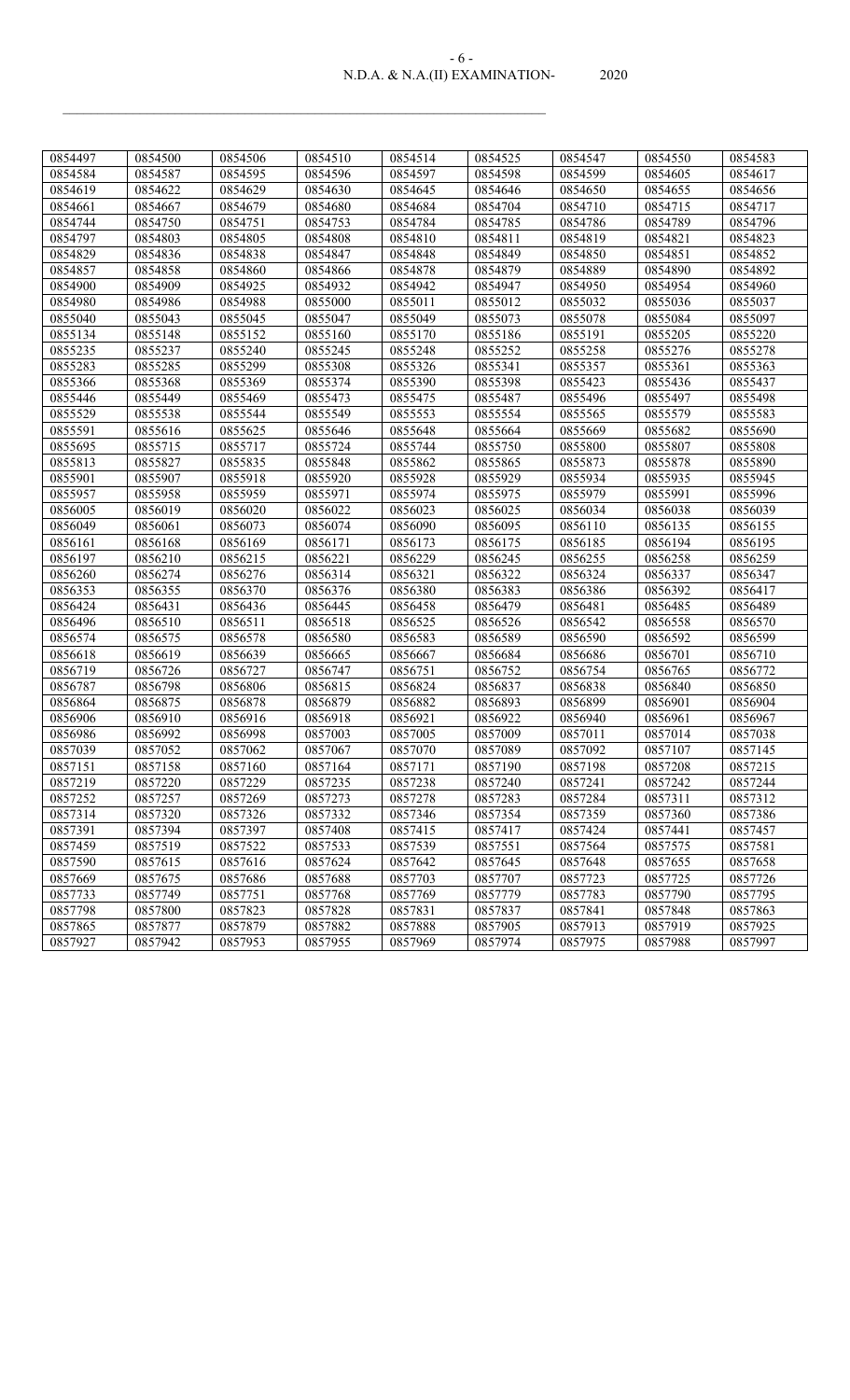#### N.D.A. & N.A.(II) EXAMINATION- 2020 - 7 -

| 0858012 | 0858015 | 0858018 | 0858026 | 0858040 | 0858048 | 0858049 | 0858055 | 0858060 |
|---------|---------|---------|---------|---------|---------|---------|---------|---------|
| 0858075 | 0858077 | 0858080 | 0858083 | 0858091 | 0858094 | 0858101 | 0858108 | 0858121 |
| 0858133 | 0858144 | 0858160 | 0858162 | 0858165 | 0858166 | 0858180 | 0858181 | 0858190 |
| 0858191 | 0858196 | 0858200 | 0858202 | 0858203 | 0858230 | 0858231 | 0858238 | 0858240 |
| 0858250 | 0858261 | 0858262 | 0858283 | 0858286 | 0858289 | 0858302 | 0858330 | 0858336 |
| 0858337 | 0858346 | 0858352 | 0858360 | 0858376 | 0858391 | 0858397 | 0858401 | 0858403 |
| 0858411 | 0858425 | 0858431 | 0858437 | 0858446 | 0858450 | 0858465 | 0858467 | 0858476 |
| 0858492 | 0858500 | 0858501 | 0858508 | 0858518 | 0858519 | 0858522 | 0858523 | 0858526 |
| 0858537 | 0858551 | 0858557 | 0858559 | 0858566 | 0858579 | 0858595 | 0858596 | 0858598 |
| 0858601 | 0858604 | 0858606 | 0858610 | 0858620 | 0858624 | 0858639 | 0858750 | 0858783 |
| 0858843 | 0858922 | 0858928 | 0858930 | 0858937 | 0858947 | 0858959 | 0858968 | 0859060 |
| 0859087 | 0859088 | 0859089 | 0859128 | 0859173 | 0859244 | 0859351 | 0859506 | 0859533 |
| 0859609 | 0859695 | 0859762 | 0859800 | 0859852 | 0859874 | 0859880 | 0859883 | 0859925 |
| 0859998 | 0860097 | 0860133 | 0860135 | 0860189 | 0860199 | 0860252 | 0860298 | 0860315 |
| 0860390 | 0860464 | 0860509 | 0860553 | 0860584 | 0860637 | 0860648 | 0860671 | 0860708 |
| 0860804 | 0860811 | 0860830 | 0860900 | 0860906 | 0860938 | 0860982 | 0861010 | 0861071 |
| 0861077 | 0861119 | 0861121 | 0861161 | 0861267 | 0861335 | 0861347 | 0861461 | 0861485 |
| 0861560 | 0861681 | 0861717 | 0861719 | 0861769 | 0861823 | 0861830 | 0861860 | 0861862 |
| 0861888 | 0861910 | 0861927 | 0861978 | 0861996 | 0862044 | 0862054 | 0862091 | 0862104 |
| 0862135 | 0862205 | 0862264 | 0862277 | 0862354 | 0862399 | 0862404 | 0862421 | 0862424 |
| 0862443 | 0862515 | 0862599 | 0862600 | 0862607 | 0862608 | 0862660 | 0862691 | 0862754 |
| 0862775 | 0862909 | 0862920 | 0862984 | 0862992 | 0863082 | 0863116 | 0863132 | 0863148 |
| 0863237 | 0863311 | 0863319 | 0863380 | 0863431 | 0863435 | 0863525 | 0863617 | 0863642 |
| 0863653 | 0863715 | 0863722 | 0863736 | 0863761 | 0863763 | 0863782 | 0863894 | 0863901 |
| 0863931 | 0864070 | 0864178 | 0864426 | 0864502 | 0864592 | 0864610 | 0864622 | 0864697 |
| 0864727 | 0864755 | 0864827 | 0864861 | 0865014 | 0865023 | 0865050 | 0865075 | 0865078 |
| 0865116 | 0865165 | 0865167 | 0865220 | 0865343 | 0865557 | 0865569 | 0865586 | 0865674 |
| 0865710 | 0865742 | 0865755 | 0865959 | 0865963 | 0866048 | 0866055 | 0866146 | 0866203 |
| 0866212 | 0866230 | 0866240 | 0866290 | 0866328 | 0866343 | 0866348 | 0866393 | 0866485 |
| 0866492 | 0866547 | 0866562 | 0866577 | 0866578 | 0866601 | 0866655 | 0866716 | 0866797 |
| 0866862 | 0866907 | 0867039 | 0867175 | 0867251 | 0867275 | 0867307 | 0867321 | 0867363 |
| 0867421 | 0867425 | 0867454 | 0867456 | 0867517 | 0867617 | 0867644 | 0867712 | 0867855 |
| 0867889 | 0867912 | 0867962 | 0868050 | 0868116 | 0868161 | 0868192 | 0868293 | 0868576 |
| 0868594 | 0868620 | 0868710 | 0868785 | 0868803 | 0868804 | 0868848 | 0868869 | 0868885 |
| 0868886 | 0868889 | 0868961 | 0868983 | 0869018 | 0869054 | 0869149 | 0869188 | 0869207 |
| 0869219 | 0869223 | 0869249 | 0869252 | 0869329 | 0869339 | 0869353 | 0869403 | 0869465 |
| 0869482 | 0869488 | 0869497 | 0869521 | 0869527 | 0869543 | 0869749 | 0869770 | 0869804 |
| 0869915 | 0869927 | 0869975 | 0870046 | 0870050 | 0870221 | 0870233 | 0870251 | 0870285 |
| 0870340 | 0870486 | 0870503 | 0870542 | 0870559 | 0870597 | 0870605 | 0870705 | 0870724 |
| 0870791 | 0870817 | 0870840 | 0870857 | 0870859 | 0870866 | 0871006 | 0871044 | 0871135 |
| 0871198 | 0871232 | 0871243 | 0871347 | 0871371 | 0871395 | 0871400 | 0871494 | 0871535 |
| 0871682 | 0871764 | 0871886 | 0871925 | 0871941 | 0871947 | 0871996 | 0872027 | 0872037 |
| 0872042 | 0872061 | 0872065 | 0872097 | 0872135 | 0872155 | 0872167 | 0872207 | 0872258 |
| 0872315 | 0872345 | 0872612 | 0872622 | 0872630 | 0872640 | 0872693 | 0872723 | 0872837 |
| 0872902 | 0872998 | 0873023 | 0873041 | 0873088 | 0873100 | 0873128 | 0873225 | 0873254 |
| 0873329 | 0873337 | 0873439 | 0873455 | 0873471 | 0873475 | 0873476 | 0873585 | 0873710 |
| 0873727 | 0873785 | 0873811 | 0873901 | 0873925 | 0874008 | 0874129 | 0874136 | 0874251 |
| 0874324 | 0874380 | 0874410 | 0874439 | 0874459 | 0874509 | 0874524 | 0874597 | 0874615 |
| 0874691 | 0874700 | 0874702 | 0874717 | 0874780 | 0874817 | 0874828 | 0874854 | 0875012 |
| 0875117 | 0875133 | 0875139 | 0875147 | 0875190 | 0875340 | 0875431 | 0875483 | 0875500 |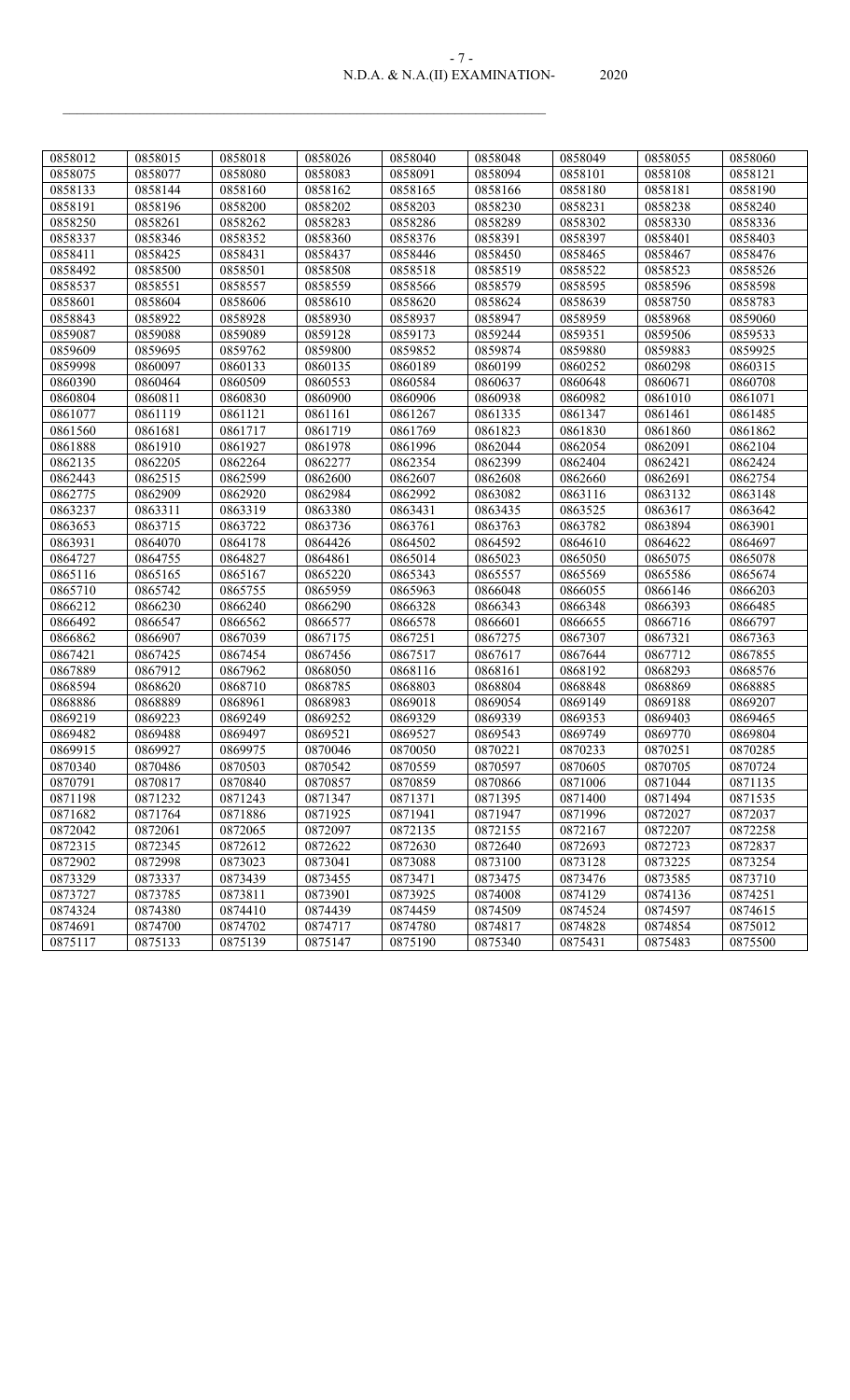#### N.D.A. & N.A.(II) EXAMINATION- 2020 - 8 -

| 0875548 | 0875571 | 0875598 | 0875766 | 0875845 | 0875936 | 0876007 | 0876016 | 0876058 |
|---------|---------|---------|---------|---------|---------|---------|---------|---------|
| 0876060 | 0876158 | 0876175 | 0876199 | 0876295 | 0876363 | 0876373 | 0876413 | 0876498 |
| 0876510 | 0876544 | 0876653 | 0876733 | 0876741 | 0876810 | 0876820 | 0876845 | 0876864 |
| 0876944 | 0876956 | 0876957 | 0877010 | 0877041 | 0877232 | 0877306 | 0877361 | 0877366 |
| 0877376 | 0877379 | 0877380 | 0877518 | 0877528 | 0877575 | 0877578 | 0877638 | 0877676 |
| 0877742 | 0877779 | 0877809 | 0877832 | 0877846 | 0877867 | 0877948 | 0877973 | 0878070 |
| 0878152 | 0878259 | 0878261 | 0878265 | 0878268 | 0878311 | 0878323 | 0878342 | 0878375 |
| 0878378 | 0878637 | 0878670 | 0878688 | 0878719 | 0878846 | 0878860 | 0878868 | 0878873 |
| 0878874 | 0878985 | 0879065 | 0879107 | 0879125 | 0879140 | 0879148 | 0879180 | 0879232 |
| 0879236 | 0879245 | 0879534 | 0879549 | 0879585 | 0879602 | 0879611 | 0879670 | 0879720 |
| 0879753 | 0879764 | 0879771 | 0879773 | 0879868 | 0879908 | 0879928 | 0879940 | 0879958 |
| 0880056 | 0880063 | 0880067 | 0880246 | 0880317 | 0880350 | 0880379 | 0880421 | 0880448 |
| 0880493 | 0880513 | 0880598 | 0880677 | 0880865 | 0880930 | 0880938 | 0880996 | 0881016 |
| 0881021 | 0881115 | 0881124 | 0881154 | 0881176 | 0881217 | 0881246 | 0881337 | 0881339 |
| 0881416 | 0881466 | 0881527 | 0881548 | 0881606 | 0881667 | 0881873 | 0881882 | 0881931 |
| 0881933 | 0881948 | 0882050 | 0882094 | 0882205 | 0882210 | 0882214 | 0882236 | 0882279 |
| 0882346 | 0882401 | 0882416 | 0882557 | 0882610 | 0882653 | 0882773 | 0882783 | 0882832 |
| 0882880 | 0882911 | 0882924 | 0882951 | 0882960 | 0882970 | 0883000 | 0883081 | 0883154 |
| 0883256 | 0883269 | 0883361 | 0883384 | 0883388 | 0883391 | 0883395 | 0883434 | 0883459 |
| 0883480 | 0883539 | 0883671 | 0883701 | 0883757 | 0883819 | 0883876 | 0883911 | 0884096 |
| 0901848 | 0901867 | 0901876 | 0901881 | 0901882 | 0901886 | 0901914 | 0901923 | 0901924 |
| 0901929 | 0901930 | 0901936 | 0901942 | 0901943 | 0901971 | 0901973 | 0901975 | 0901986 |
| 0901991 | 0902005 | 0902053 | 0902084 | 0902320 | 0902381 | 0902434 | 0902561 | 0902682 |
| 0902700 | 1008858 | 1008859 | 1008864 | 1008867 | 1008871 | 1008874 | 1008875 | 1008883 |
| 1008899 | 1008905 | 1008907 | 1008911 | 1008920 | 1008924 | 1008928 | 1008935 | 1008959 |
| 1008966 | 1008970 | 1008972 | 1008973 | 1008981 | 1008996 | 1009018 | 1009028 | 1009029 |
| 1009032 | 1009035 | 1009036 | 1009047 | 1009074 | 1009082 | 1009085 | 1009096 | 1009107 |
| 1009113 | 1009114 | 1009119 | 1009135 | 1009138 | 1009144 | 1009151 | 1009166 | 1009173 |
| 1009174 | 1009185 | 1009198 | 1009205 | 1009213 | 1009222 | 1009223 | 1009233 | 1009234 |
| 1009263 | 1009288 | 1009309 | 1009311 | 1009324 | 1009334 | 1009351 | 1009364 | 1009367 |
| 1009373 | 1009382 | 1009384 | 1009390 | 1009394 | 1009410 | 1009411 | 1009416 | 1009428 |
| 1009430 | 1009437 | 1009450 | 1009451 | 1009456 | 1009459 | 1009461 | 1009475 | 1009520 |
| 1009774 | 1009786 | 1009790 | 1009822 | 1009910 | 1010076 | 1010091 | 1010140 | 1010178 |
| 1010277 | 1010378 | 1010440 | 1010486 | 1010580 | 1010649 | 1010743 | 1010867 | 1010880 |
| 1010896 | 1010916 | 1011069 | 1011093 | 1011106 | 1011127 | 1011170 | 1011234 | 1011327 |
| 1011409 | 1011441 | 1011468 | 1011566 | 1011589 | 1011705 | 1011731 | 1011762 | 1011780 |
| 1011817 | 1011838 | 1011907 | 1011920 | 1011938 | 1012114 | 1012127 | 1012215 | 1012247 |
| 1012283 | 1012473 | 1012492 | 1012528 | 1012548 | 1012575 | 1012613 | 1012624 | 1012672 |
| 1012727 | 1012802 | 1012872 | 1012949 | 1012975 | 1012977 | 1121876 | 1121877 | 1121878 |
| 1121892 | 1121904 | 1121918 | 1121921 | 1121923 | 1121932 | 1121962 | 1121976 | 1121983 |
| 1121988 | 1121993 | 1122011 | 1122022 | 1122053 | 1122055 | 1122080 | 1122082 | 1122088 |
| 1122094 | 1122096 | 1122114 | 1122121 | 1122124 | 1122132 | 1122141 | 1122150 | 1122164 |
| 1122180 | 1122200 | 1122209 | 1122220 | 1122230 | 1122245 | 1122250 | 1122253 | 1122254 |
| 1122264 | 1122267 | 1122272 | 1122283 | 1122292 | 1122303 | 1122306 | 1122319 | 1122322 |
| 1122329 | 1122337 | 1122338 | 1122342 | 1122346 | 1122364 | 1122368 | 1122370 | 1122388 |
| 1122390 | 1122393 | 1122402 | 1122407 | 1122413 | 1122422 | 1122428 | 1122474 | 1122479 |
| 1122492 | 1122496 | 1122502 | 1122511 | 1122524 | 1122530 | 1122546 | 1122563 | 1122572 |
| 1122586 | 1122590 | 1122594 | 1122605 | 1122609 | 1122611 | 1122624 | 1122667 | 1122676 |
| 1122679 | 1122688 | 1122699 | 1122702 | 1122708 | 1122738 | 1122740 | 1122750 | 1122766 |
| 1122791 | 1122803 | 1122805 | 1122812 | 1122813 | 1122816 | 1122819 | 1122831 | 1122836 |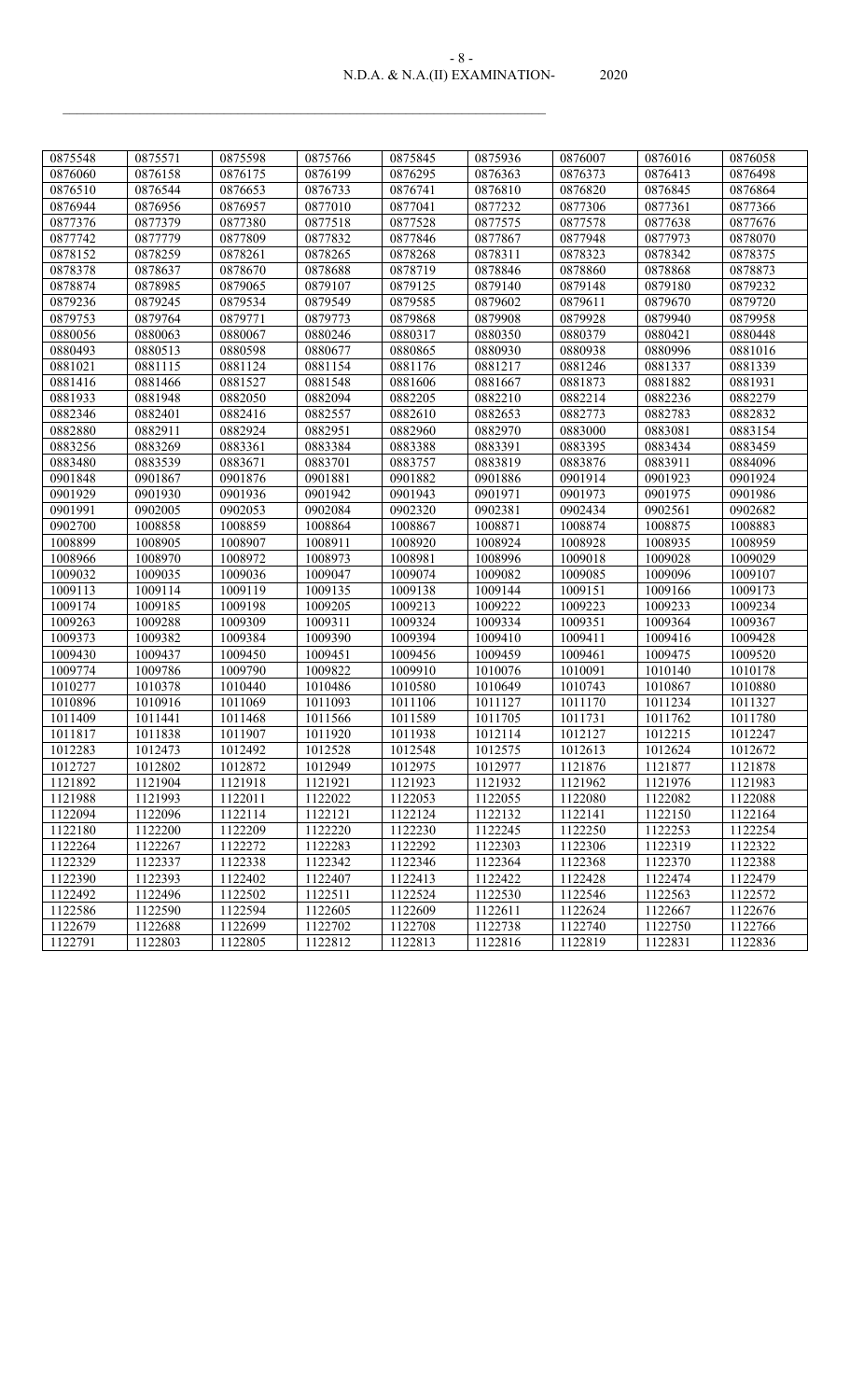## N.D.A. & N.A.(II) EXAMINATION- 2020 - 9 -

| 1122841 | 1122842 | 1122898 | 1122901 | 1122911 | 1122912 | 1122918 | 1122928 | 1122931 |
|---------|---------|---------|---------|---------|---------|---------|---------|---------|
| 1122939 | 1122961 | 1122962 | 1122992 | 1123000 | 1123014 | 1123036 | 1123050 | 1123053 |
| 1123056 | 1123057 | 1123058 | 1123066 | 1123068 | 1123073 | 1123078 | 1123082 | 1123143 |
| 1123155 | 1123156 | 1123158 | 1123160 | 1123163 | 1123168 | 1123176 | 1123185 | 1123189 |
| 1123200 | 1123204 | 1123210 | 1123219 | 1123220 | 1123229 | 1123239 | 1123247 | 1123255 |
| 1123259 | 1123268 | 1123272 | 1123276 | 1123289 | 1123302 | 1123308 | 1123318 | 1123323 |
| 1123324 | 1123330 | 1123336 | 1123348 | 1123351 | 1123357 | 1123384 | 1123394 | 1123398 |
| 1123411 | 1123431 | 1123439 | 1123447 | 1123455 | 1123470 | 1123477 | 1123521 | 1123526 |
| 1123535 | 1123553 | 1123558 | 1123565 | 1123573 | 1123618 | 1123640 | 1123642 | 1123643 |
| 1123652 | 1123664 | 1123671 | 1123701 | 1123703 | 1123739 | 1123760 | 1123761 | 1123781 |
| 1123782 | 1123796 | 1123807 | 1123810 | 1123813 | 1123818 | 1123827 | 1123844 | 1123866 |
| 1123879 | 1123893 | 1123923 | 1123934 | 1123936 | 1123943 | 1123944 | 1123976 | 1123978 |
| 1123982 | 1123987 | 1123995 | 1124023 | 1124049 | 1124051 | 1124066 | 1124071 | 1124091 |
| 1124093 | 1124099 | 1124102 | 1124103 | 1124107 | 1124128 | 1124149 | 1124158 | 1124163 |
| 1124171 | 1124176 | 1124177 | 1124200 | 1124217 | 1124227 | 1124233 | 1124234 | 1124260 |
| 1124303 | 1124316 | 1124319 | 1124320 | 1124321 | 1124359 | 1124361 | 1124369 | 1124377 |
| 1124378 | 1124385 | 1124395 | 1124404 | 1124407 | 1124425 | 1124432 | 1124448 | 1124455 |
| 1124461 | 1124471 | 1124475 | 1124513 | 1124516 | 1124528 | 1124534 | 1124548 | 1124552 |
| 1124567 | 1124574 | 1124588 | 1124592 | 1124594 | 1124598 | 1124603 | 1124613 | 1124626 |
| 1124627 | 1124629 | 1124664 | 1124685 | 1124703 | 1124705 | 1124714 | 1124715 | 1124719 |
| 1124725 | 1124731 | 1124741 | 1124743 | 1124751 | 1124771 | 1124775 | 1124797 | 1124804 |
| 1124814 | 1124820 | 1124827 | 1124833 | 1124835 | 1124840 | 1124844 | 1124860 | 1124882 |
| 1124897 | 1124906 | 1124910 | 1124920 | 1124939 | 1124940 | 1124944 | 1124959 | 1124978 |
| 1124999 | 1125001 | 1125002 | 1125018 | 1125023 | 1125024 | 1125048 | 1125052 | 1125058 |
| 1125093 | 1125107 | 1125141 | 1125142 | 1125186 | 1125204 | 1125239 | 1125253 | 1125266 |
| 1125294 | 1125308 | 1125319 | 1125329 | 1125331 | 1125346 | 1125362 | 1125377 | 1125388 |
| 1125405 | 1125414 | 1125423 | 1125426 | 1125430 | 1125451 | 1125462 | 1125480 | 1125485 |
| 1125502 | 1125512 | 1125517 | 1125519 | 1125526 | 1125529 | 1125536 | 1125545 | 1125551 |
| 1125563 | 1125564 | 1125569 | 1125571 | 1125573 | 1125575 | 1125577 | 1125581 | 1125583 |
| 1125588 | 1125589 | 1125602 | 1125608 | 1125611 | 1125614 | 1125631 | 1125639 | 1125753 |
| 1125774 | 1125821 | 1125883 | 1125897 | 1125932 | 1126000 | 1126011 | 1126058 | 1126068 |
| 1126093 | 1126103 | 1126126 | 1126141 | 1126153 | 1126183 | 1126238 | 1126428 | 1126430 |
| 1126486 | 1126514 | 1126545 | 1126573 | 1126609 | 1126775 | 1126801 | 1126833 | 1126867 |
| 1126922 | 1127027 | 1127050 | 1127081 | 1127082 | 1127086 | 1127239 | 1127242 | 1127287 |
| 1127369 | 1127436 | 1127483 | 1127516 | 1127544 | 1127565 | 1127578 | 1127592 | 1127593 |
| 1127649 | 1127692 | 1127810 | 1127815 | 1127823 | 1127892 | 1127933 | 1127979 | 1128073 |
| 1128130 | 1128131 | 1128210 | 1128318 | 1128343 | 1128367 | 1128371 | 1128381 | 1128387 |
| 1128426 | 1128478 | 1128487 | 1128582 | 1128634 | 1128640 | 1128739 | 1128759 | 1128810 |
| 1128814 | 1128823 | 1128926 | 1128992 | 1129108 | 1129180 | 1129202 | 1129237 | 1129450 |
| 1129467 | 1129590 | 1129633 | 1129669 | 1129722 | 1129739 | 1129787 | 1129895 | 1129897 |
| 1129901 | 1129917 | 1129973 | 1130006 | 1130066 | 1130067 | 1130137 | 1130151 | 1130165 |
| 1130345 | 1130349 | 1130384 | 1130393 | 1130460 | 1130619 | 1130825 | 1130858 | 1130915 |
| 1130923 | 1130956 | 1131042 | 1131071 | 1131152 | 1131154 | 1131157 | 1131175 | 1131207 |
| 1131408 | 1131434 | 1131492 | 1131535 | 1131536 | 1131568 | 1131884 | 1131896 | 1131963 |
| 1132008 | 1132028 | 1132063 | 1132064 | 1132070 | 1132088 | 1132127 | 1132181 | 1132232 |
| 1132301 | 1132310 | 1132342 | 1132383 | 1132399 | 1132411 | 1132449 | 1132554 | 1132570 |
| 1132590 | 1132602 | 1132628 | 1132660 | 1132723 | 1132751 | 1132823 | 1132826 | 1132832 |
| 1132836 | 1132935 | 1132988 | 1133028 | 1133087 | 1133161 | 1133171 | 1133226 | 1133239 |
| 1133270 | 1133353 | 1133398 | 1133412 | 1133448 | 1133482 | 1133500 | 1133584 | 1133647 |
| 1133691 | 1133728 | 1133749 | 1133833 | 1133936 | 1133946 | 1134050 | 1134115 | 1134250 |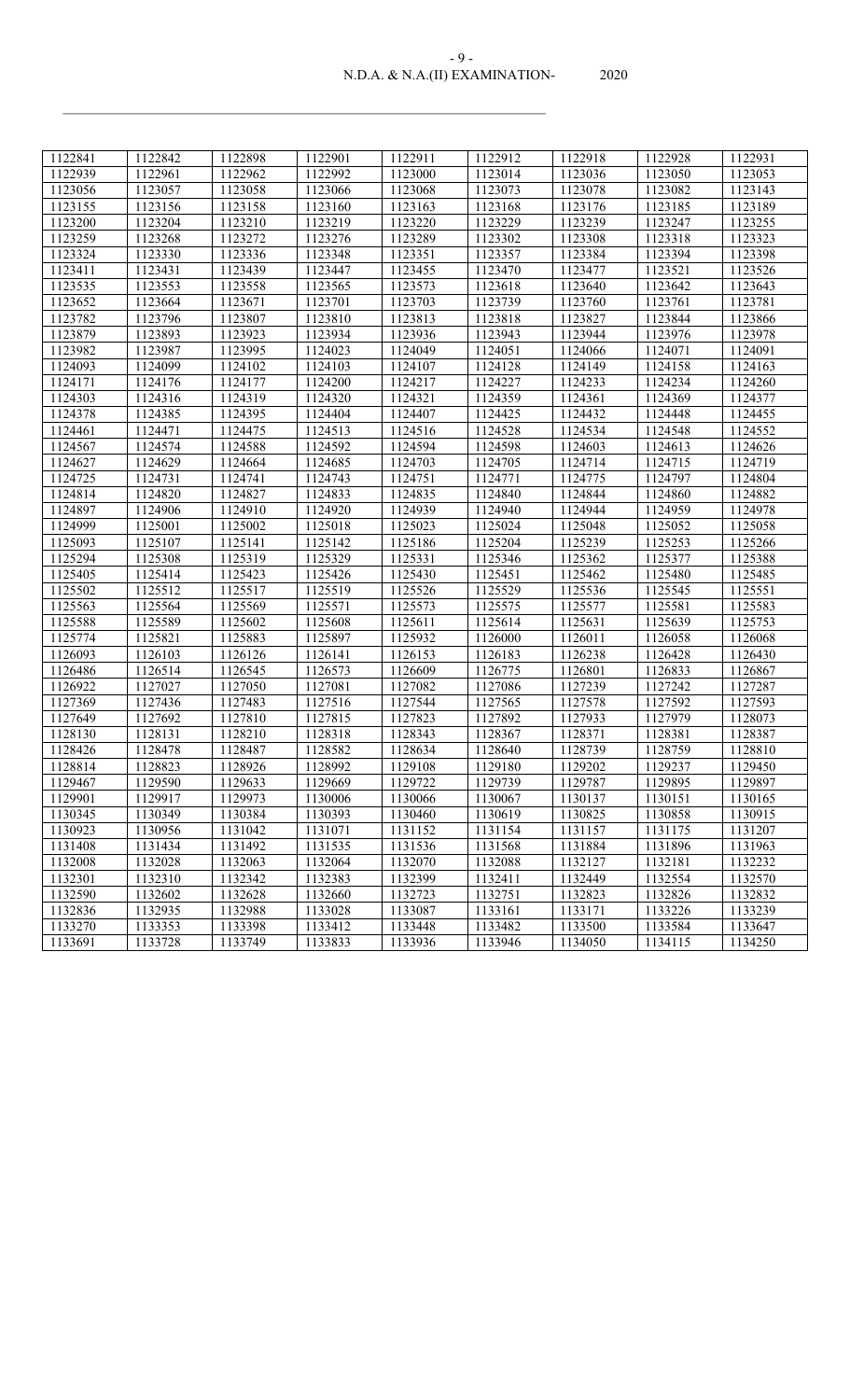| $-10-$                         |      |
|--------------------------------|------|
| N.D.A. & N.A.(II) EXAMINATION- | 2020 |

| 1134259 | 1134269 | 1134284 | 1134343 | 1134353 | 1134360 | 1134361 | 1134362 | 1134370 |
|---------|---------|---------|---------|---------|---------|---------|---------|---------|
| 1134419 | 1134468 | 1134491 | 1134529 | 1134636 | 1134706 | 1134709 | 1134807 | 1134834 |
| 1134836 | 1134863 | 1134968 | 1135091 | 1135269 | 1135285 | 1135329 | 1135357 | 1135416 |
| 1135502 | 1135511 | 1135522 | 1135632 | 1135686 | 1135693 | 1135707 | 1135823 | 1135831 |
| 1135857 | 1135889 | 1135914 | 1135933 | 1136067 | 1203376 | 1203384 | 1203386 | 1203387 |
| 1203401 | 1203402 | 1203421 | 1203432 | 1203443 | 1203469 | 1203471 | 1203472 | 1203475 |
| 1203477 | 1203483 | 1203489 | 1203517 | 1203520 | 1203528 | 1203539 | 1203540 | 1203544 |
| 1203559 | 1203561 | 1203569 | 1203584 | 1203591 | 1203598 | 1203599 | 1203638 | 1203666 |
| 1203671 | 1203689 | 1203700 | 1203706 | 1203771 | 1203789 | 1203825 | 1203888 | 1203922 |
| 1203926 | 1203975 | 1204014 | 1204029 | 1204030 | 1204037 | 1204047 | 1204067 | 1204115 |
| 1204192 | 1204215 | 1204257 | 1204293 | 1204368 | 1204385 | 1204484 | 1314761 | 1314767 |
| 1314768 | 1314787 | 1314838 | 1314839 | 1314845 | 1314865 | 1314866 | 1314877 | 1314884 |
| 1314923 | 1314924 | 1314928 | 1314936 | 1314937 | 1314956 | 1314961 | 1314970 | 1314993 |
| 1315033 | 1315034 | 1315050 | 1315103 | 1315105 | 1315130 | 1315141 | 1315145 | 1315148 |
| 1315150 | 1315151 | 1315155 | 1315157 | 1315167 | 1315172 | 1315175 | 1315192 | 1315198 |
| 1315200 | 1315245 | 1315278 | 1315322 | 1315326 | 1315330 | 1315336 | 1315348 | 1315403 |
| 1315406 | 1315420 | 1315424 | 1315434 | 1315463 | 1315481 | 1315504 | 1315510 | 1315514 |
| 1315522 | 1315539 | 1315541 | 1315544 | 1315568 | 1315582 | 1315583 | 1315593 | 1315599 |
| 1315605 | 1315615 | 1315626 | 1315633 | 1315647 | 1315648 | 1315674 | 1315704 | 1315705 |
| 1315715 | 1315735 | 1315776 | 1315829 | 1315846 | 1315872 | 1315874 | 1315890 | 1315909 |
| 1315930 | 1315982 | 1316017 | 1316097 | 1316459 | 1316533 | 1316630 | 1316729 | 1316827 |
| 1316842 | 1316885 | 1316914 | 1316962 | 1317280 | 1317381 | 1317454 | 1317640 | 1317667 |
| 1317689 | 1317721 | 1317752 | 1317827 | 1318042 | 1318210 | 1318273 | 1318308 | 1318732 |
| 1318778 | 1319014 | 1319056 | 1319083 | 1319087 | 1319178 | 1319245 | 1319298 | 1319368 |
| 1319391 | 1319761 | 1319796 | 1319903 | 1319988 | 1320049 | 1320071 | 1320306 | 1320323 |
| 1320326 | 1320327 | 1320411 | 1320443 | 1320534 | 1320725 | 1320727 | 1320760 | 1320778 |
| 1320926 | 1320977 | 1321206 | 1321424 | 1321527 | 1321637 | 1321808 | 1322052 | 1322067 |
| 1322077 | 1322208 | 1322304 | 1322430 | 1322433 | 1322702 | 1323126 | 1323155 | 1323254 |
| 1410995 | 1410996 | 1411011 | 1411021 | 1411051 | 1411056 | 1411059 | 1411086 | 1411102 |
| 1411115 | 1411142 | 1411144 | 1411154 | 1411158 | 1411161 | 1411174 | 1411180 | 1411208 |
| 1411217 | 1411237 | 1411240 | 1411243 | 1411244 | 1411267 | 1411282 | 1411288 | 1411292 |
| 1411298 | 1411317 | 1411321 | 1411338 | 1411340 | 1411349 | 1411351 | 1411384 | 1411407 |
| 1411409 | 1411411 | 1411424 | 1411441 | 1411452 | 1411453 | 1411458 | 1411481 | 1411497 |
| 1411498 | 1411504 | 1411514 | 1411549 | 1411559 | 1411574 | 1411580 | 1411582 | 1411592 |
| 1411594 | 1411598 | 1411605 | 1411611 | 1411621 | 1411633 | 1411690 | 1411698 | 1411705 |
| 1411724 | 1411738 | 1411768 | 1411770 | 1411772 | 1411778 | 1411788 | 1411791 | 1411792 |
| 1411795 | 1411802 | 1411813 | 1411825 | 1411850 | 1411862 | 1411867 | 1411876 | 1411879 |
| 1411911 | 1411917 | 1411948 | 1411957 | 1411987 | 1411994 | 1411999 | 1412004 | 1412018 |
| 1412032 | 1412034 | 1412035 | 1412042 | 1412044 | 1412051 | 1412084 | 1412097 | 1412108 |
| 1412113 | 1412123 | 1412124 | 1412128 | 1412141 | 1412145 | 1412147 | 1412180 | 1412197 |
| 1412216 | 1412220 | 1412230 | 1412265 | 1412283 | 1412287 | 1412299 | 1412303 | 1412307 |
| 1412323 | 1412341 | 1412345 | 1412347 | 1412358 | 1412361 | 1412366 | 1412376 | 1412391 |
| 1412393 | 1412409 | 1412433 | 1412447 | 1412451 | 1412455 | 1412462 | 1412476 | 1412481 |
| 1412482 | 1412501 | 1412522 | 1412523 | 1412545 | 1412546 | 1412554 | 1412555 | 1412563 |
| 1412578 | 1412588 | 1412592 | 1412632 | 1412634 | 1412648 | 1412670 | 1412673 | 1412682 |
| 1412684 | 1412691 | 1412713 | 1412715 | 1412718 | 1412720 | 1412728 | 1412740 | 1412751 |
| 1412762 | 1412767 | 1412768 | 1412769 | 1412788 | 1412809 | 1412812 | 1412816 | 1412822 |
| 1412831 | 1412834 | 1412851 | 1412855 | 1412856 | 1412863 | 1412872 | 1412876 | 1412882 |
| 1412899 | 1412908 | 1412930 | 1412937 | 1412943 | 1412968 | 1412976 | 1412994 | 1413007 |
| 1413015 | 1413017 | 1413020 | 1413053 | 1413062 | 1413065 | 1413067 | 1413089 | 1413090 |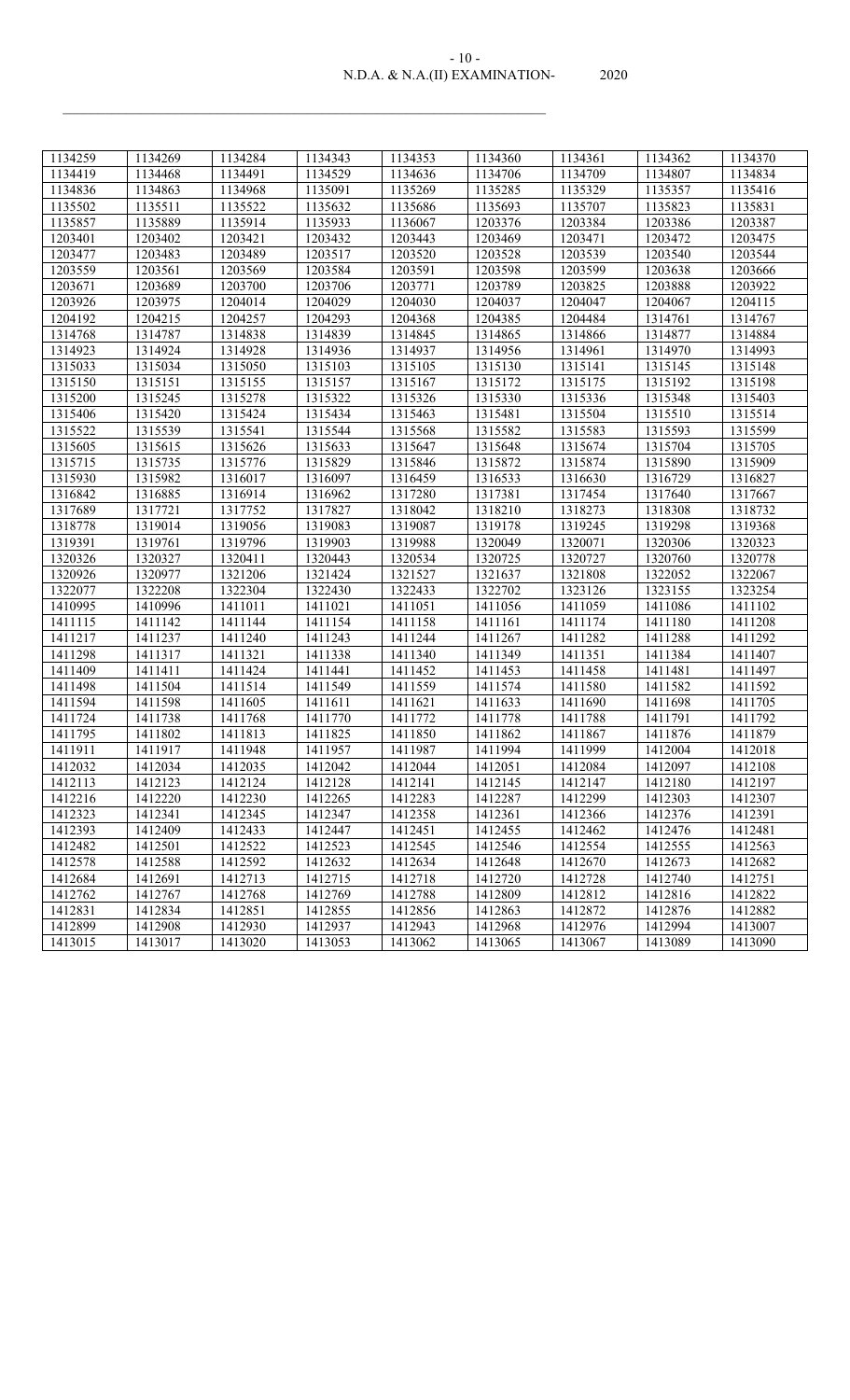| $-11-$                         |      |
|--------------------------------|------|
| N.D.A. & N.A.(II) EXAMINATION- | 2020 |

| 1413103 | 1413104 | 1413105 | 1413111 | 1413114 | 1413131 | 1413142 | 1413143 | 1413155 |
|---------|---------|---------|---------|---------|---------|---------|---------|---------|
| 1413156 | 1413164 | 1413173 | 1413184 | 1413191 | 1413234 | 1413251 | 1413264 | 1413270 |
| 1413274 | 1413307 | 1413310 | 1413320 | 1413326 | 1413327 | 1413328 | 1413340 | 1413346 |
| 1413353 | 1413355 | 1413363 | 1413371 | 1413372 | 1413380 | 1413388 | 1413393 | 1413394 |
| 1413399 | 1413401 | 1413415 | 1413432 | 1413442 | 1413454 | 1413463 | 1413471 | 1413479 |
| 1413497 | 1413500 | 1413521 | 1413577 | 1413877 | 1413894 | 1413896 | 1413938 | 1413978 |
| 1414008 | 1414066 | 1414069 | 1414125 | 1414196 | 1414242 | 1414270 | 1414271 | 1414275 |
| 1414316 | 1414337 | 1414436 | 1414475 | 1414476 | 1414482 | 1414505 | 1414549 | 1414571 |
| 1414581 | 1414587 | 1414602 | 1414703 | 1414787 | 1414818 | 1414840 | 1414888 | 1414926 |
| 1414984 | 1414989 | 1414994 | 1415026 | 1415042 | 1415050 | 1415220 | 1415272 | 1415280 |
| 1415306 | 1415402 | 1415466 | 1415526 | 1415582 | 1415669 | 1415720 | 1415734 | 1415741 |
| 1415785 | 1415872 | 1415992 | 1416246 | 1416278 | 1416344 | 1416349 | 1416450 | 1416512 |
| 1416564 | 1416619 | 1416705 | 1416755 | 1416784 | 1416829 | 1416882 | 1416961 | 1417051 |
| 1417151 | 1417220 | 1417221 | 1417316 | 1417401 | 1417416 | 1417508 | 1417548 | 1417583 |
| 1417620 | 1417689 | 1417693 | 1417732 | 1417752 | 1417765 | 1417820 | 1417976 | 1417983 |
| 1418130 | 1418142 | 1418174 | 1418191 | 1418288 | 1418307 | 1418431 | 1418514 | 1418527 |
| 1418550 | 1418605 | 1418721 | 1418837 | 1418840 | 1418842 | 1418865 | 1418890 | 1418943 |
| 1418955 | 1530025 | 1530037 | 1530039 | 1530063 | 1530073 | 1530082 | 1530089 | 1530094 |
| 1530095 | 1530102 | 1530126 | 1530146 | 1530148 | 1530152 | 1530169 | 1530171 | 1530174 |
| 1530188 | 1530202 | 1530214 | 1530216 | 1530228 | 1530235 | 1530255 | 1530262 | 1530265 |
| 1530266 | 1530293 | 1530307 | 1530310 | 1530321 | 1530358 | 1530360 | 1530370 | 1530373 |
| 1530374 | 1530387 | 1530414 | 1530421 | 1530423 | 1530436 | 1530458 | 1530466 | 1530471 |
| 1530480 | 1530488 | 1530494 | 1530499 | 1530500 | 1530520 | 1530524 | 1530529 | 1530552 |
| 1530565 | 1530567 | 1530568 | 1530575 | 1530578 | 1530601 | 1530602 | 1530609 | 1530615 |
| 1530617 | 1530618 | 1530623 | 1530638 | 1530657 | 1530680 | 1530692 | 1530693 | 1530705 |
| 1530713 | 1530731 | 1530743 | 1530758 | 1530763 | 1530767 | 1530773 | 1530785 | 1530788 |
| 1530814 | 1530825 | 1530851 | 1530853 | 1530855 | 1530861 | 1530886 | 1530900 | 1530904 |
| 1530909 | 1530917 | 1530921 | 1530957 | 1530969 | 1530977 | 1530999 | 1531025 | 1531033 |
| 1531038 | 1531051 | 1531053 | 1531056 | 1531063 | 1531066 | 1531068 | 1531070 | 1531072 |
| 1531104 | 1531158 | 1531181 | 1531182 | 1531187 | 1531189 | 1531193 | 1531200 | 1531209 |
| 1531226 | 1531267 | 1531274 | 1531276 | 1531291 | 1531294 | 1531312 | 1531344 | 1531375 |
| 1531377 | 1531387 | 1531389 | 1531394 | 1531398 | 1531483 | 1531484 | 1531493 | 1531494 |
| 1531517 | 1531518 | 1531531 | 1531541 | 1531557 | 1531558 | 1531559 | 1531561 | 1531566 |
| 1531567 | 1531575 | 1531579 | 1531580 | 1531584 | 1531590 | 1531592 | 1531607 | 1531611 |
| 1531636 | 1531651 | 1531681 | 1531684 | 1531690 | 1531691 | 1531733 | 1531769 | 1531781 |
| 1531788 | 1531794 | 1531800 | 1531808 | 1531816 | 1531820 | 1531821 | 1531822 | 1531838 |
| 1531842 | 1531851 | 1531854 | 1531868 | 1531881 | 1531889 | 1531896 | 1531903 | 1531918 |
| 1531919 | 1531922 | 1531944 | 1531961 | 1531968 | 1531996 | 1532008 | 1532018 | 1532026 |
| 1532054 | 1532069 | 1532071 | 1532103 | 1532105 | 1532106 | 1532111 | 1532137 | 1532141 |
| 1532177 | 1532186 | 1532256 | 1532258 | 1532275 | 1532310 | 1532318 | 1532359 | 1532400 |
| 1532405 | 1532417 | 1532433 | 1532445 | 1532473 | 1532491 | 1532529 | 1532534 | 1532543 |
| 1532556 | 1532563 | 1532567 | 1532585 | 1532590 | 1532591 | 1532608 | 1532613 | 1532622 |
| 1532631 | 1532639 | 1532643 | 1532645 | 1532646 | 1532650 | 1532656 | 1532658 | 1532673 |
| 1532681 | 1532748 | 1532774 | 1532777 | 1532783 | 1532803 | 1532813 | 1532824 | 1532825 |
| 1532831 | 1532869 | 1532882 | 1532889 | 1532898 | 1532911 | 1532929 | 1532939 | 1532963 |
| 1532966 | 1532971 | 1532998 | 1532999 | 1533003 | 1533006 | 1533011 | 1533029 | 1533054 |
| 1533055 | 1533059 | 1533063 | 1533108 | 1533115 | 1533142 | 1533145 | 1533151 | 1533154 |
| 1533164 | 1533180 | 1533186 | 1533189 | 1533201 | 1533204 | 1533211 | 1533224 | 1533232 |
| 1533244 | 1533266 | 1533272 | 1533290 | 1533291 | 1533312 | 1533323 | 1533340 | 1533350 |
| 1533354 | 1533371 | 1533374 | 1533377 | 1533429 | 1533436 | 1533439 | 1533441 | 1533443 |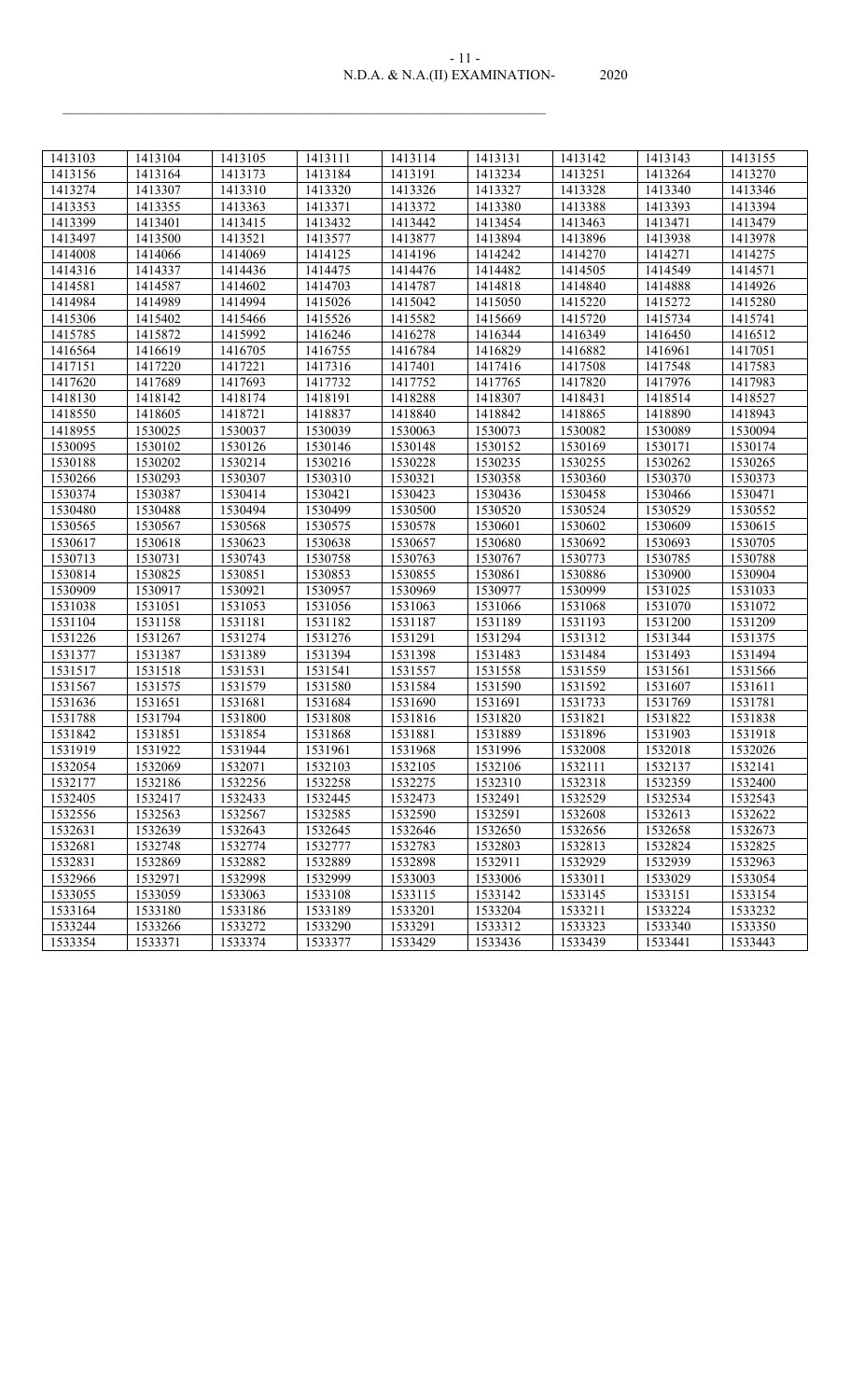#### N.D.A. & N.A.(II) EXAMINATION- 2020 - 12 -

| 1533448 | 1533488 | 1533496 | 1533530 | 1533543 | 1533576 | 1533578 | 1533580 | 1533600 |
|---------|---------|---------|---------|---------|---------|---------|---------|---------|
| 1533615 | 1533631 | 1533641 | 1533656 | 1533659 | 1533666 | 1533716 | 1533722 | 1533743 |
| 1533748 | 1533765 | 1533790 | 1533793 | 1533796 | 1533799 | 1533810 | 1533815 | 1533853 |
| 1533859 | 1533886 | 1533899 | 1533907 | 1533913 | 1533915 | 1533921 | 1533933 | 1533939 |
| 1533955 | 1533958 | 1533959 | 1533963 | 1533977 | 1533987 | 1533988 | 1534041 | 1534057 |
| 1534063 | 1534075 | 1534110 | 1534118 | 1534126 | 1534140 | 1534169 | 1534187 | 1534249 |
| 1534263 | 1534269 | 1534277 | 1534287 | 1534296 | 1534303 | 1534315 | 1534323 | 1534325 |
| 1534333 | 1534342 | 1534349 | 1534355 | 1534363 | 1534373 | 1534509 | 1534544 | 1534547 |
| 1534609 | 1534880 | 1534925 | 1535072 | 1535110 | 1535139 | 1535267 | 1535342 | 1535385 |
| 1535457 | 1535489 | 1535506 | 1535519 | 1535620 | 1535633 | 1535687 | 1535757 | 1535767 |
| 1535902 | 1535912 | 1535923 | 1535935 | 1535946 | 1535960 | 1536130 | 1536194 | 1536240 |
| 1536286 | 1536388 | 1536406 | 1536408 | 1536482 | 1536508 | 1536606 | 1536612 | 1536613 |
| 1536673 | 1536730 | 1536757 | 1536821 | 1536902 | 1536939 | 1537015 | 1537065 | 1537157 |
| 1537214 | 1537218 | 1537447 | 1537497 | 1537517 | 1537579 | 1537739 | 1537747 | 1537789 |
| 1537871 | 1537874 | 1537934 | 1537935 | 1537967 | 1538016 | 1538096 | 1538117 | 1538229 |
| 1538318 | 1538346 | 1538464 | 1538510 | 1538511 | 1538526 | 1538585 | 1538610 | 1538642 |
| 1538664 | 1538670 | 1538674 | 1538762 | 1538824 | 1538871 | 1538946 | 1538988 | 1538997 |
| 1539128 | 1539153 | 1539332 | 1539362 | 1539406 | 1539407 | 1539509 | 1539548 | 1539574 |
| 1539592 | 1539610 | 1539626 | 1539627 | 1539700 | 1539728 | 1539809 | 1539827 | 1539874 |
| 1539916 | 1539979 | 1539981 | 1540020 | 1540112 | 1540131 | 1540180 | 1540291 | 1540323 |
| 1540411 | 1540500 | 1540782 | 1540868 | 1540893 | 1540914 | 1540954 | 1540979 | 1541106 |
| 1541117 | 1541130 | 1541135 | 1541150 | 1541281 | 1541300 | 1541325 | 1541338 | 1541348 |
| 1541622 | 1541709 | 1541724 | 1541729 | 1541813 | 1541898 | 1541926 | 1542107 | 1542137 |
| 1542172 | 1542187 | 1542196 | 1542256 | 1542295 | 1542317 | 1542442 | 1542529 | 1542568 |
| 1542592 | 1542648 | 1542690 | 1542717 | 1542794 | 1542835 | 1542871 | 1542885 | 1542895 |
| 1543124 | 1543218 | 1543227 | 1543231 | 1543549 | 1543563 | 1543683 | 1543703 | 1543718 |
| 1543795 | 1543853 | 1543864 | 1543950 | 1543964 | 1600234 | 1600244 | 1600245 | 1600290 |
| 1600327 | 1702500 | 1702513 | 1702521 | 1702524 | 1702526 | 1702527 | 1702538 | 1702546 |
| 1702552 | 1702556 | 1702565 | 1702570 | 1702572 | 1702573 | 1702586 | 1702596 | 1702603 |
| 1702604 | 1702614 | 1702630 | 1702659 | 1702669 | 1702686 | 1702691 | 1702694 | 1702707 |
| 1702711 | 1702713 | 1702718 | 1702719 | 1702723 | 1702734 | 1702744 | 1702745 | 1702757 |
| 1702765 | 1702768 | 1702778 | 1702779 | 1702797 | 1702800 | 1702801 | 1702812 | 1702825 |
| 1702829 | 1702830 | 1702833 | 1702834 | 1702836 | 1702854 | 1702855 | 1702856 | 1702857 |
| 1702859 | 1702860 | 1702867 | 1702868 | 1702875 | 1702885 | 1702911 | 1702914 | 1702956 |
| 1702967 | 1703062 | 1703085 | 1703136 | 1703271 | 1703476 | 1703477 | 1703481 | 1703646 |
| 1703655 | 1703660 | 1703701 | 1703748 | 1703798 | 1703830 | 1703852 | 1903315 | 1903322 |
| 1903325 | 1903362 | 1903376 | 1903393 | 1903394 | 1903402 | 1903422 | 1903442 | 1903445 |
| 1903512 | 1903518 | 1903559 | 1903561 | 1903613 | 1903635 | 1903644 | 1903657 | 1903668 |
| 1903695 | 1903707 | 1903727 | 1903751 | 1903831 | 1904023 | 1904077 | 1904128 | 1904144 |
| 1904426 | 1904623 | 1904889 | 1904943 | 1905055 | 1905141 | 1905357 | 1905870 | 1906052 |
| 1906205 | 1906335 | 1906397 | 1906560 | 1906561 | 1906618 | 1906671 | 1907396 | 1907583 |
| 1907910 | 1907928 | 1907972 | 1908076 | 1908603 | 1908885 | 1908919 | 1908930 | 1909019 |
| 1909090 | 1909187 | 2410207 | 2410224 | 2410246 | 2410284 | 2410324 | 2410339 | 2410375 |
| 2410385 | 2410412 | 2410420 | 2410450 | 2410455 | 2410490 | 2410534 | 2410560 | 2410589 |
| 2410610 | 2410623 | 2410669 | 2410678 | 2410699 | 2410737 | 2410746 | 2410798 | 2410804 |
| 2410808 | 2410819 | 2410854 | 2410863 | 2410864 | 2410883 | 2410897 | 2410904 | 2410919 |
| 2410944 | 2410945 | 2410956 | 2410959 | 2410974 | 2411030 | 2411035 | 2411050 | 2411052 |
| 2411059 | 2411060 | 2411098 | 2411166 | 2411199 | 2411261 | 2411285 | 2411320 | 2411346 |
| 2411355 | 2411366 | 2411373 | 2411404 | 2411421 | 2411433 | 2411448 | 2411455 | 2411458 |
| 2411465 | 2411525 | 2411876 | 2411970 | 2412023 | 2412086 | 2412130 | 2412509 | 2412815 |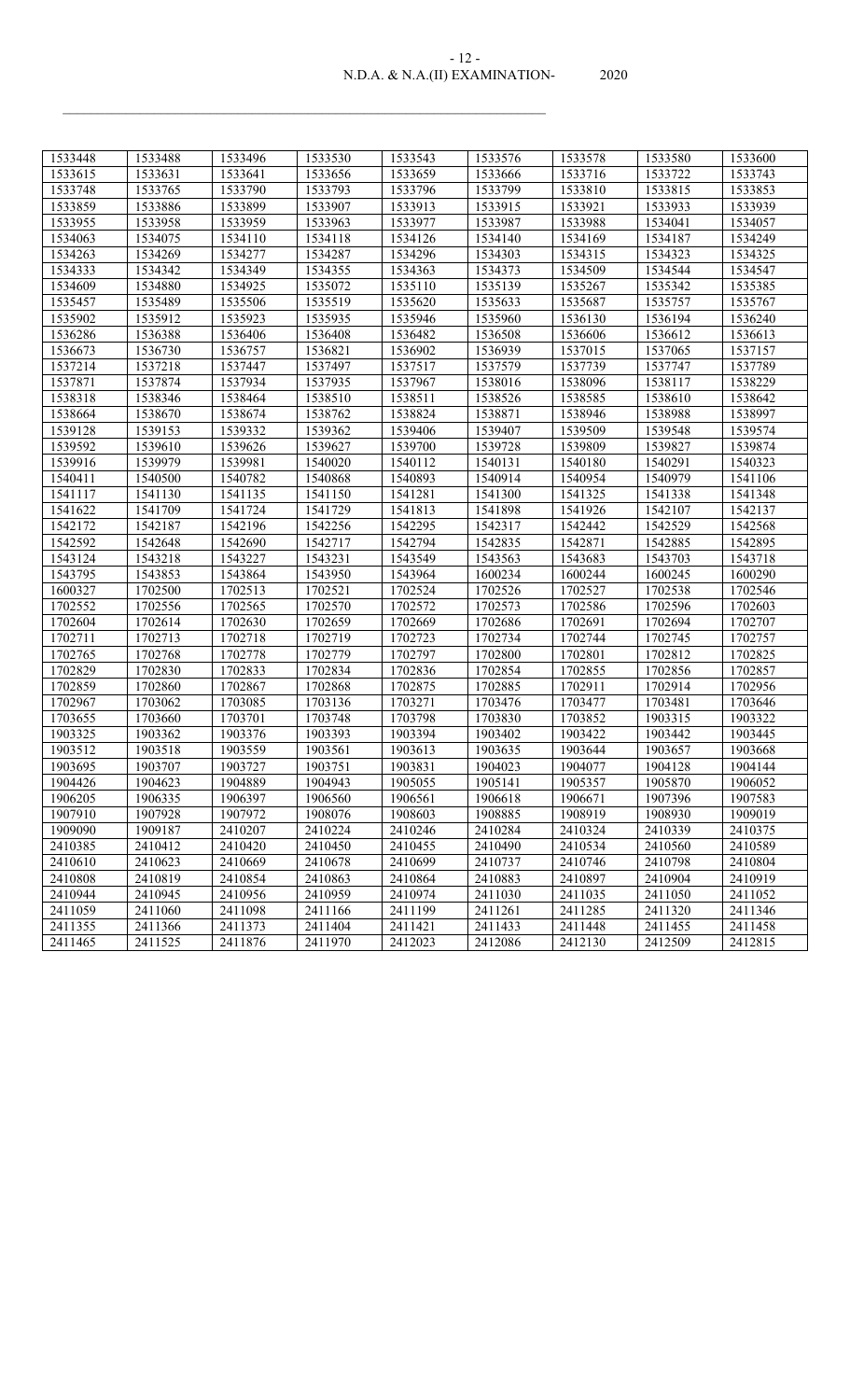#### N.D.A. & N.A.(II) EXAMINATION- 2020 - 13 -

| 2413042 | 2413077 | 2413138 | 2413213 | 2413242 | 2413343 | 2413430 | 2413449 | 2413474 |
|---------|---------|---------|---------|---------|---------|---------|---------|---------|
| 2413665 | 2413721 | 2413843 | 2413905 | 2414013 | 2414036 | 2414089 | 2414224 | 2414228 |
| 2414285 | 2414306 | 2414455 | 2635128 | 2635130 | 2635139 | 2635142 | 2635143 | 2635179 |
| 2635185 | 2635193 | 2635204 | 2635208 | 2635231 | 2635245 | 2635254 | 2635263 | 2635269 |
| 2635283 | 2635316 | 2635322 | 2635338 | 2635372 | 2635403 | 2635413 | 2635444 | 2635465 |
| 2635484 | 2635486 | 2635494 | 2635506 | 2635513 | 2635520 | 2635532 | 2635534 | 2635554 |
| 2635598 | 2635601 | 2635610 | 2635641 | 2635652 | 2635656 | 2635677 | 2635678 | 2635697 |
| 2635702 | 2635707 | 2635712 | 2635725 | 2635730 | 2635737 | 2635740 | 2635741 | 2635742 |
| 2635750 | 2635776 | 2635792 | 2635813 | 2635824 | 2635839 | 2635850 | 2635870 | 2635887 |
| 2635906 | 2635934 | 2635952 | 2635967 | 2635980 | 2636012 | 2636015 | 2636016 | 2636047 |
| 2636050 | 2636055 | 2636058 | 2636092 | 2636097 | 2636104 | 2636105 | 2636111 | 2636112 |
| 2636143 | 2636178 | 2636184 | 2636192 | 2636195 | 2636202 | 2636205 | 2636210 | 2636215 |
| 2636235 | 2636239 | 2636248 | 2636264 | 2636279 | 2636295 | 2636312 | 2636340 | 2636355 |
| 2636360 | 2636367 | 2636369 | 2636376 | 2636400 | 2636417 | 2636419 | 2636423 | 2636425 |
| 2636432 | 2636437 | 2636450 | 2636463 | 2636470 | 2636506 | 2636528 | 2636566 | 2636606 |
| 2636611 | 2636617 | 2636622 | 2636624 | 2636626 | 2636639 | 2636646 | 2636659 | 2636662 |
| 2636689 | 2636690 | 2636715 | 2636742 | 2636745 | 2636794 | 2636822 | 2636826 | 2636827 |
| 2636841 | 2636860 | 2636876 | 2636885 | 2636888 | 2636890 | 2636892 | 2636906 | 2636925 |
| 2636935 | 2636936 | 2636944 | 2637049 | 2637086 | 2637101 | 2637109 | 2637125 | 2637134 |
| 2637161 | 2637174 | 2637175 | 2637186 | 2637187 | 2637198 | 2637204 | 2637206 | 2637216 |
| 2637221 | 2637244 | 2637246 | 2637262 | 2637268 | 2637277 | 2637280 | 2637323 | 2637324 |
| 2637345 | 2637348 | 2637353 | 2637354 | 2637368 | 2637369 | 2637371 | 2637442 | 2637457 |
| 2637460 | 2637479 | 2637505 | 2637506 | 2637507 | 2637535 | 2637542 | 2637546 | 2637560 |
| 2637578 | 2637607 | 2637618 | 2637619 | 2637633 | 2637649 | 2637667 | 2637687 | 2637707 |
| 2637719 | 2637722 | 2637724 | 2637733 | 2637760 | 2637769 | 2637779 | 2637788 | 2637811 |
| 2637817 | 2637821 | 2637827 | 2637829 | 2637836 | 2637840 | 2637841 | 2637844 | 2637849 |
| 2637880 | 2637888 | 2637890 | 2637891 | 2637893 | 2637905 | 2637906 | 2637912 | 2637915 |
| 2637924 | 2637929 | 2637938 | 2637946 | 2637964 | 2637966 | 2637968 | 2637981 | 2637986 |
| 2637988 | 2638036 | 2638061 | 2638074 | 2638078 | 2638079 | 2638153 | 2638163 | 2638202 |
| 2638220 | 2638233 | 2638235 | 2638244 | 2638282 | 2638287 | 2638289 | 2638296 | 2638315 |
| 2638348 | 2638350 | 2638372 | 2638387 | 2638399 | 2638431 | 2638443 | 2638474 | 2638477 |
| 2638478 | 2638492 | 2638499 | 2638500 | 2638505 | 2638506 | 2638521 | 2638539 | 2638549 |
| 2638579 | 2638585 | 2638595 | 2638597 | 2638598 | 2638608 | 2638623 | 2638626 | 2638643 |
| 2638644 | 2638660 | 2638662 | 2638669 | 2638694 | 2638698 | 2638703 | 2638725 | 2638727 |
| 2638733 | 2638740 | 2638747 | 2638750 | 2638752 | 2638764 | 2638785 | 2638786 | 2638790 |
| 2638813 | 2638827 | 2638834 | 2638837 | 2638855 | 2638866 | 2638872 | 2638877 | 2638879 |
| 2638907 | 2638912 | 2638937 | 2638952 | 2638959 | 2638965 | 2638993 | 2639011 | 2639020 |
| 2639044 | 2639073 | 2639094 | 2639099 | 2639121 | 2639134 | 2639138 | 2639146 | 2639191 |
| 2639192 | 2639193 | 2639199 | 2639208 | 2639215 | 2639228 | 2639238 | 2639241 | 2639250 |
| 2639263 | 2639279 | 2639289 | 2639291 | 2639296 | 2639299 | 2639308 | 2639334 | 2639350 |
| 2639353 | 2639372 | 2639374 | 2639377 | 2639406 | 2639412 | 2639441 | 2639442 | 2639449 |
| 2639476 | 2639477 | 2639497 | 2639503 | 2639523 | 2639526 | 2639545 | 2639546 | 2639555 |
| 2639565 | 2639609 | 2639619 | 2639625 | 2639630 | 2639703 | 2639707 | 2639730 | 2639760 |
| 2639768 | 2639808 | 2639815 | 2639823 | 2639912 | 2639924 | 2639937 | 2639985 | 2640109 |
| 2640152 | 2640177 | 2640271 | 2640378 | 2640380 | 2640390 | 2640405 | 2640428 | 2640439 |
| 2640486 | 2640566 | 2640662 | 2640690 | 2640842 | 2640845 | 2640870 | 2640873 | 2640954 |
| 2640965 | 2641102 | 2641138 | 2641169 | 2641262 | 2641335 | 2641571 | 2641702 | 2641721 |
| 2641794 | 2641798 | 2641799 | 2641846 | 2641885 | 2641900 | 2641915 | 2641957 | 2641974 |
| 2642059 | 2642104 | 2642202 | 2642216 | 2642227 | 2642322 | 2642336 | 2642353 | 2642367 |
| 2642375 | 2642489 | 2642578 | 2642598 | 2642902 | 2643016 | 2643071 | 2643374 | 2643420 |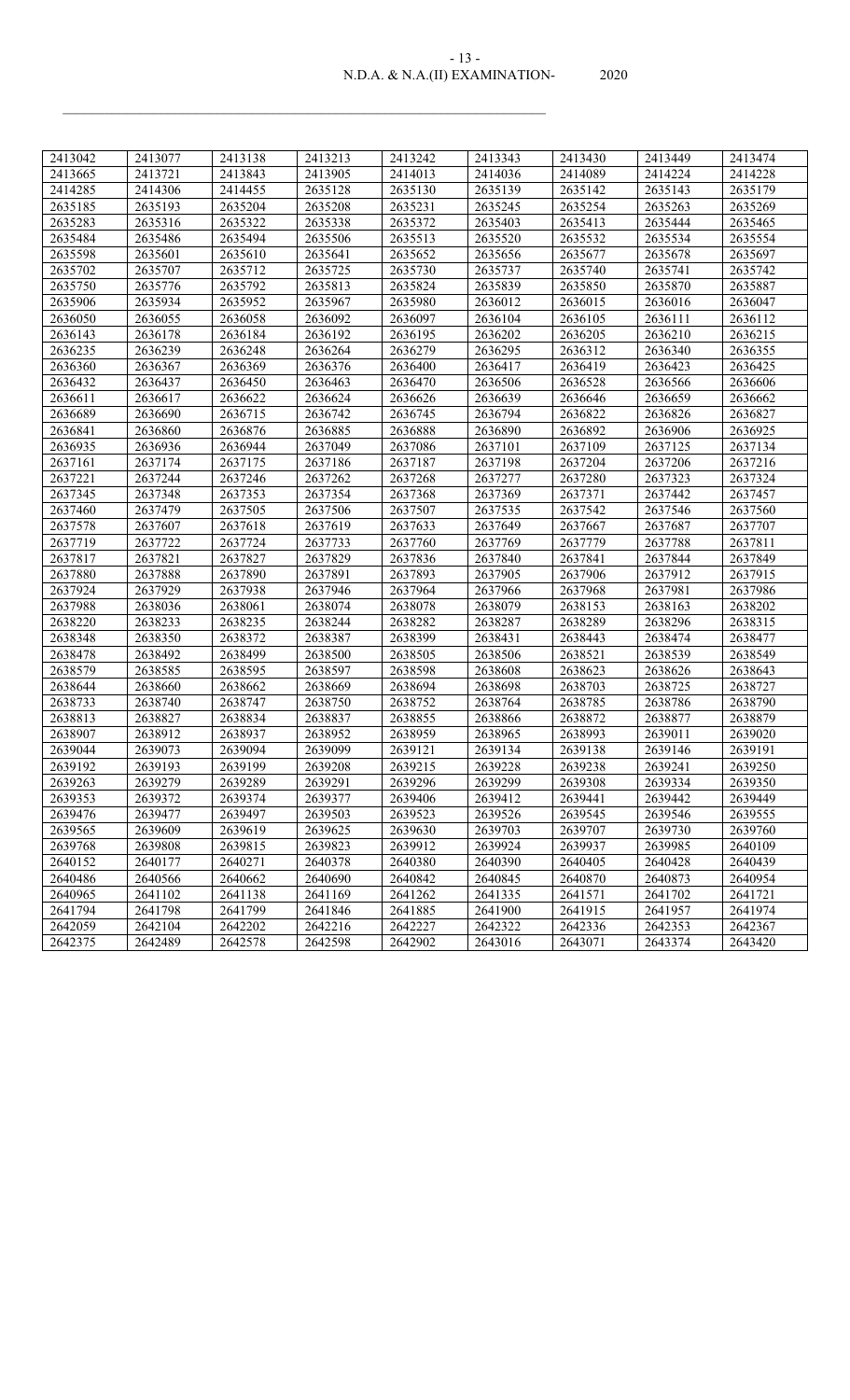#### N.D.A. & N.A.(II) EXAMINATION- 2020 - 14 -

| 2643488 | 2643491 | 2643536 | 2643623 | 2643630 | 2643745 | 2643805 | 2643833 | 2643883 |
|---------|---------|---------|---------|---------|---------|---------|---------|---------|
| 2643960 | 2643978 | 2643985 | 2644007 | 2644076 | 2644142 | 2644155 | 2644193 | 2644269 |
| 2644400 | 2644485 | 2644512 | 3405269 | 3405299 | 3405302 | 3405314 | 3405323 | 3405324 |
| 3405336 | 3405344 | 3405384 | 3405395 | 3405415 | 3405422 | 3405428 | 3405455 | 3405469 |
| 3405487 | 3405488 | 3405489 | 3405547 | 3405548 | 3405553 | 3405556 | 3405562 | 3405568 |
| 3405573 | 3405574 | 3405588 | 3405600 | 3405605 | 3405609 | 3405639 | 3405640 | 3405659 |
| 3405669 | 3405675 | 3405692 | 3405695 | 3405711 | 3405728 | 3405733 | 3405765 | 3405771 |
| 3405774 | 3405789 | 3405815 | 3405821 | 3405848 | 3405868 | 3405869 | 3405879 | 3405885 |
| 3405890 | 3405898 | 3405902 | 3405904 | 3405943 | 3405950 | 3405964 | 3405971 | 3405975 |
| 3405979 | 3405996 | 3406001 | 3406008 | 3406019 | 3406027 | 3406029 | 3406036 | 3406044 |
| 3406046 | 3406051 | 3406064 | 3406068 | 3406093 | 3406102 | 3406135 | 3406141 | 3406206 |
| 3406234 | 3406283 | 3406319 | 3406346 | 3406381 | 3406440 | 3406551 | 3406571 | 3406610 |
| 3406805 | 3406812 | 3407177 | 3407302 | 3407325 | 3407510 | 3407576 | 3407588 | 3407674 |
| 3407808 | 3515671 | 3515674 | 3515682 | 3515690 | 3515692 | 3515696 | 3515704 | 3515722 |
| 3515727 | 3515746 | 3515760 | 3515763 | 3515780 | 3515781 | 3515786 | 3515787 | 3515799 |
| 3515804 | 3515806 | 3515809 | 3515822 | 3515830 | 3515856 | 3515858 | 3515859 | 3515866 |
| 3515887 | 3515893 | 3515896 | 3515909 | 3515915 | 3515918 | 3515924 | 3515928 | 3515933 |
| 3515937 | 3515941 | 3515953 | 3515963 | 3515983 | 3515988 | 3516013 | 3516024 | 3516031 |
| 3516038 | 3516042 | 3516048 | 3516055 | 3516058 | 3516080 | 3516090 | 3516110 | 3516114 |
| 3516117 | 3516128 | 3516133 | 3516140 | 3516147 | 3516149 | 3516167 | 3516169 | 3516171 |
| 3516179 | 3516182 | 3516215 | 3516224 | 3516226 | 3516231 | 3516239 | 3516242 | 3516247 |
| 3516249 | 3516252 | 3516255 | 3516260 | 3516263 | 3516274 | 3516277 | 3516282 | 3516295 |
| 3516310 | 3516312 | 3516322 | 3516324 | 3516331 | 3516337 | 3516351 | 3516353 | 3516359 |
| 3516376 | 3516388 | 3516403 | 3516424 | 3516427 | 3516437 | 3516447 | 3516454 | 3516460 |
| 3516477 | 3516482 | 3516506 | 3516507 | 3516511 | 3516520 | 3516522 | 3516527 | 3516530 |
| 3516533 | 3516538 | 3516550 | 3516561 | 3516563 | 3516574 | 3516579 | 3516582 | 3516594 |
| 3516602 | 3516608 | 3516609 | 3516610 | 3516616 | 3516619 | 3516630 | 3516653 | 3516660 |
| 3516671 | 3516673 | 3516674 | 3516677 | 3516691 | 3516692 | 3516701 | 3516720 | 3516721 |
| 3516728 | 3516730 | 3516738 | 3516758 | 3516768 | 3516773 | 3516784 | 3516790 | 3516792 |
| 3516813 | 3516824 | 3516863 | 3516879 | 3516882 | 3516907 | 3516920 | 3516931 | 3516932 |
| 3516939 | 3516943 | 3516944 | 3516945 | 3516946 | 3516965 | 3516987 | 3516993 | 3516999 |
| 3517011 | 3517024 | 3517026 | 3517030 | 3517054 | 3517068 | 3517075 | 3517087 | 3517091 |
| 3517092 | 3517096 | 3517100 | 3517105 | 3517117 | 3517135 | 3517149 | 3517164 | 3517170 |
| 3517178 | 3517179 | 3517181 | 3517199 | 3517203 | 3517214 | 3517228 | 3517253 | 3517258 |
| 3517261 | 3517265 | 3517267 | 3517272 | 3517273 | 3517274 | 3517275 | 3517284 | 3517289 |
| 3517298 | 3517301 | 3517306 | 3517308 | 3517314 | 3517315 | 3517322 | 3517339 | 3517340 |
| 3517364 | 3517384 | 3517387 | 3517389 | 3517390 | 3517401 | 3517409 | 3517443 | 3517475 |
| 3517477 | 3517497 | 3517503 | 3517504 | 3517517 | 3517525 | 3517538 | 3517540 | 3517545 |
| 3517546 | 3517548 | 3517559 | 3517590 | 3517593 | 3517601 | 3517610 | 3517624 | 3517625 |
| 3517629 | 3517642 | 3517646 | 3517647 | 3517650 | 3517655 | 3517693 | 3517694 | 3517696 |
| 3517703 | 3517708 | 3517713 | 3517714 | 3517715 | 3517717 | 3517723 | 3517740 | 3517741 |
| 3517748 | 3517751 | 3517759 | 3517760 | 3517771 | 3517785 | 3517787 | 3517799 | 3517801 |
| 3517813 | 3517815 | 3517820 | 3517825 | 3517828 | 3517829 | 3517835 | 3517842 | 3517846 |
| 3517850 | 3517871 | 3517881 | 3517883 | 3517888 | 3517901 | 3517912 | 3517913 | 3517924 |
| 3517947 | 3517962 | 3517968 | 3517986 | 3517989 | 3517991 | 3517999 | 3518006 | 3518007 |
| 3518010 | 3518012 | 3518013 | 3518014 | 3518022 | 3518030 | 3518037 | 3518049 | 3518077 |
| 3518078 | 3518089 | 3518097 | 3518100 | 3518111 | 3518132 | 3518133 | 3518163 | 3518170 |
| 3518174 | 3518183 | 3518184 | 3518191 | 3518209 | 3518210 | 3518224 | 3518233 | 3518238 |
| 3518242 | 3518247 | 3518250 | 3518255 | 3518257 | 3518260 | 3518261 | 3518264 | 3518295 |
| 3518301 | 3518320 | 3518325 | 3518329 | 3518332 | 3518357 | 3518359 | 3518372 | 3518373 |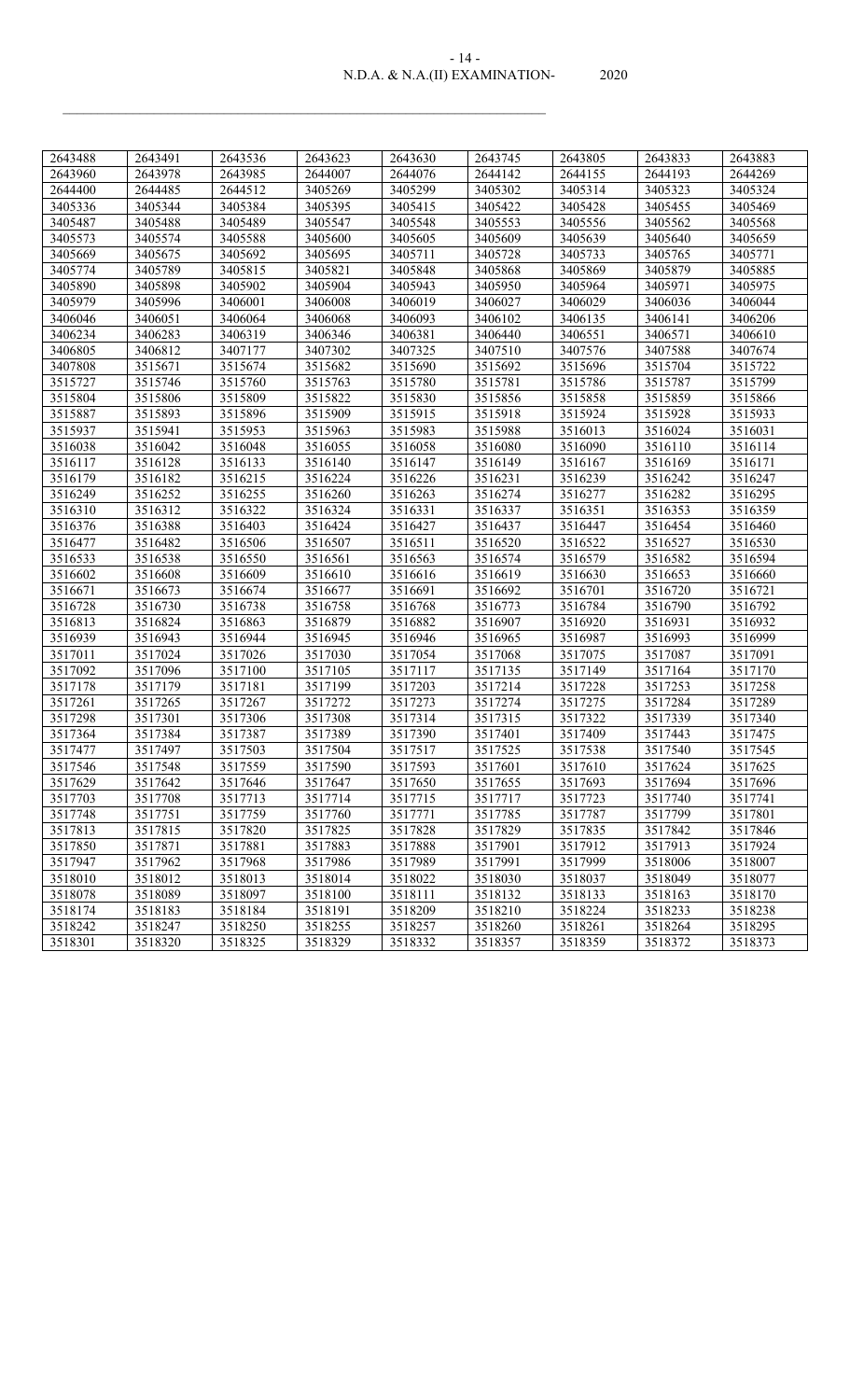| 3518388 | 3518393 | 3518408 | 3518411 | 3518413 | 3518438 | 3518441 | 3518444 | 3518454 |
|---------|---------|---------|---------|---------|---------|---------|---------|---------|
| 3518456 | 3518475 | 3518478 | 3518481 | 3518484 | 3518485 | 3518489 | 3518498 | 3518512 |
| 3518519 | 3518523 | 3518524 | 3518533 | 3518536 | 3518566 | 3518573 | 3518581 | 3518584 |
| 3518587 | 3518615 | 3518635 | 3518646 | 3518649 | 3518663 | 3518668 | 3518674 | 3518682 |
| 3518773 | 3518777 | 3518782 | 3518791 | 3518799 | 3518800 | 3518807 | 3518809 | 3518822 |
| 3518835 | 3518837 | 3518895 | 3518900 | 3518907 | 3518951 | 3518954 | 3518966 | 3518975 |
| 3518989 | 3519122 | 3519138 | 3519184 | 3519212 | 3519234 | 3519259 | 3519261 | 3519300 |
| 3519324 | 3519353 | 3519366 | 3519370 | 3519469 | 3519484 | 3519527 | 3519571 | 3519608 |
| 3519627 | 3519646 | 3519655 | 3519681 | 3519722 | 3519749 | 3519772 | 3519781 | 3519799 |
| 3519823 | 3519830 | 3519842 | 3519847 | 3519853 | 3519857 | 3519881 | 3519903 | 3519983 |
| 3520023 | 3520062 | 3520120 | 3520131 | 3520177 | 3520181 | 3520182 | 3520219 | 3520232 |
| 3520235 | 3520260 | 3520297 | 3520411 | 3520414 | 3520419 | 3520442 | 3520457 | 3520486 |
| 3520531 | 3520554 | 3520639 | 3520654 | 3520696 | 3520736 | 3520757 | 3520809 | 3520897 |
| 3520946 | 3520962 | 3520966 | 3520982 | 3520997 | 3521075 | 3521084 | 3521105 | 3521158 |
| 3521271 | 3521275 | 3521329 | 3521355 | 3521364 | 3521441 | 3521473 | 3521519 | 3521543 |
| 3521552 | 3521566 | 3521569 | 3521597 | 3521606 | 3521612 | 3521622 | 3521646 | 3521683 |
| 3521685 | 3521707 | 3521752 | 3521788 | 3521803 | 3521821 | 3521835 | 3521843 | 3521859 |
| 3521934 | 3521945 | 3521950 | 3521970 | 3522025 | 3522094 | 3522180 | 3522237 | 3522307 |
| 3522320 | 3522322 | 3522326 | 3522345 | 3522456 | 3522534 | 3522600 | 3522632 | 3522648 |
| 3522701 | 3522703 | 3522704 | 3522725 | 3522735 | 3522746 | 3522747 | 3522803 | 3522926 |
| 3522927 | 3522930 | 3522951 | 3522958 | 3523026 | 3523070 | 3523079 | 3523095 | 3523102 |
| 3523162 | 3523205 | 3523218 | 3523228 | 3523236 | 3523289 | 3523300 | 3523325 | 3523330 |
| 3523352 | 3523384 | 3523436 | 3523558 | 3523626 | 3523632 | 3523637 | 3523677 | 3523691 |
| 3523773 | 3523787 | 3523805 | 3523835 | 3523904 | 3523927 | 3524018 | 3524050 | 3524079 |
| 3524225 | 3524241 | 3524297 | 3524304 | 3524306 | 3524347 | 3524348 | 3524366 | 3524376 |
| 3524473 | 3524499 | 3524610 | 3524624 | 3524630 | 3524646 | 3524692 | 3524708 | 3524721 |
| 3524729 | 3524744 | 3524750 | 3524760 | 3524762 | 3524780 | 3524804 | 3524818 | 3524867 |
| 3524893 | 3524894 | 3524895 | 3524907 | 3524908 | 3524909 | 3524968 | 3524985 | 3524994 |
| 3525021 | 3525107 | 3525169 | 3525255 | 3525287 | 3525327 | 3525439 | 3525457 | 3525461 |
| 3525482 | 3525537 | 3525544 | 3525566 | 3525582 | 3525583 | 3525587 | 3525604 | 3525609 |
| 3525620 | 3525661 | 3525674 | 3525704 | 3525750 | 3525767 | 3525796 | 3525797 | 3525805 |
| 3525826 | 3525844 | 3525855 | 3525884 | 3525900 | 3525973 | 3601625 | 3601664 | 3601671 |
| 3601675 | 3601695 | 3601696 | 3601698 | 3601701 | 3601703 | 3601704 | 3601717 | 3601728 |
| 3601736 | 3601743 | 3601745 | 3601746 | 3601753 | 3601754 | 3601758 | 3601768 | 3601803 |
| 3601804 | 3601814 | 3601844 | 3601856 | 3601861 | 3601882 | 3601887 | 3601907 | 3601939 |
| 3601949 | 3601956 | 3601964 | 3601970 | 3601985 | 3602011 | 3602016 | 3602024 | 3602025 |
| 3602061 | 3602064 | 3602068 | 3602096 | 3602116 | 3602119 | 3602122 | 3602132 | 3602185 |
| 3602250 | 3602269 | 3602283 | 3602325 | 3602336 | 3602407 | 3602414 | 3602433 | 3602602 |
| 3602617 | 3602623 | 3602683 | 3602713 | 3602796 | 3602847 | 3602863 | 3602889 | 3602899 |
| 3602933 | 3602971 | 3602995 | 3603007 | 3700142 | 3700144 | 3700163 | 3700166 | 3700167 |
| 3700204 | 3905466 | 3905483 | 3905484 | 3905485 | 3905488 | 3905493 | 3905503 | 3905506 |
| 3905517 | 3905518 | 3905562 | 3905566 | 3905573 | 3905580 | 3905585 | 3905587 | 3905599 |
| 3905611 | 3905637 | 3905651 | 3905661 | 3905684 | 3905687 | 3905728 | 3905730 | 3905732 |
| 3905740 | 3905741 | 3905756 | 3905759 | 3905760 | 3905769 | 3905778 | 3905779 | 3905796 |
| 3905814 | 3905826 | 3905828 | 3905830 | 3905845 | 3905854 | 3905856 | 3905859 | 3905894 |
| 3905917 | 3905928 | 3905940 | 3905941 | 3905954 | 3905956 | 3905968 | 3906009 | 3906051 |
| 3906071 | 3906128 | 3906241 | 3906257 | 3906350 | 3906436 | 3906476 | 3906556 | 3906588 |
| 3906596 | 3906630 | 3906665 | 3906742 | 3906755 | 3906783 | 3906792 | 3906795 | 3906944 |
| 3907100 | 3907131 | 3907159 | 3907165 | 3907196 | 3907203 | 3907209 | 3907230 | 3907265 |
| 3907311 | 3907314 | 3907331 | 3907450 | 3907490 | 3907632 | 3907713 | 3907731 | 4002276 |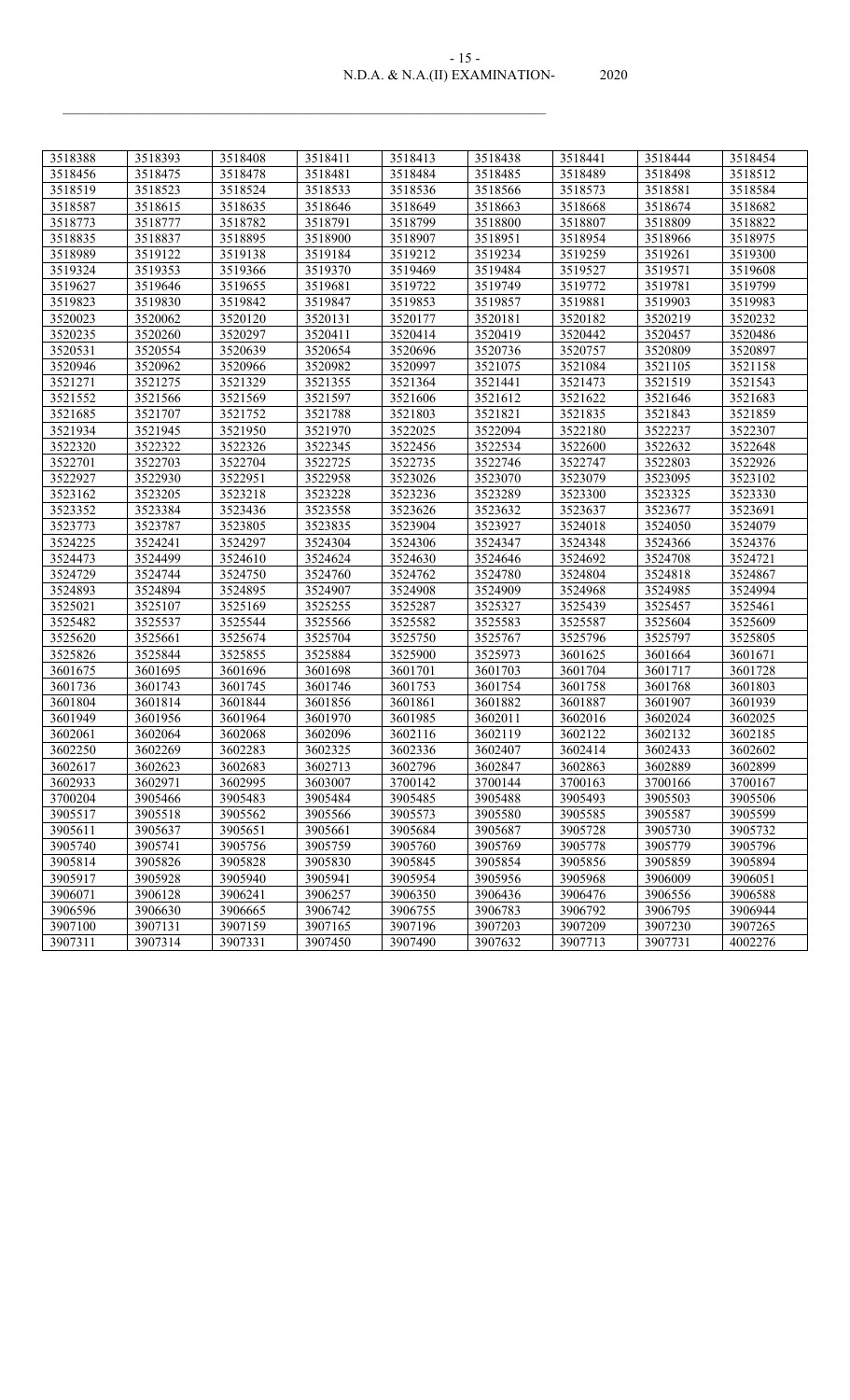#### N.D.A. & N.A.(II) EXAMINATION- 2020 - 16 -

| 4002283 | 4002287 | 4002291 | 4002292 | 4002295 | 4002305 | 4002323 | 4002326 | 4002327 |
|---------|---------|---------|---------|---------|---------|---------|---------|---------|
| 4002333 | 4002336 | 4002340 | 4002350 | 4002354 | 4002355 | 4002374 | 4002379 | 4002382 |
| 4002387 | 4002390 | 4002394 | 4002397 | 4002412 | 4002416 | 4002419 | 4002427 | 4002598 |
| 4002623 | 4002722 | 4002730 | 4002749 | 4002767 | 4002813 | 4002815 | 4002857 | 4002957 |
| 4002965 | 4003123 | 4003148 | 4003153 | 4109037 | 4109092 | 4109109 | 4109128 | 4109133 |
| 4109139 | 4109151 | 4109159 | 4109160 | 4109182 | 4109198 | 4109202 | 4109210 | 4109217 |
| 4109235 | 4109254 | 4109257 | 4109262 | 4109264 | 4109271 | 4109282 | 4109293 | 4109300 |
| 4109301 | 4109302 | 4109315 | 4109351 | 4109371 | 4109391 | 4109398 | 4109399 | 4109410 |
| 4109412 | 4109450 | 4109452 | 4109485 | 4109487 | 4109488 | 4109502 | 4109534 | 4109548 |
| 4109599 | 4109632 | 4109656 | 4109680 | 4109681 | 4109694 | 4109737 | 4109738 | 4109741 |
| 4109742 | 4109744 | 4109749 | 4109760 | 4109762 | 4109769 | 4109781 | 4109786 | 4109787 |
| 4109797 | 4109798 | 4109805 | 4109812 | 4109826 | 4109829 | 4109838 | 4109874 | 4109882 |
| 4109887 | 4109918 | 4109919 | 4109928 | 4109930 | 4109933 | 4109940 | 4109955 | 4109973 |
| 4109976 | 4109977 | 4109979 | 4109980 | 4110021 | 4110052 | 4110073 | 4110074 | 4110078 |
| 4110104 | 4110112 | 4110113 | 4110116 | 4110132 | 4110134 | 4110143 | 4110167 | 4110172 |
| 4110173 | 4110176 | 4110183 | 4110188 | 4110192 | 4110197 | 4110202 | 4110206 | 4110208 |
| 4110209 | 4110218 | 4110219 | 4110225 | 4110244 | 4110317 | 4110404 | 4110517 | 4110620 |
| 4110640 | 4110692 | 4110815 | 4111181 | 4111331 | 4111365 | 4111414 | 4111435 | 4111903 |
| 4111929 | 4112082 | 4112084 | 4112245 | 4112276 | 4112396 | 4112622 | 4112637 | 4112674 |
| 4112695 | 4112715 | 4112789 | 4112806 | 4112829 | 4112838 | 4112859 | 4112953 | 4112955 |
| 4113008 | 4113136 | 4113153 | 4113260 | 4113279 | 4113416 | 4113574 | 4113661 | 4113767 |
| 4113997 | 4114060 | 4114124 | 4114252 | 4114448 | 4114512 | 4114821 | 4114886 | 4115120 |
| 4115139 | 4115193 | 4115532 | 4115554 | 4115600 | 4115694 | 4116204 | 4116336 | 4116348 |
| 4116593 | 4116846 | 4116897 | 4117149 | 4117372 | 4117540 | 4117606 | 4117665 | 4117785 |
| 4117915 | 4117999 | 4118068 | 4118150 | 4118413 | 4118587 | 4118823 | 4118906 | 4119021 |
| 4119105 | 4119271 | 4119282 | 4119434 | 4119488 | 4119664 | 4119670 | 4119676 | 4119789 |
| 4119816 | 4119865 | 4120070 | 4120169 | 4120271 | 4120449 | 4120556 | 4120558 | 4120595 |
| 4200703 | 4200706 | 4200730 | 4200740 | 4200746 | 4200756 | 4200808 | 4200836 | 4200867 |
| 4200962 | 4400969 | 4400979 | 4400986 | 4400988 | 4400989 | 4400994 | 4400996 | 4401014 |
| 4401018 | 4401023 | 4401031 | 4401035 | 4401043 | 4401046 | 4401048 | 4401050 | 4401054 |
| 4401214 | 4401252 | 4500225 | 4500226 | 4600610 | 4600622 | 4600629 | 4600631 | 4600650 |
| 4600652 | 4600808 | 4600881 | 4600909 | 4903140 | 4903157 | 4903167 | 4903179 | 4903186 |
| 4903192 | 4903194 | 4903199 | 4903202 | 4903205 | 4903206 | 4903212 | 4903225 | 4903256 |
| 4903257 | 4903263 | 4903267 | 4903279 | 4903283 | 4903286 | 4903291 | 4903299 | 4903301 |
| 4903312 | 4903326 | 4903327 | 4903343 | 4903347 | 4903356 | 4903359 | 4903360 | 4903363 |
| 4903365 | 4903382 | 4903385 | 4903396 | 4903399 | 4903404 | 4903414 | 4903424 | 4903428 |
| 4903433 | 4903575 | 4903606 | 4903663 | 4903780 | 4903789 | 4903903 | 4903915 | 4903963 |
| 4903975 | 4904003 | 4904070 | 4904166 | 4904325 | 4904333 | 4904365 | 4904397 | 4904415 |
| 4904429 | 4904448 | 4904564 | 4904633 | 4904686 | 4904727 | 4904751 | 4904772 | 4904786 |
| 4904818 | 4904828 | 5002048 | 5002099 | 5002129 | 5002365 | 5002402 | 5002498 | 5002689 |
| 5002722 | 5002729 | 5002783 | 5002831 | 5002868 | 5002936 | 5104597 | 5104601 | 5104605 |
| 5104609 | 5104610 | 5104611 | 5104615 | 5104628 | 5104642 | 5104643 | 5104644 | 5104651 |
| 5104655 | 5104657 | 5104665 | 5104666 | 5104668 | 5104670 | 5104702 | 5104703 | 5104704 |
| 5104714 | 5104720 | 5104724 | 5104732 | 5104741 | 5104747 | 5104751 | 5104756 | 5104763 |
| 5104771 | 5104787 | 5104797 | 5104806 | 5104810 | 5104814 | 5104825 | 5104826 | 5104857 |
| 5104891 | 5104893 | 5104917 | 5104921 | 5104923 | 5104924 | 5104925 | 5104926 | 5104955 |
| 5104968 | 5104971 | 5104972 | 5104984 | 5104990 | 5104992 | 5104995 | 5104998 | 5105038 |
| 5105039 | 5105045 | 5105046 | 5105057 | 5105069 | 5105121 | 5105186 | 5105207 | 5105216 |
| 5105268 | 5105303 | 5105321 | 5105322 | 5105340 | 5105353 | 5105399 | 5105480 | 5105614 |
| 5105623 | 5105653 | 5105714 | 5105718 | 5105815 | 5105872 | 5106024 | 5106059 | 5106101 |